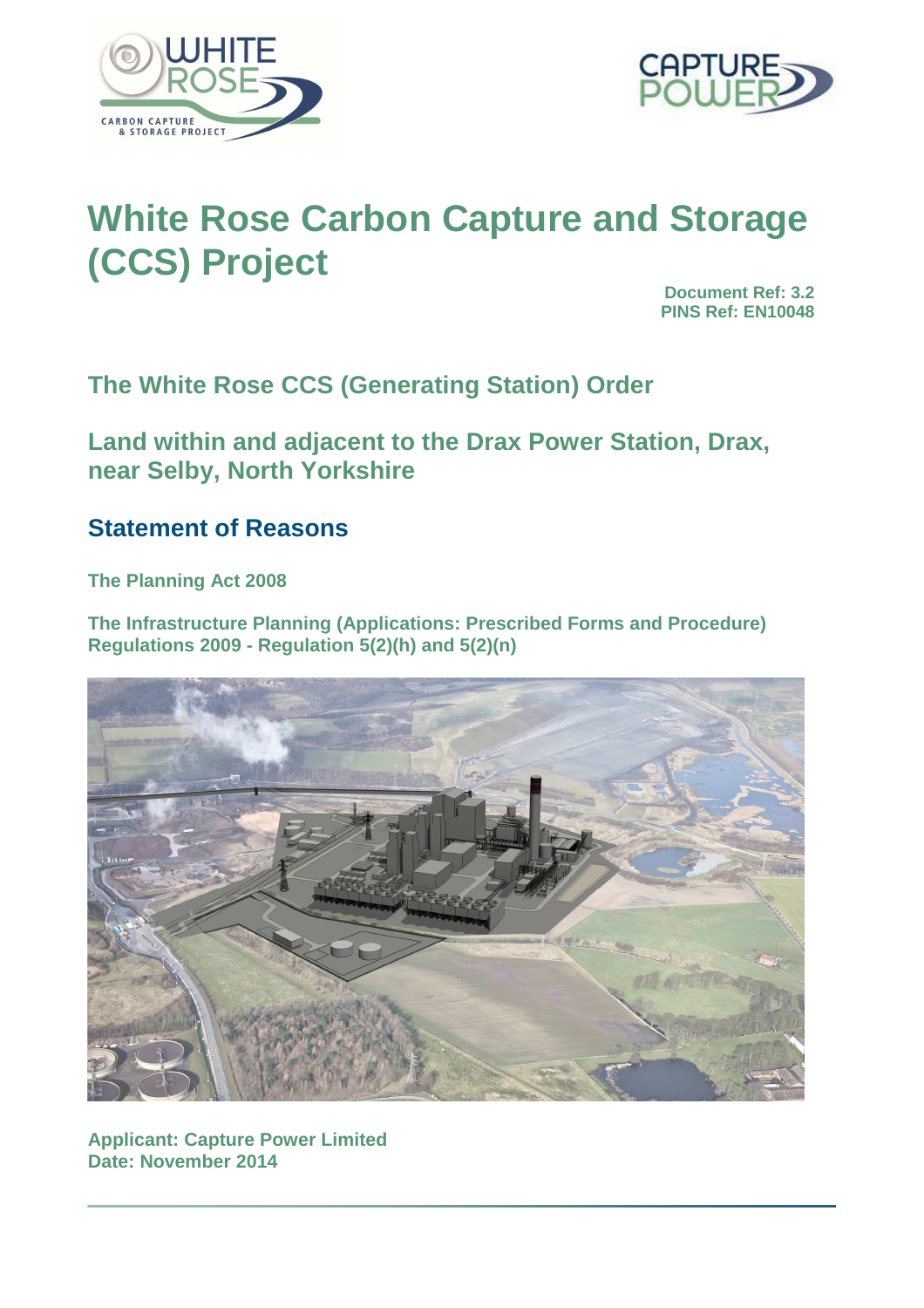



# **Document History**

| <b>Document Number</b> | 3.2                       |             |          |  |
|------------------------|---------------------------|-------------|----------|--|
| <b>Revision</b>        | 1 - Submission version    |             |          |  |
| <b>Author</b>          | <b>Pinsent Masons LLP</b> |             |          |  |
| <b>Signed</b>          | Nick McDonald (NM)        | <b>Date</b> | 14.11.14 |  |
| <b>Approved By</b>     | <b>NM</b>                 |             |          |  |
| <b>Signed</b>          | <b>NM</b>                 | <b>Date</b> | 14.11.14 |  |
| <b>Document Owner</b>  | <b>Pinsent Masons LLP</b> |             |          |  |

| <b>Revision History</b>    |          |                            |                      |
|----------------------------|----------|----------------------------|----------------------|
| <b>Revision No.   Date</b> |          | <b>Reason for Revision</b> | <b>Authorised By</b> |
|                            | 14.11.14 | Submission version         | <b>NM</b>            |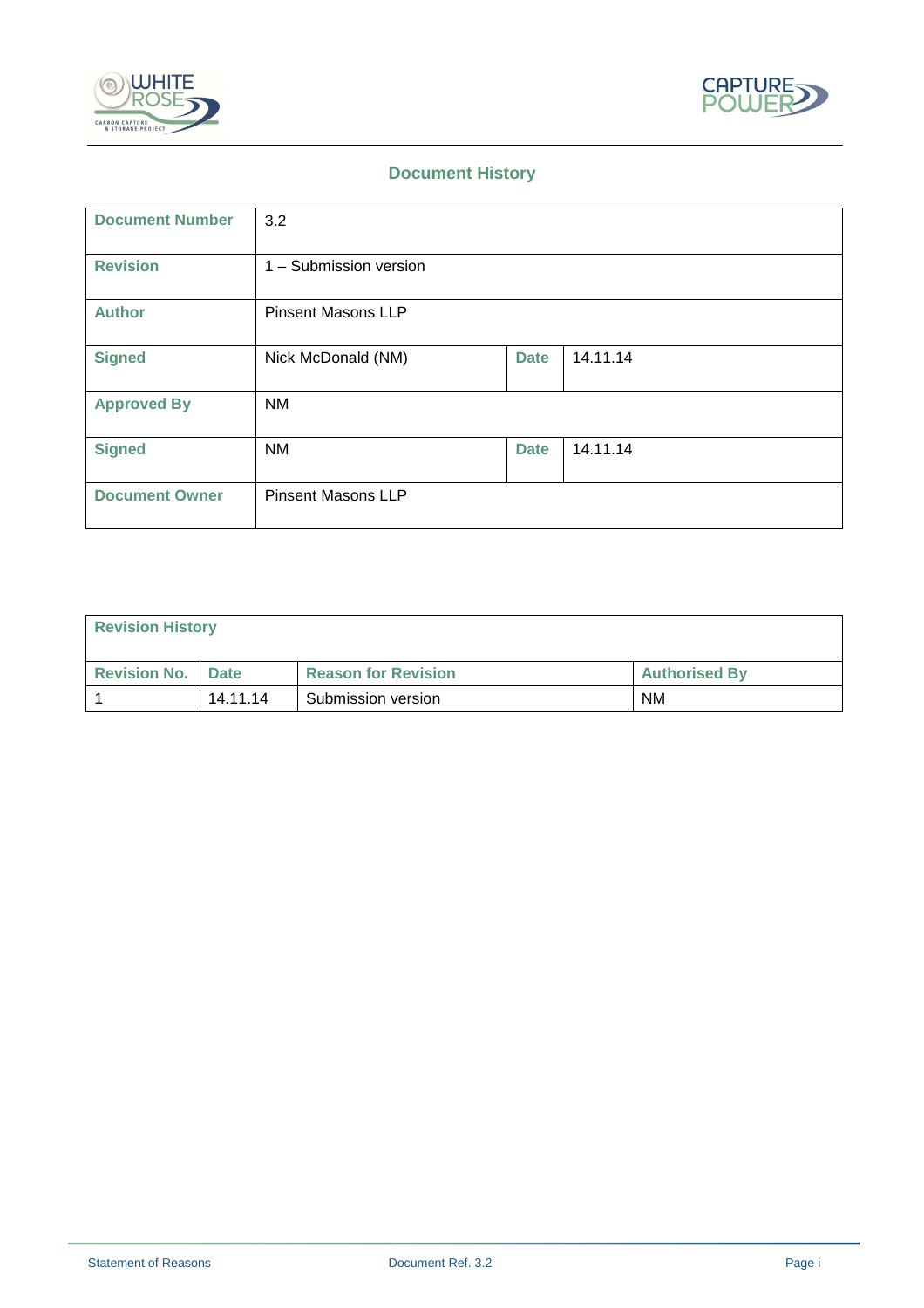



|                                              | <b>Glossary of Abbreviations and Definitions</b>                                                                                                                                                                                                                                                                                                                                                                                                                                    |
|----------------------------------------------|-------------------------------------------------------------------------------------------------------------------------------------------------------------------------------------------------------------------------------------------------------------------------------------------------------------------------------------------------------------------------------------------------------------------------------------------------------------------------------------|
| 2008 Act                                     | The Planning Act 2008 setting out legislation in relation to applications for NSIPs,<br>including pre-application consultation and publicity, the examination of applications and<br>decision making by the Secretary of State.                                                                                                                                                                                                                                                     |
| <b>APFP</b><br>Regulations                   | The Infrastructure Planning (Applications: Prescribed Forms and Procedure) Regulations<br>2009. Sets out detailed procedures that must be followed for submitting and publicising<br>applications for Nationally Significant Infrastructure Projects.                                                                                                                                                                                                                               |
| Applicant                                    | Capture Power Limited or CPL.                                                                                                                                                                                                                                                                                                                                                                                                                                                       |
| Application                                  | The Application for a Development Consent Order made to the Secretary of State under<br>Section 37 of the Planning Act 2008 in respect of the Project, required pursuant to Section<br>31 of the Planning Act 2008 because the Project is a Nationally Significant Infrastructure<br>Project under Section 14(1)(a) and Section 15 of the Planning Act 2008 by virtue of being<br>an onshore generating station in England or Wales of 50 Megawatts electrical capacity of<br>more. |
| Associated<br>Development                    | Defined in the Planning Act 2008 as development which is associated with the principal<br>development. There must be a direct relationship between the associated development<br>and the principal development. Associated development should either support the<br>construction or operation of the principal development, or help address its impacts. It<br>should not be an aim in itself but should be subordinate to the principal development.                               |
| Book of<br>Reference                         | A reference document providing details of all landownership interests and other affected<br>persons within the Order limits and which is linked to the Land Plan.                                                                                                                                                                                                                                                                                                                   |
| <b>CA Guidance</b>                           | A document titled 'Guidance related to procedures for the compulsory acquisition of land'<br>dated September 2013 and issued by the Department for Communities and Local<br>Government.                                                                                                                                                                                                                                                                                             |
| Capture<br>Power<br>Limited or<br><b>CPL</b> | The Applicant. A joint venture comprised of Drax CCS Limited, ALSTOM UK Holdings<br>Limited and The BOC Group Limited.                                                                                                                                                                                                                                                                                                                                                              |
| <b>CCS</b>                                   | Carbon Capture and Storage.                                                                                                                                                                                                                                                                                                                                                                                                                                                         |
| CO <sub>2</sub>                              | Carbon Dioxide.                                                                                                                                                                                                                                                                                                                                                                                                                                                                     |
| Consents and<br>Licences<br>required         | A document setting out the other consents and licences that are required for the<br>construction and operation of the Project and that are not included within the draft Order.                                                                                                                                                                                                                                                                                                     |
| Consultation<br>Report                       | The report prepared by the Applicant documenting the consultation it has carried out<br>including that required by the Planning Act 2008, and how responses to the consultation<br>have been taken into account.                                                                                                                                                                                                                                                                    |
| <b>DCLG</b>                                  | Department for Communities and Local Government.                                                                                                                                                                                                                                                                                                                                                                                                                                    |
| <b>DCO</b>                                   | Development Consent Order made by the Secretary of State pursuant to the Planning Act<br>2008 to authorise a Nationally Significant Infrastructure Project. A DCO can incorporate<br>or remove the need for a variety of consents which would otherwise be required for a<br>development. A DCO can also include rights of compulsory acquisition.                                                                                                                                  |
| <b>DECC</b>                                  | Department for Energy and Climate Change.                                                                                                                                                                                                                                                                                                                                                                                                                                           |
| EIA                                          | Environmental Impact Assessment. The assessment of the likely significant<br>environmental effects of a development undertaken in accordance with the Infrastructure<br>Planning (Environmental Impact Assessment) Regulations 2009.                                                                                                                                                                                                                                                |
| EIA<br>Regulations                           | The Infrastructure Planning (Environmental Impact Assessment) Regulations 2009 setting<br>out how the EIA of Nationally Significant Infrastructure Projects must be carried out and<br>the procedures that must be followed.                                                                                                                                                                                                                                                        |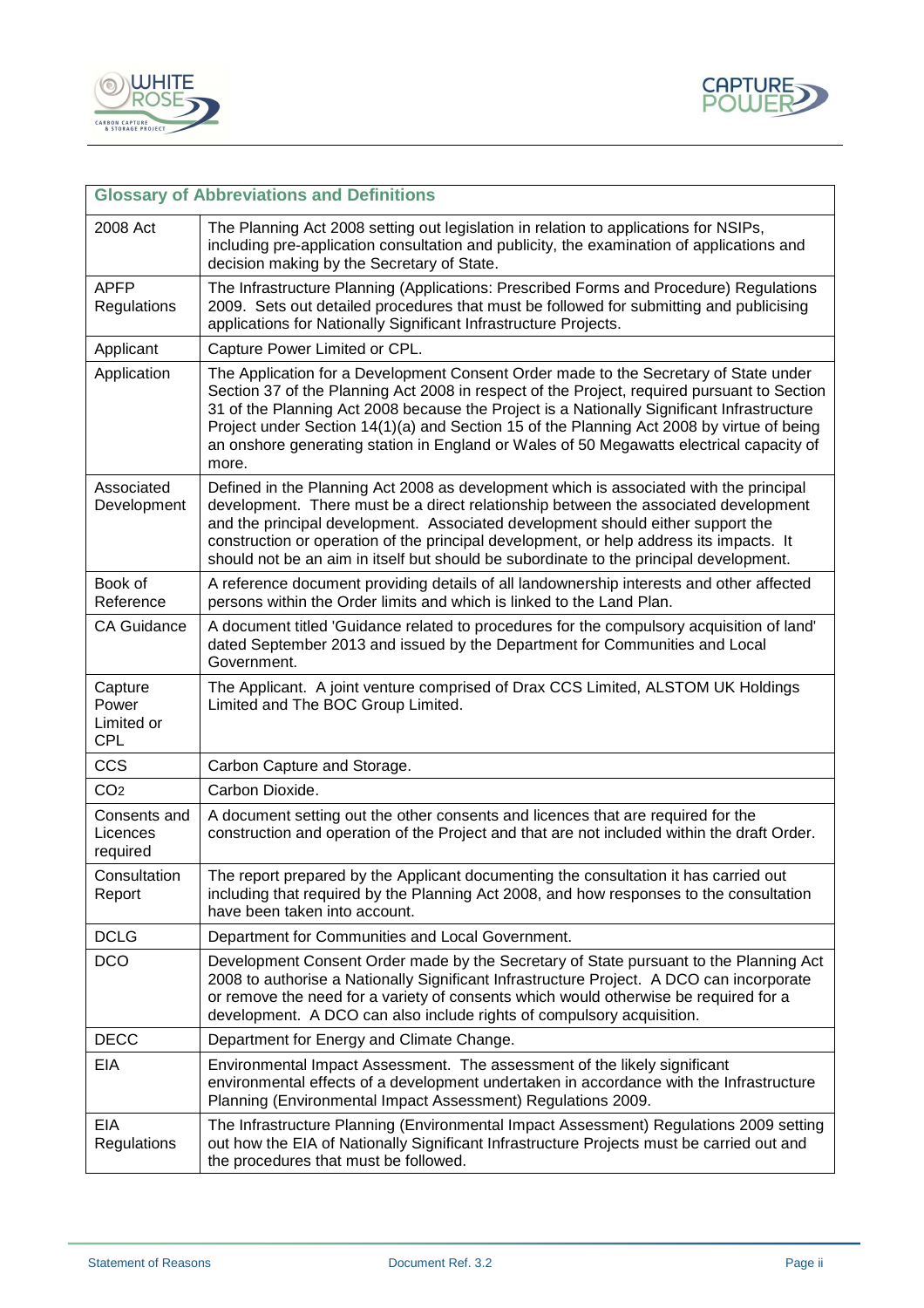



| $EN-1$                                   | Overarching National Policy Statement for Energy.                                                                                                                                                                                                            |  |
|------------------------------------------|--------------------------------------------------------------------------------------------------------------------------------------------------------------------------------------------------------------------------------------------------------------|--|
| $EN-2$                                   | National Policy Statement for Fossil Fuel Electricity Generating Infrastructure.                                                                                                                                                                             |  |
| $EN-5$                                   | National Policy Statement for Electricity Networks Infrastructure.                                                                                                                                                                                           |  |
| EP                                       | <b>Environmental Permit.</b>                                                                                                                                                                                                                                 |  |
| ES                                       | <b>Environmental Statement.</b>                                                                                                                                                                                                                              |  |
| Existing<br><b>Power Station</b><br>site | All of the land comprised within the existing Drax Power Station site.                                                                                                                                                                                       |  |
| Explanatory<br>Memorandum                | A document that explains the intended purpose and affect of a DCO and the<br>authorisations and powers it seeks.                                                                                                                                             |  |
| Funding<br><b>Statement</b>              | A statement setting out how the applicant intends to fund any compulsory acquisition of<br>land required or any compensation claims made by parties that may be affected by the<br>Project.                                                                  |  |
| ha                                       | Hectares.                                                                                                                                                                                                                                                    |  |
| km                                       | Kilometres.                                                                                                                                                                                                                                                  |  |
| kV                                       | Kilovolts.                                                                                                                                                                                                                                                   |  |
| Land Plan                                | A plan showing all of the land that is required for the Project, and which is sought for<br>freehold acquisition, for new rights or for temporary purposes as part of the Order.                                                                             |  |
| Local<br>development<br>plan             | A statutory document or a set of documents prepared and adopted by a planning authority<br>which set out the local policies governing development within its administrative area. The<br>local development plan document can be made up of a number of DPDs. |  |
| Limits of<br>deviation                   | The lateral limits shown on the Works Plan(s) and the vertical limits within which the<br>Project may occur.                                                                                                                                                 |  |
| <b>MW</b>                                | Megawatts.                                                                                                                                                                                                                                                   |  |
| <b>MWe</b>                               | Megawatts electrical. A measurement of power.                                                                                                                                                                                                                |  |
| <b>NGET</b>                              | National Grid Electricity Transmission plc.                                                                                                                                                                                                                  |  |
| <b>NPPF</b>                              | National Planning Policy Framework.                                                                                                                                                                                                                          |  |
| <b>NPS</b>                               | National Policy Statements produced in accordance with the Planning Act 2008 that set<br>out policy in relation to the preparation of applications for Nationally Significant<br>Infrastructure Projects and the assessment and determination of these.      |  |
| <b>NSIP</b>                              | A Nationally Significant Infrastructure Project that must be authorised by the grant of a<br>DCO under the Planning Act 2008.                                                                                                                                |  |
| <b>NYCC</b>                              | North Yorkshire County Council.                                                                                                                                                                                                                              |  |
| Order                                    | The White Rose CCS (Generating Station) Order, being the DCO that would be made by<br>the Secretary of State authorising the Project, a draft of which is submitted with the<br>Application.                                                                 |  |
| Order Land                               | The land to which the Order relates and comprising of all the land within the Order limits<br>that is required for the Project.                                                                                                                              |  |
| Order limits                             | The limits of the land to which the Application relates and shown on the Works Plans<br>within which the Project must be carried out.                                                                                                                        |  |
| <b>PINS</b>                              | The Planning Inspectorate. A Government agency responsible for receiving and<br>administering the acceptance and examination of applications for NSIPs.                                                                                                      |  |
| Project                                  | The development to which the Application relates and which requires a DCO, the formal<br>description of which is at Schedule 1 to the Order.                                                                                                                 |  |
| Project site                             | The site which is the subject of the Application, known as the Order limits in the Order.                                                                                                                                                                    |  |
| <b>PROW</b>                              | Public right of way.                                                                                                                                                                                                                                         |  |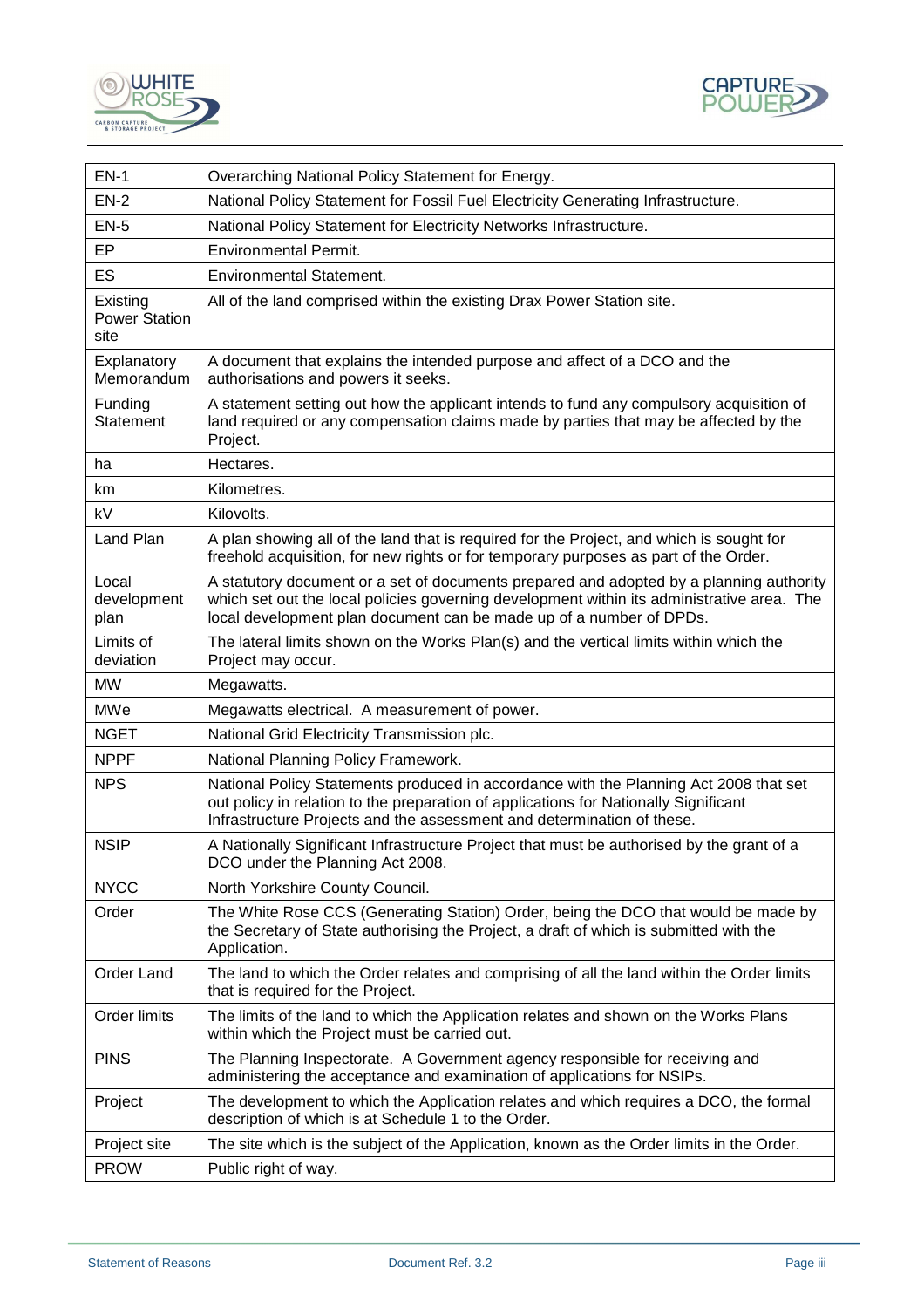



| Requirements            | The 'requirements' at Schedule 2 to the Order that, amongst other matters, are intended<br>to control the final details of the Project as to be constructed and also to place limitations<br>upon it in terms of its operation (e.g. control of noise levels and delivery hours) to ensure<br>that it accords with the environmental impact assessment and does not result in<br>unacceptable impacts. |
|-------------------------|--------------------------------------------------------------------------------------------------------------------------------------------------------------------------------------------------------------------------------------------------------------------------------------------------------------------------------------------------------------------------------------------------------|
| Selby DC                | Selby District Council.                                                                                                                                                                                                                                                                                                                                                                                |
| SoS                     | The Secretary of State. The decision maker for DCO applications and head of<br>Government department.                                                                                                                                                                                                                                                                                                  |
| Statement of<br>Reasons | This document, a statement setting out the reasons and justification for the compulsory<br>acquisition of land or rights in land within the Order limits.                                                                                                                                                                                                                                              |
| <b>TCPA</b>             | The Town and Country Planning Act 1990                                                                                                                                                                                                                                                                                                                                                                 |
| Works Plan              | Plans showing the numbered works referred to at Schedule 1 to the Order and submitted<br>with the Application.                                                                                                                                                                                                                                                                                         |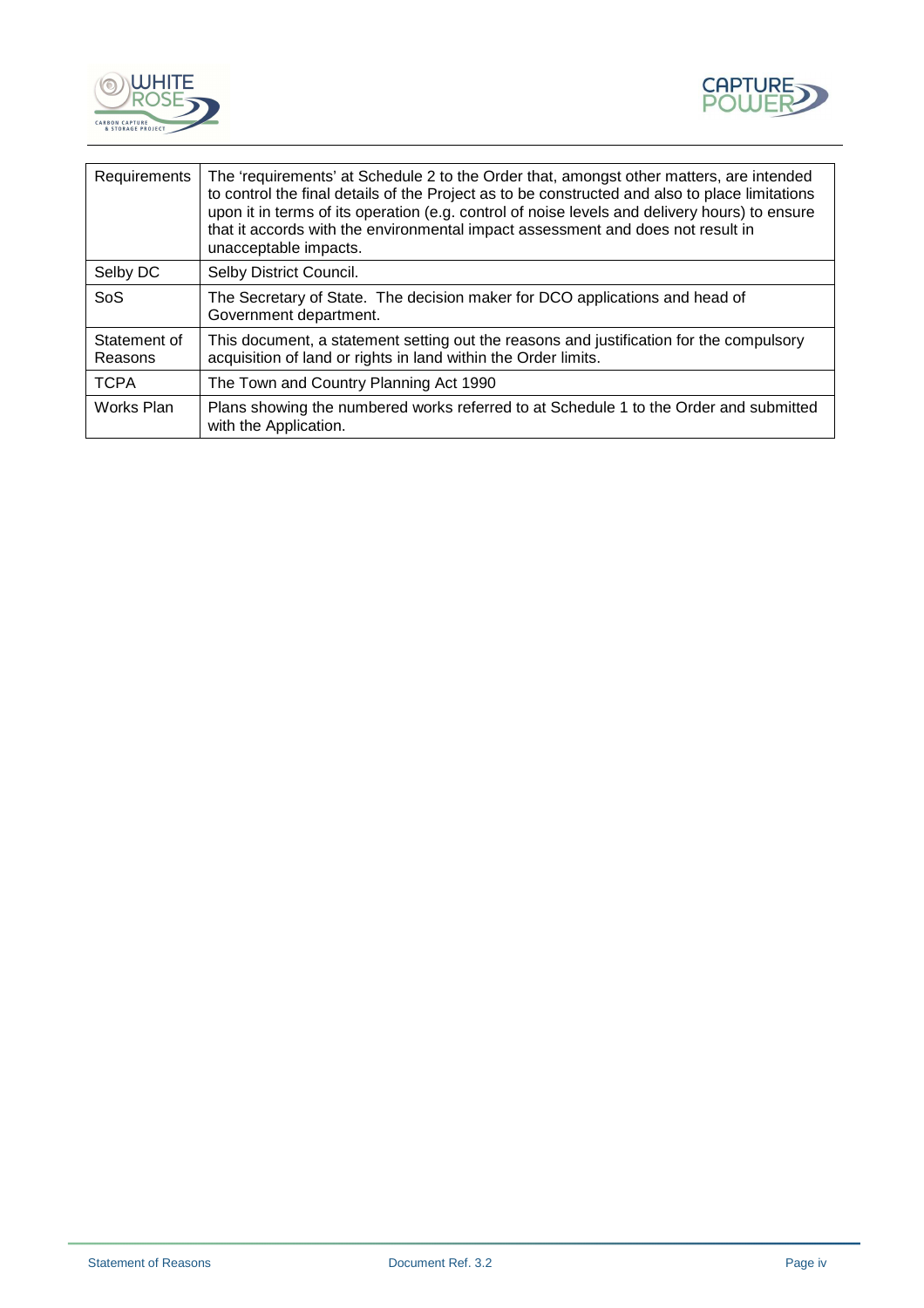



# **CONTENTS**

| 3.0 |                                                                   |  |
|-----|-------------------------------------------------------------------|--|
|     |                                                                   |  |
|     | 5.0 COMPULSORY ACQUISITION POWERS AND GUIDANCE  22                |  |
|     | 6.0 JUSTIFICATION FOR THE USE OF POWERS OF COMPULSORY ACQUISITION |  |
|     | 7.0 SPECIAL CONSIDERATIONS AFFECTING THE ORDER LAND 29            |  |
|     |                                                                   |  |
|     |                                                                   |  |
|     |                                                                   |  |
|     |                                                                   |  |
|     |                                                                   |  |

# **TABLES**

| TABLE 2.1: THOSE PARTS OF THE PROJECT THAT ARE PART OF THE NSIP   |  |
|-------------------------------------------------------------------|--|
|                                                                   |  |
| TABLE 6.1: WORK NO. IN RESPECT OF WHICH FREEHOLD ACQUISITION IS   |  |
| TABLE 6.2: WORK NOS. IN RESPECT OF WHICH PERMANENT RIGHTS OVER    |  |
| TABLE 6.3 - WORK NOS. IN RESPECT OF WHICH TEMPORARY POWERS TO USE |  |

# **APPENDICES**

**APPENDIX 1 – SCHEDULE 1**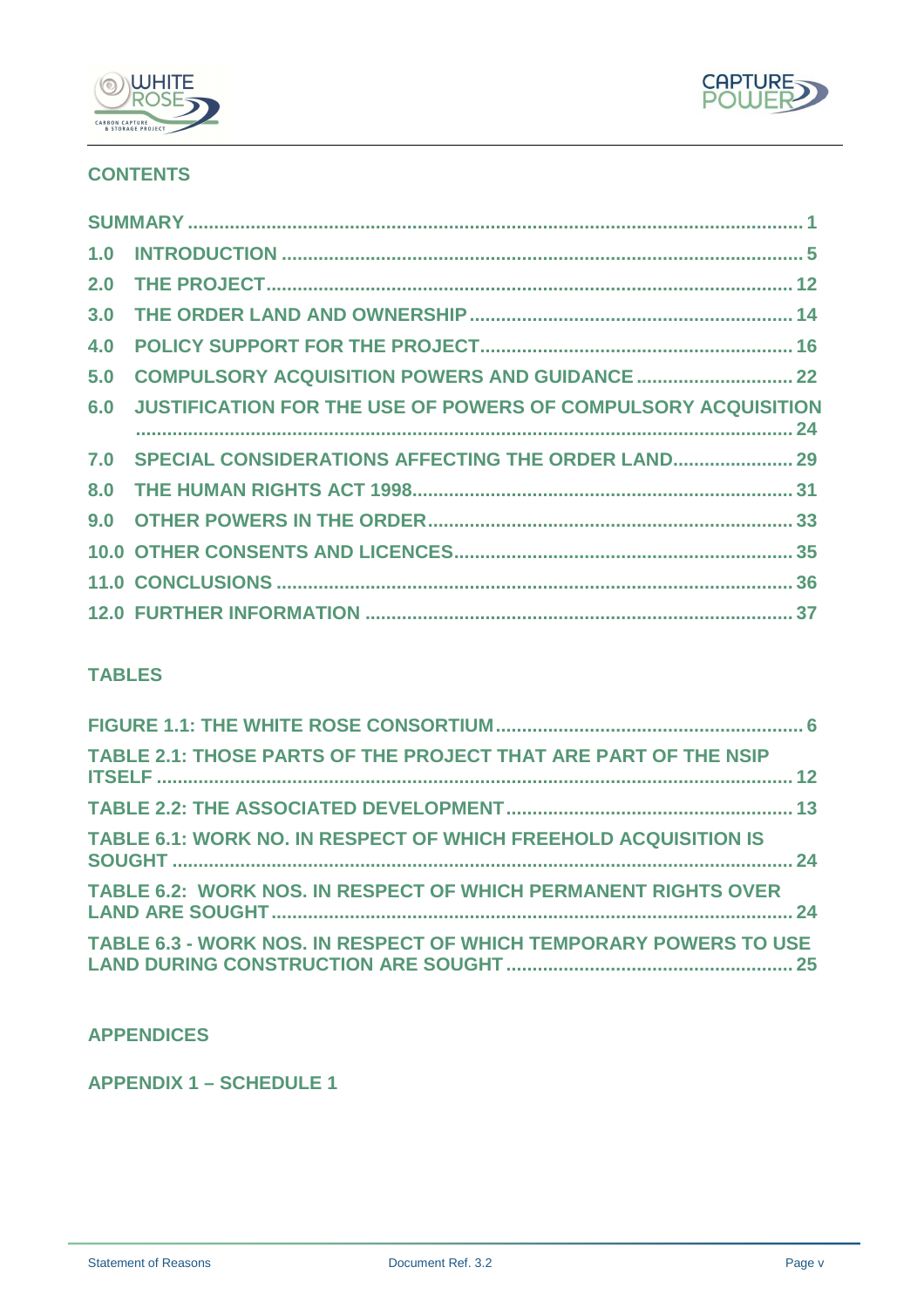



#### **SUMMARY**

- 1. This Statement of Reasons has been prepared in support of Capture Power Limited's (the 'Applicant') application (the 'Application') for a Development Consent Order (a 'DCO') that has been made to the Planning Inspectorate ('PINS') under Section 37 of The Planning Act 2008 (the 2008 Act).
- 2. The Application seeks a DCO (the 'Order') for the construction, operation and maintenance of a new thermal generating station (an ultra-supercritical oxy-fuel coal-fired power plant of up to 448 megawatts (MWe) gross with the ability to co-fire biomass) that will be fitted with carbon capture and storage ('CCS') technology and associated development (together the 'Project') on land within and adjacent to the existing Drax Power Station site, Drax, near Selby, North Yorkshire, YO8 8PH, within the administrative areas of Selby District Council and North Yorkshire County Council.
- 3. The entire site for the Project (the 'Project site') covers an area of approximately 116 hectares ('ha') and is located on land within and adjacent to the existing Drax Power Station site, Drax, near Selby, North Yorkshire. The operational area for the Project would be approximately 29 hectares.
- 4. A DCO is required as the Project falls within the 2008 Act definition of a 'Nationally Significant Infrastructure Project' (a 'NSIP'). Before a NSIP can proceed an application must be submitted to PINS for examination, and ultimately, approval by the relevant Secretary of State (the SoS); in this case the SoS for the Department of Energy and Climate Change ('DECC').
- 5. The DCO, if made, would be known as the 'White Rose CCS (Generating Station) Order' (the 'Order').
- 6. The Project is one of two that is being supported by the UK Government's £1 billion CCS Commercialisation Programme and will demonstrate the viability of new coal-fired plant incorporating CCS technology on a commercial scale.

#### THIS STATEMENT

- 7. This Statement of Reasons should be read alongside the draft Order (Document Ref 2.1), the Explanatory Memorandum (Document Ref 2.2), the Book of Reference (Document Ref 3.1), the Funding Statement (Document Ref 3.3) and the Land Plans (Document Ref 4.2).
- 8. This Statement explains why it is necessary, proportionate and justifiable for the Application to contain compulsory acquisition powers, and why there is a compelling case in the public interest for the Applicant to be granted these powers. This section summarises the remainder of this Statement.

## COMPULSORY ACQUISITION POWERS

- 9. Section 120 of the 2008 Act provides that a DCO may make provision relating to, or to matters ancillary to, the development for which consent is granted. Schedule 5 to the Act lists the matters ancillary to the development, which includes the acquisition of land, compulsorily or by agreement, and the creation, suspension or extinguishment of, or interference with, interests in or rights over land, compulsorily or by agreement.
- 10. Section 122 of the 2008 Act provides that a DCO may include provision authorising the compulsory acquisition of land only if the Secretary of State, in respect of the Application, is satisfied that Project site is required for the development to which the DCO relates or the land is required to facilitate or is incidental to that development. The Secretary of State must also be satisfied that there is a compelling case in the public interest for the inclusion of powers of compulsory acquisition in the Order.

# THE PROJECT AND LAND / RIGHTS SOUGHT

11. The main elements of the Project for which consent is sought in the Order are summarised as follows (the references to 'Work No.' are to the numbered works listed at Schedule 1 to the draft Order (Document Ref. 2.1). This list also indicates the nature of compulsory acquisition power or rights to access land which is sought.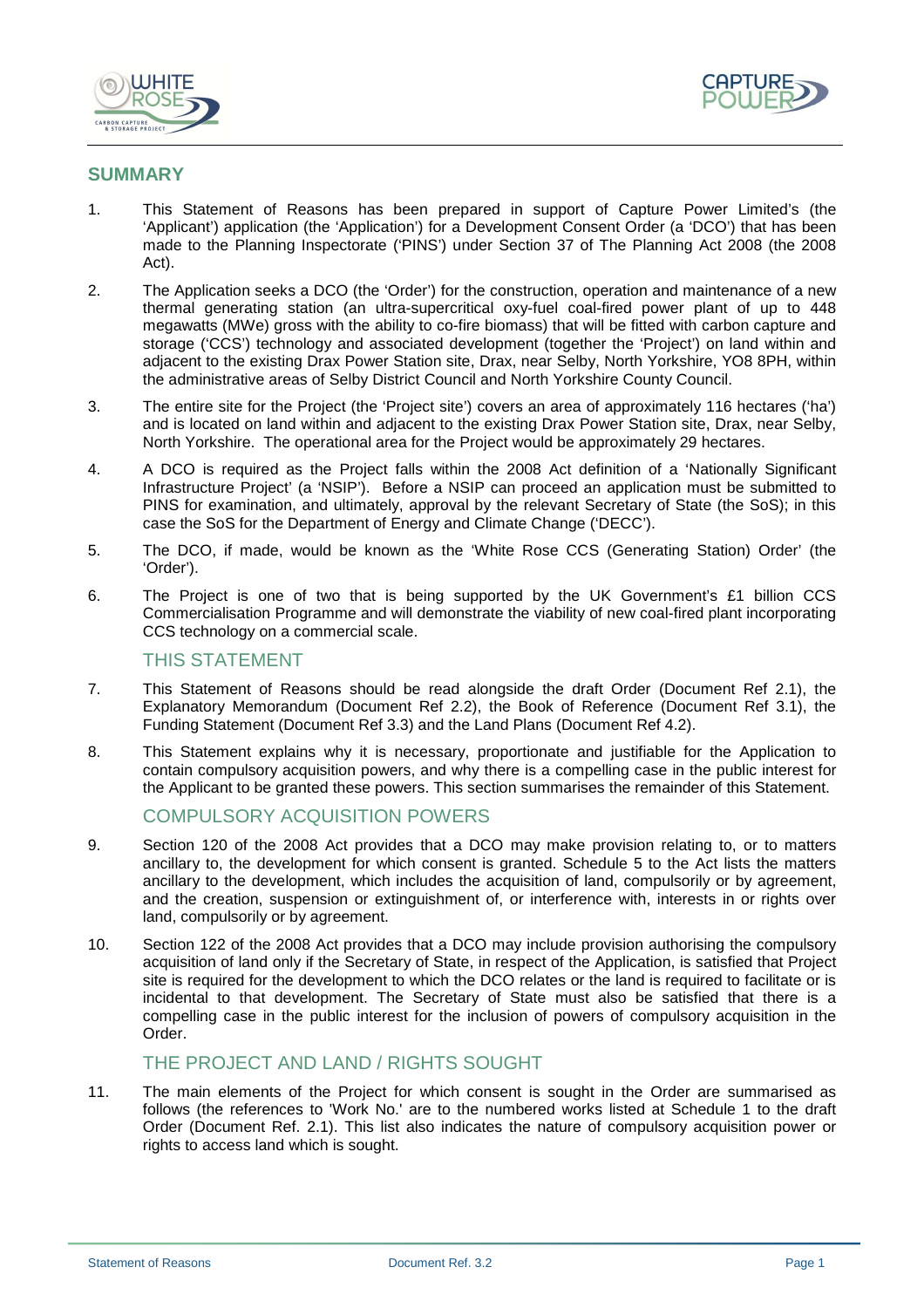



- Work No. 1A the generating station (the 'coal-fired power plant') located in the northern part of the Project site, to the north of the existing Power Station site, including a boiler house, steam turbine, cooling water towers, flue gas treatment systems, a flue gas emissions stack and  $CO<sub>2</sub>$ capture, processing and compression facilities. The Order seeks powers to compulsory acquire the land required for Work No. 1A;
- Work No. 1B laydown and construction areas for construction and maintenance. The Order seeks powers to use the Work No. 1B land temporarily for construction and maintenance;
- Work No. 2 fuel intake, limestone and gypsum and fuel ash handling and transportation infrastructure, including connections with the existing Power Station site. The Order seeks powers to compulsory acquire rights to carry out and maintain Work No. 2;
- Work No. 3 fuel ash storage on part of the existing Barlow Mound forming the north-western part of the Project site and located to the north-west of the existing Power Station site. The Order seeks powers to compulsory acquire rights to store ash as part of Work No. 3;
- Work No. 4 a connection to the electricity grid which will comprise one of three options. The first two are cable (132kV or 400kV) running along the eastern side of the Project site to one of the existing substations located in the south-eastern part of the existing Power Station site. The third option is a 132kV cable and associated infrastructure which links to an existing overhead cable in the northern part of the existing Power Station site. The Order seeks powers to compulsory acquire rights to carry out and maintain Work No. 4;
- Work No. 5 connections for cooling water, potable water and sewerage and related facilities between the Project site and the northern part of the existing Power Station site. The Order seeks powers to compulsory acquire rights to carry out and maintain Work No. 5;
- Work No. 6 vegetation clearance and the creation of a new hardstanding area immediately adjacent to the existing jetty on the River Ouse, located to the east of the main Project site and the existing Power Station site, for the unloading and storage of equipment and materials delivered by barge and parking and circulation space for vehicles transporting items from the jetty to the Project site. The Order seeks powers to use the Work No. 6 land temporarily for construction and maintenance;
- Work No. 7 the underground diversion of an existing 11kV overhead electrical cable on the north-eastern edge of the Project site. The Order seeks powers to compulsory acquire rights to carry out and maintain Work No. 7; and
- Work No. 8 works to one of the two the existing substations located in the south-eastern part of the existing Power Station site to facilitate the grid connection. The Order seeks powers to compulsory acquire rights to carry out and maintain Work No. 8.
- 12. The areas over which these different categories of compulsory acquisition or powers are shown on the Land Plans (Document Ref. 4.2) as follows:
	- land over which compulsory acquisition powers are sought is shaded pink;
	- land over which the compulsory acquisition of rights is shaded blue; and
	- land sought for temporary use is shaded yellow.
- 13. The Applicant has included only land within the Order which is required for the Project, including its construction, operation and maintenance. Schedule 1 to this Statement sets out what each plot of land (on the Land Plans (Document Ref. 4.2) is to be used for.

# NEED FOR POWERS OF COMPULSORY ACQUISITION

14. The Applicant is in negotiations with Drax Power Limited (which owns the majority of the Project site) seeking the necessary land and rights for the Project, but at present the Applicant does not own any of the Project site nor have any interest in it. The Applicant does have an indirect corporate link with Drax Power Limited, but this does not provide it with any certainty that the land will be available. In addition, there are a number of other owners, tenants and occupiers of the Project site (either directly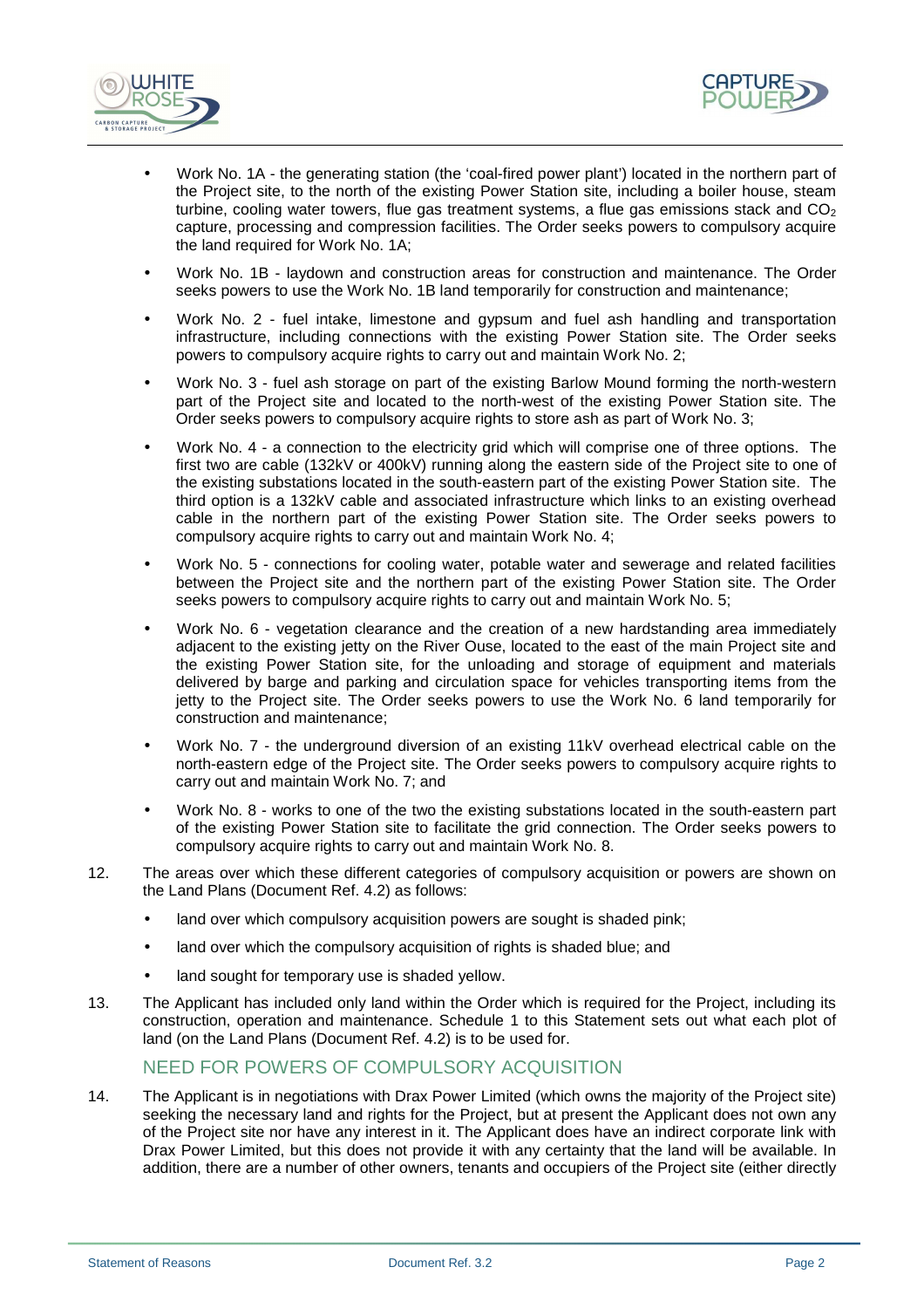



or who have rights over it), as well as a number of rights, restrictions and other title matters which could affect the implementation or operation of the Project.

15. In order to ensure that the Project can be delivered, it is therefore appropriate for the Applicant to seek powers of compulsory acquisition, at the same time as it is seeking to negotiate with the relevant parties to acquire the necessary land and rights by agreement.

JUSTIFICATION FOR COMPULSORY ACQUISITION POWERS

- 16. The urgent need for electricity generation is provided in Overarching Energy National Policy Statement (NPS) ('EN-1') and confirmed in Fossil Fuel Electricity Generating Infrastructure NPS ('EN-2'). The Project would contribute significantly to meeting this need.
- 17. The Project is in line with these relevant NPSs, and the 2008 Act states that applications for DCOs are to be determined in accordance with relevant NPSs unless certain conditions are met. The Applicant does not consider that any of those conditions are met, and in particular the Applicant considers that the benefits of the Project strongly outweigh any impacts it may have:
	- EN-1 and EN-2 confirm that there is an urgent need for new electricity generating capacity in the UK, particularly low carbon and renewable forms of energy, including generating stations fitted with CCS to enhance security and diversity of supply, support the transition to a low carbon economy and enable the Government to meet its climate change commitments. The Project responds to this need in a timely manner, delivering up to 448 MWe gross of low carbon electricity generating capacity;
	- The Project will support the Government's CCS Commercialisation Programme, by demonstrating clean coal/CCS technology on a commercial scale. It will also support the NGCL CO<sub>2</sub> pipeline project;
	- As the UK moves toward a low carbon economy in line with Government policy and becomes less reliant on fossil fuels, a greater proportion of energy supply will be from renewable sources, much of which is intermittent in nature. It will therefore be important to have a range of generating capacity in order to meet demand during periods when the contribution made from intermittent sources of renewable energy is less. The Project would provide reliable low carbon generation, adding further resilience to UK energy supplies;
	- The use of CCS in the generation of electricity will deliver very substantial carbon savings, making a positive contribution toward the Government's ambitious and legally binding climate change commitment of a reducing greenhouse gas emissions by 80% (compared to 1990 levels) by 2050;
	- The Project has been designed to be 'CHP Ready', meaning that should a viable heat demand be identified in the future for excess heat and steam the space will be available to accommodate the necessary CHP facilities to satisfy that demand. A CHP facility at the Project site would deliver further carbon savings;
	- It is intended that fuel deliveries will be made by rail, supporting Government policy on transport and according with policy set out in EN-1 and EN-2;
	- The Project will have substantial benefits in terms of employment during both construction and operation, and expenditure in the local and wider economy; and
	- The Project accords with, and would assist in delivering the development plan strategy for Selby, helping to achieve targets for low carbon energy generation and employment.
- 18. The Applicant has considered whether the Project site is the most appropriate the location adjacent to the existing Power Station is ideal as (for example) it provides ready access to the national grid to export power and the Project can capitalise on shared infrastructure with the existing Power Station, including good road access, delivery of fuel and other raw materials by rail and shared water supplies and effluent control systems. A standalone project elsewhere would have a notably larger footprint while being less economically viable to develop.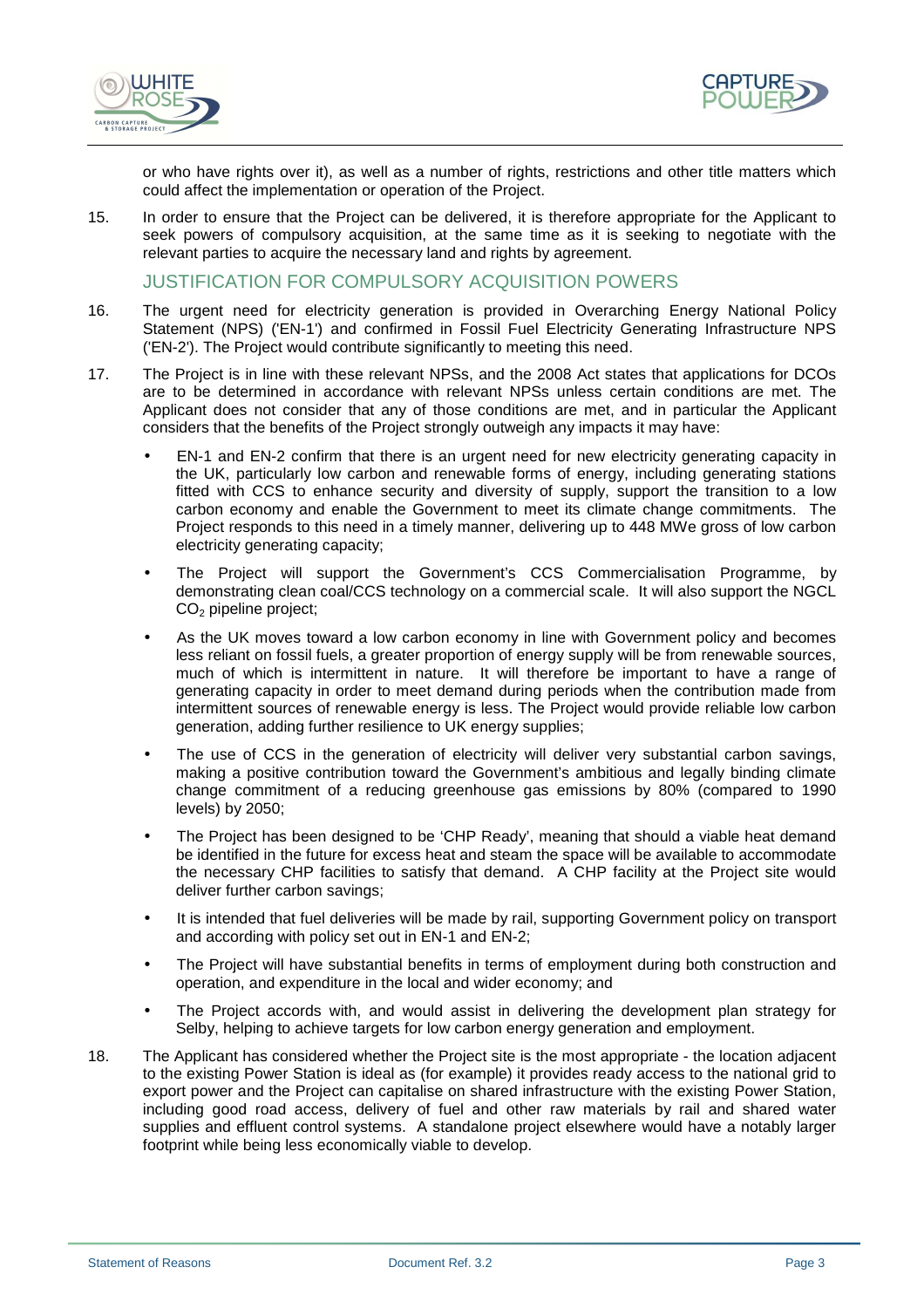



19. The Funding Statement (Document Ref. 3.3) sets out the funding available or which will be available to the Applicant to carry out the Project, including paying any compensation due under the Order.

# SPECIAL CONSIDERATIONS AFFECTING THE ORDER LAND

- 20. Land and rights belonging to statutory undertakers is present in the Project site, over which the Applicant is seeking powers of compulsory acquisition and/or power to use the land temporarily. The Applicant does not consider that the Project will be detrimental to any of the affected undertakings, and has included protective provisions in the draft Order (Document Ref 2.1) for the protection of statutory undertakers.
- 21. Part of land included in Work No. 6 is Crown land (part of the jetty and River Ouse), although no powers of compulsory acquisition are sought over it. The Crown Estate confirmed in response to the statutory consultation on the Project that it had no comments to make.

# OTHER CONSENTS NEEDED

22. Other consents are or may be required for the Project, such as a generating licence, environmental permit, hazardous substance consent, protected species licence and consents required to transport abnormal indivisible (large) loads to the site. The Applicant considers that there is no impediment to these and other consents required being granted.

## HUMAN RIGHTS

- 23. The draft Order has the potential to infringe the human rights of persons who own property or have rights in the land proposed to be acquired pursuant to the draft Order. The Applicant considers that there would be very significant public benefit arising from the making of the draft Order for the Project. That benefit can only be realised if the Order includes compulsory purchase powers.
- 24. The Applicant considers that there is a compelling case in the public interest for the exercise of such powers of compulsory acquisition and that it would therefore be appropriate and proportionate for the Secretary of State to make the Order, including the grant of compulsory acquisition powers.

## FURTHER INFORMATION

25. Owners and occupiers of property affected by the draft Order who wish to negotiate a sale or discuss matters of compensation should contact David Davenport of Carter Jonas on 01904 558200.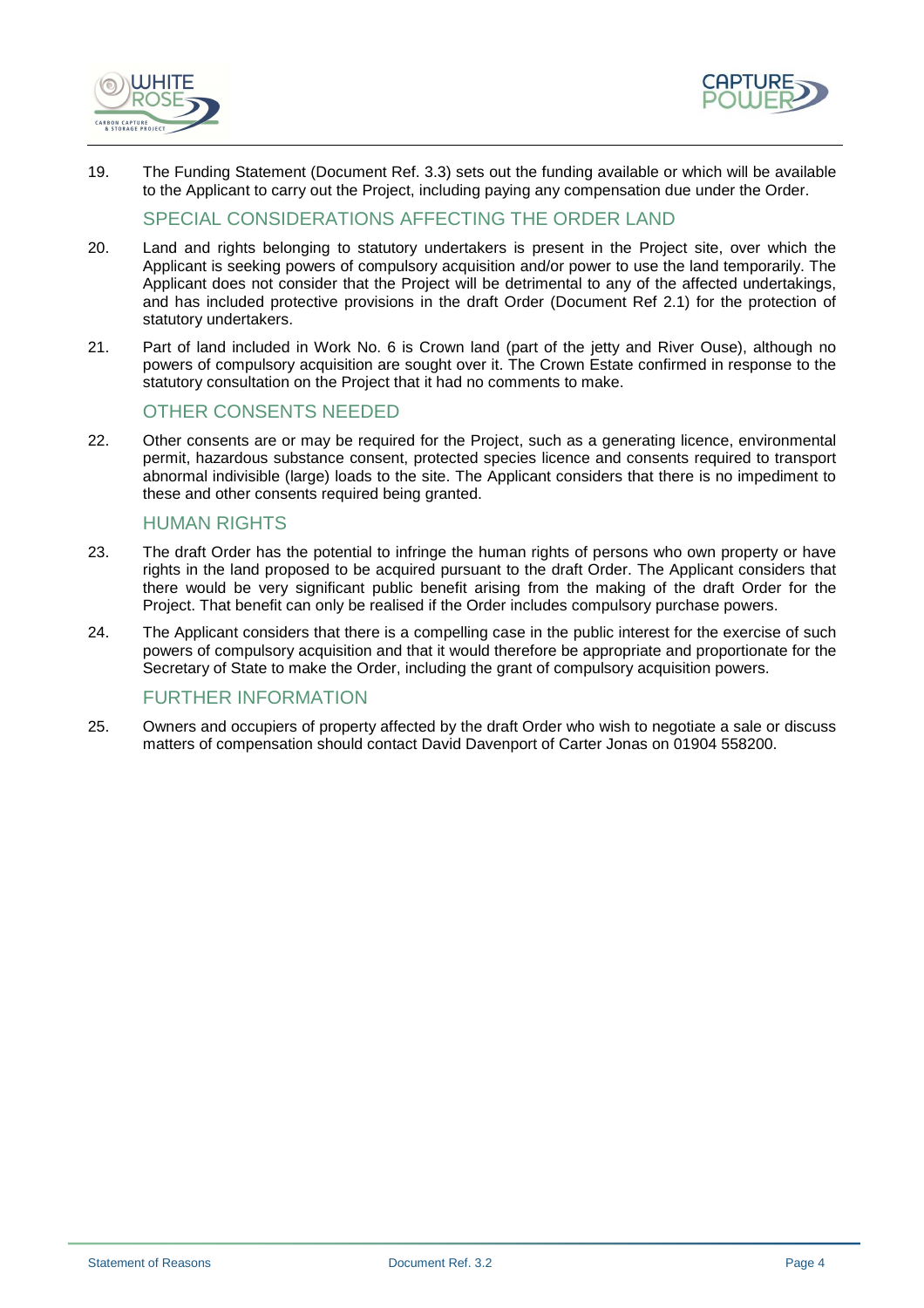



#### **1.0 INTRODUCTION**

- 1.1 This Statement of Reasons has been prepared in support of Capture Power Limited's (the 'Applicant's') application (the 'Application') for a Development Consent Order (a 'DCO') that has been made to the Planning Inspectorate ('PINS') under Section 37 of The Planning Act 2008 (the '2008 Act') in respect of the White Rose CCS Project.
- 1.2 The Applicant is seeking a DCO to authorise the construction, operation and maintenance of a thermal generating station (an ultra-supercritical oxy-fuel coal-fired power plant of up to 448 megawatts (MWe) gross with the ability to co-fire biomass) that will be fitted with carbon capture and storage ('CCS') technology and associated development (together the 'Project') on land within and adjacent to the existing Drax Power Station site, Drax, near Selby, North Yorkshire, YO8 8PH, within the administrative areas of Selby District Council and North Yorkshire County Council.
- 1.3 The Project, including a generating station with a nominal gross electrical output capacity of up to 448 megawatts ('MWe') gross, falls within the definition and thresholds for a 'Nationally Significant Infrastructure Project' (a 'NSIP') under Sections 14 and 15(2) of the 2008 Act. It is therefore necessary for CPL to apply to the Secretary of State ('SoS') for the Department of Energy and Climate Change ('DECC') for 'Development Consent' for the Project under Section 31 of the 2008 Act.
- 1.4 The DCO, if made, would be known as the 'White Rose CCS (Generating Station) Order' (the 'Order'). A draft of the Order forms part of the Application (Document Ref. 2.1) and sets out the authorisations and powers that the Applicant is seeking in respect of the Project. The purpose and affect of the Order is explained within the Explanatory Memorandum (Document Ref. 2.2).
- 1.5 This Statement of Reasons forms part of the Application, and is required under regulation 5(2)(h) of the APFP Regulations. It also includes information on Crown land (as required by regulation 5(2)(n) APFP Regulations, to be read alongside the Land Plans (Document Ref. 4.2) which show the location of the Crown land. The other documents included within the Application (a number of which this Statement of Reasons refers to) are listed within the 'Application Index' document (Document Ref. 1.3).

#### THE BACKGROUND TO THE PROJECT

- 1.6 The White Rose Project is one of two projects being supported by the UK Government's £1 billion CCS Commercialisation Programme, with around £100 million of that funding underpinning the consenting, detailed engineering design and development for the projects. It is anticipated that, subject to the relevant consents being in place, final investment decisions will be taken on the projects around the end of 2015, with the Government then potentially investing the remainder of the £1 billion to support their construction.
- 1.7 The CCS Commercialisation Programme is a key component of the 2012 'UK CCS Roadmap', which sets out the Government's strategy for developing the CCS industry. The Project is intended to demonstrate the viability of new fossil fuel generating plant incorporating CCS technology on a commercial scale. This forms an important part of the Government's objective of enhancing energy security and diversity (recognising that fossil fuels will continue to form a major part of the UK energy mix for the foreseeable future), while allowing new clean fossil fuel plant to be developed as part of a low carbon energy mix, ensuring that the UK meets its  $CO<sub>2</sub>$  reduction commitments. Further information on energy and CCS policy and the need for the Project is provided at Section 5.
- 1.8 In addition, the Project will support the development of the  $CO<sub>2</sub>$  pipeline currently being promoted by National Grid Carbon Limited ('NGCL') within the Yorkshire and Humber region, to transport CO<sub>2</sub> for permanent storage beneath the North Sea in suitable geological structures. It is understood that the  $CO<sub>2</sub>$  pipeline will be used by other power generators and industrial operators in the region. The CO<sub>2</sub> pipeline and associated storage are being advanced separately by NGCL (who submitted their own application for a DCO to the SoS earlier in 2014) and they do not form part of the White Rose CCS Project.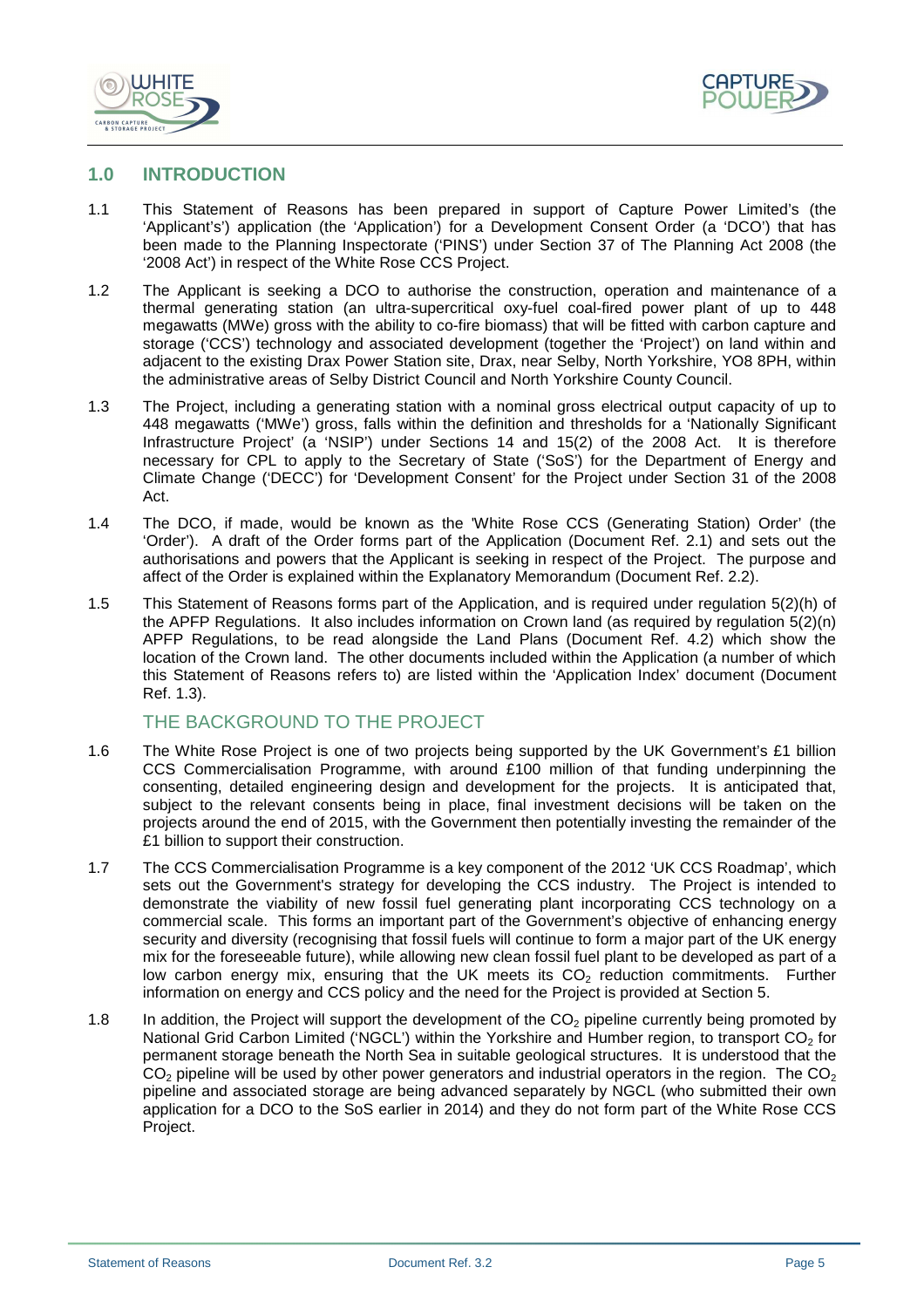



#### THE APPLICANT

- 1.9 Since its inception in 2010, the Project has been promoted by a consortium comprising Drax and Alstom, with BOC joining in 2011.
- 1.10 The Applicant, Capture Power Limited ('CPL'), is an English private limited company that was incorporated in December 2011 as a fully own subsidiary of Drax CCS Limited (a company fully owned by Drax Group plc). In December 2013 ALSTOM UK Holdings Limited (an Alstom Group company) and The BOC Group Limited (a Linde Group company) each acquired a one-third interest in CPL. The Applicant (CPL) is therefore currently a joint venture company equally owned by Drax CCS Limited, ALSTOM UK Holdings Limited and The BOC Group Limited.
- 1.11 CPL is able to draw upon the significant experience that exists within the joint venture companies in relation to power generation and transmission, CCS technology and engineering, amongst other capabilities. Further information on the joint venture companies is provided in Figure 1.1. below and can be found on the Project website: www.whiteroseccs.co.uk

#### **Figure 1.1: The White Rose Consortium**



1.12 The Applicant does not presently have any interest in the Project site, the majority of which is within the ownership of Drax Power Limited. The Application (through the Order (Document 2.1)) seeks the necessary land, rights and powers in order to be able to construct, operate and maintain the Project.

## THE PROJECT SITE

- 1.13 The Project site (known as the 'Order Limits' in the Order (Document Ref. 2.1)) comprises land within, adjacent and close to the operational boundary of the existing Power Station site. It lies entirely within the administrative boundary of Selby District Council ('Selby DC'), which in turn lies within the boundary of North Yorkshire County Council ('NYCC'). The location of the Project site is shown on the Location Plan (Document Ref. 4.1).
- 1.14 Selby District is a relatively small rural district with a population of approximately 82,000. It is the most southerly district in North Yorkshire and covers an area of approximately 6,190  $km^2$  to the south of York and broadly contained by the A1(M)/A1 to the west and the River Derwent to the east. Neighbouring authorities are York, Leeds, Doncaster, Harrogate, Wakefield and the East Riding of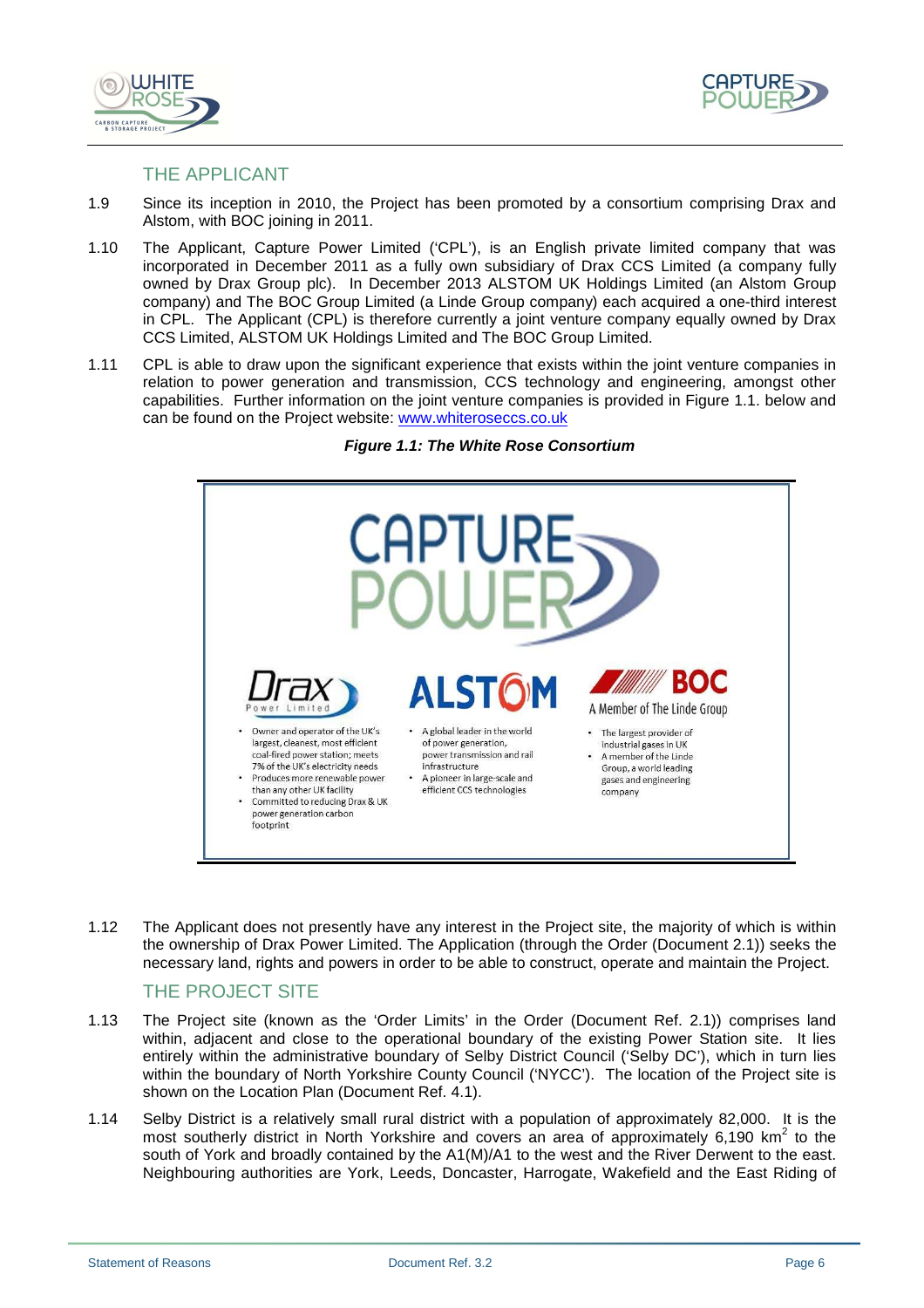



Yorkshire. Much of the District is relatively flat and low-lying and is characterised by open, sparsely wooded landscapes, including extensive areas of agricultural land. The more sensitive higher quality landscapes are generally confined to the limestone ridge, which runs north-south along the western side of the District.

- 1.15 The River Ouse is located approximately 1.5 km to the north and north-east of the Project site, with Barlow Mound (the area used for the long-term storage of fuel ash from the existing Power Station) being situated immediately to the north and west. The existing Power Station site is located to the south of the Project site, and is characterised by a number of large structures, including the main generating station buildings, a main emissions stack of 259 metres in height, 12 cooling towers each of 114m in height (six to the north and six to the south of the generating station buildings), offices, storage buildings, coal, limestone, gypsum and ash handling facilities, as well as overhead electricity cables and rail infrastructure.
- 1.16 The Project site includes parts of the existing Power Station site and part of Barlow Mound, although the majority of it is located outside and to the north of the operational boundary of the existing Power Station site. The entire Project site extends to around 116 hectares (ha), of which approximately 29 ha would be the permanent generating station site operational area. The temporary laydown and construction areas extend to approximately 39 ha, with the remaining areas (required primarily for various infrastructure connections and for the most part within the existing Power Station site) totalling approximately 48 ha. The extent of the Project site is shown on the Land Plans (Document Ref. 4.2).
- 1.17 The Project site (with the exception of areas within the existing Power Station site and at Barlow Mound) comprises land that has been used in connection with the existing Power Station for the storage, handling and preparation of wood and biomass materials for co-firing within the existing Power Station and for topsoil storage. The remaining parts of the Project site are used for a mix of agricultural purposes. The Project site is crossed by a number of drainage ditches, including Carr Dyke and is relatively flat and low-lying.
- 1.18 A public right of way ('PROW') runs along the western side of the Project site, past Barlow Mound, and then eastwards across the site to New Road/Pear Tree Avenue. This PROW has recently been the subject of an application for a Footpath Diversion Order ('FDO'). The FDO was sealed on 29 October 2014 but has not been confirmed. The FDO will divert the PROW around the Project site.
- 1.19 The area surrounding the Project site is generally flat and low-lying, apart from Barlow Mound, which rises to approximately 30m AOD. With the exception of the existing Power Station site, the area is predominantly agricultural in character, interspersed with a number of small settlements. These include Long Drax and Barlow (the nearest), Drax and Camblesforth. North of the River Ouse are Hemmingbrough and Barmby on the Marsh. The nearest town is Selby, approximately 6 km to the north west, with Goole being around 8 km to the south east.
- 1.20 The area has good road and rail links. There is road access to the existing Power Station site from Junction 36 of the M62 via the A645, which is used as the route for all heavy good vehicle (HGV) traffic entering or leaving the existing Power Station site. Furthermore, a dedicated rail spur enters the existing Power Station site to serve the internal 'merry go round' rail systems used for the delivery of coal. The River Ouse, which is part navigable, links the Port of Goole with the River Humber and North Sea. The existing Power Station site has use of an existing jetty on the western bank of the Ouse that is linked to the existing Power Station by Carr Lane / Redhouse Lane.
- 1.21 A more detailed description of the Project site is provided in the Design and Access Statement (Document Ref. 5.5) and Chapter 5 of the Environmental Statement (Volume 1, Document Ref. 6.2).

### THE PROJECT

1.22 As confirmed above, the Project comprises a thermal generating station (an ultra-supercritical oxyfuel, coal-fired power plant of up to 448 megawatts ('MWe') gross with the ability to co-fire biomass) that will be fitted with carbon capture and storage ('CCS') technology and associated development. The Project will have the capacity to provide sufficient electricity for approximately 630,000 households, while capturing around two million tonnes of  $CO<sub>2</sub>$  per annum arising from the combustion process (approximately 90% of emissions).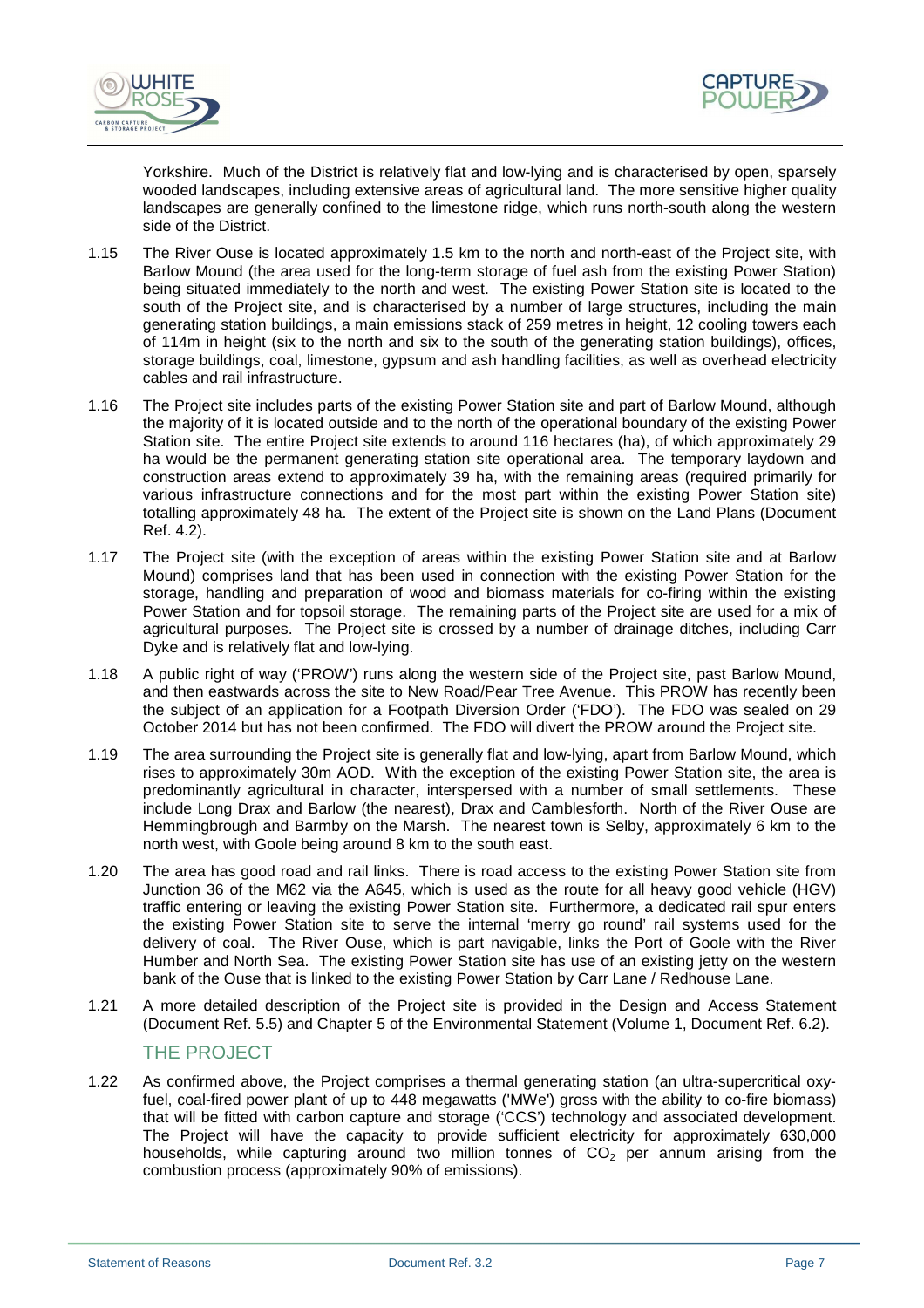



- 1.23 Schedule 1 to the draft Order (Document Ref. 2.1) provides the formal description of the Project and the components for which development consent is sought, and also identifies the individual 'Works Numbers (Works Nos.)' for these components. A detailed description of the Project is provided at Volume I, Chapter 5 'Project Description and Alternatives' of the Environmental Statement (ES) (Document Ref. 6.2).
- 1.24 The Works Plans (Document Ref. 4.3) identify the location and extent of the components of the Project within the Project site by reference to the Works Nos. set out in Schedule 1 to the draft Order.
- 1.25 The main components of the Project (with reference to the relevant Works Nos.) can be summarised as follows:
	- Work No. 1A and 1B site raising and preparation works to create a development platform for the generating station to an appropriate level to mitigate flood risk, and for the creation of bridges and crossings over the Carr Dyke and for site access works, site raising and hardstandings for the laydown and construction areas;
	- Work No. 1A a generating station (the 'coal-fired power plant') located in the northern part of the Project site, to the north of the existing Power Station site, primarily fuelled by coal, but with the ability to co-fire biomass, that will be capable of generating up to 448 MW of electricity, including a boiler house, steam turbine, cooling water towers, flue gas treatment systems, a flue gas emissions stack and CO2 capture, processing and compression facilities;
	- Work No. 1B laydown and construction areas for construction and maintenance;
	- Work No. 2 fuel intake, limestone and gypsum and fuel ash handling and transportation infrastructure, including connections with the existing Power Station site (located broadly along the western side of the Project site and existing Power Station site) for the delivery of fuel, limestone and gypsum for the combustion and flue gas desulphurisation processes and the export of fuel ash for storage at the existing Barlow Mound;
	- Work No. 3 fuel ash storage on part of the existing Barlow Mound forming the north-western part of the Project site and located to the north-west of the existing Power Station site;
	- Work No. 4 an underground connection to the electricity grid which will comprise one of three options. The first two are cable (132kV or 400kV) and associated infrastructure running along the eastern side of the Project site to one of the existing substations located in the southeastern part of the existing Power Station site. The third option is a 132kV cable and associated infrastructure which links to an existing overhead cable in the northern part of the existing Power Station site;
	- Work No. 5 connections for cooling water, potable water and sewerage and related facilities between the Project site and the northern part of the existing Power Station site;
	- Work No. 6 vegetation clearance and the creation of a new hardstanding area immediately adjacent to the existing jetty on the River Ouse, located to the east of the main Project site and the existing Power Station site, for the unloading and storage of equipment and materials delivered by barge and parking and circulation space for vehicles transporting items from the jetty to the Project site;
	- Work No. 7 the underground diversion of an existing 11kV overhead electrical cable on the north-eastern edge of the Project site; and
	- Work No. 8 works to the existing substations located in the south-eastern part of the existing Power Station site to facilitate the grid connection.
- 1.26 The 'associated development', for the purposes of Section 115 of the 2008 Act comprises the new hardstanding area adjacent to the existing jetty.
- 1.27 As part of and related to the above components, the Project also includes:
	- site clearance, vegetation removal, demolition of existing structures and buildings, soil stripping and storage, bunds, embankments and earthworks;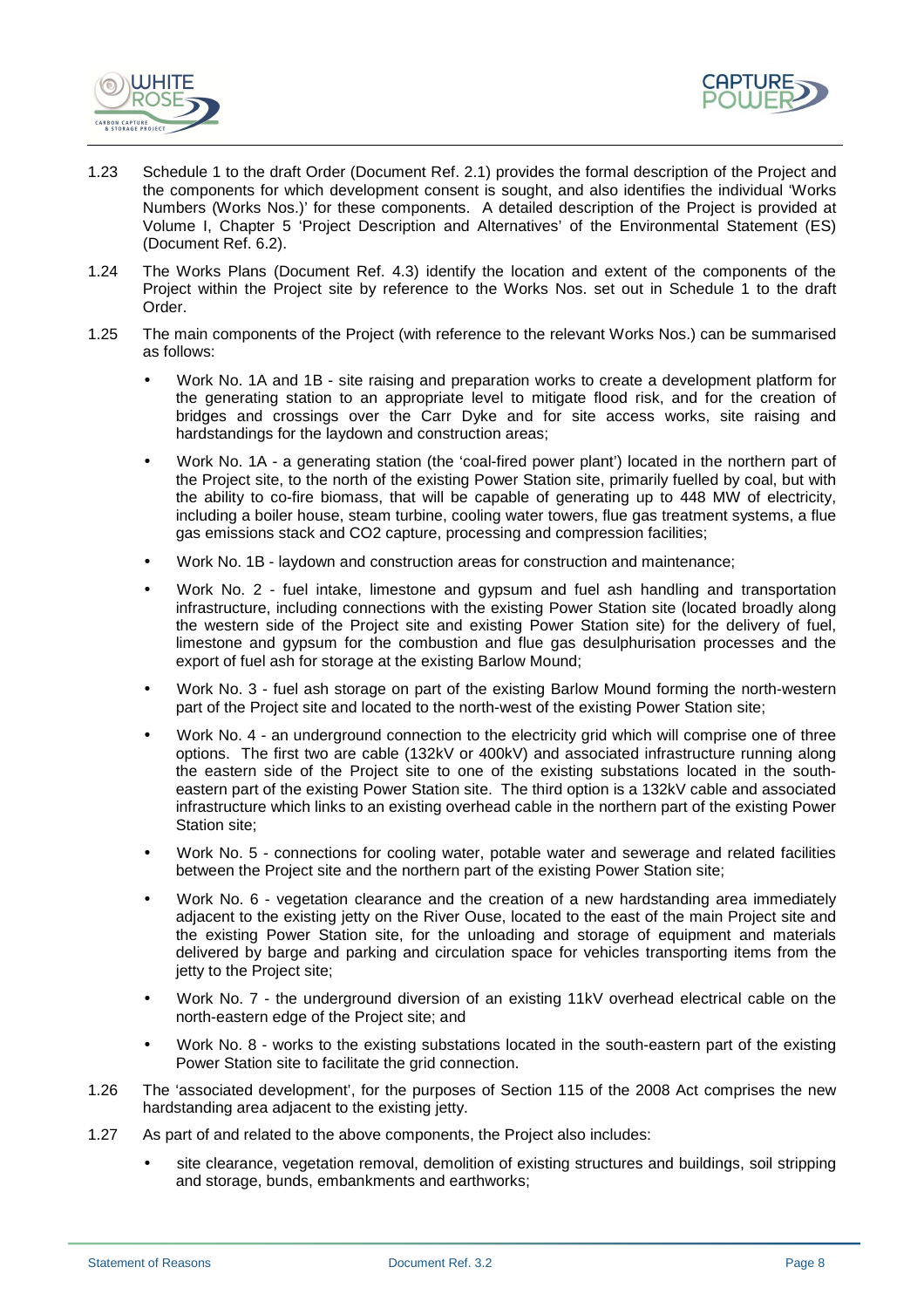



- drainage works, culverts and wing walls;
- temporary de-watering and drainage facilities;
- lighting;
- site fencing, gates, and CCTV:
- landscaping, habitat creation and ecological mitigation;
- site compounds;
- construction-related buildings, structures, laydown, storage, plant, machinery, utilities, welfare facilities and haulage roads;
- electricity, water, wastewater, waste, gas, telecommunications and other services;
- site roads and parking areas, site access works, new site access points, and works required for the strengthening, improvement, maintenance or reconstruction of any street; and
- temporary and permanent footpaths.
- 1.28 It is anticipated that subject to the Order being made by the SoS, construction work on the Project would commence in Q2 2016. The first activity carried out would be the site raising and levelling works to create the development platform for the generating station. The overall construction programme is expected to last approximately 62 months. Commissioning would take place in Q2 2021, with the Project entering operation in Q4 2021.
- 1.29 The site raising works are critical to the timely delivery of the Project, which forms part of the UK Government's CCS Commercialisation Programme. These involve the level of the Project site with the area of Work No. 1A and parts of Work No. 1B being raised to provide a floor level of around 5.13 m AOD in order to mitigate flood risk within the operational area of the site in accordance with Environment Agency advice.
- 1.30 In order to facilitate the early completion of the site raising (and therefore deliver the overall Project within the most expedient timeframe) the Applicant proposes to submit a planning application to the relevant local authority, Selby DC, for these works so that they can commence in advance of Q2 2016. The principle of these works being consented under the Town and Country Planning Act ('TCPA') 1990 has been discussed and agreed with officers at Selby DC, who recognise that the delivery of the Project at the earliest opportunity is in the national interest, being part of the Government's CC Commercialisation Programme and a priority for UK energy policy. It is anticipated that the planning application will be submitted around the end of 2014. The site raising has, however, still been included as part of this Application in the event that the TCPA route is not pursued and to ensure that it can be delivered.
- 1.31 In terms of operation, the Project would produce up to 448 MW gross of low carbon electricity. It would operate on a 24 hour/7 day a week basis with the electricity generated being exported to the electricity grid network via the new grid connection. Shift cycles are still to be determined but it is expected that the total operational workforce would be around 60 people.
- 1.32 It is intended that fuel would be delivered to the Project site by rail, utilising the existing infrastructure at the existing Power Station site. Road access would be used for the delivery of materials, plant and equipment and for the movement of personnel working at the site.
- 1.33 In addition to generating low carbon electricity, the Project will be 'Combined Heat and Power ('CHP') Ready'. This means that heat will potentially be available to export to a local heat network for use by local residents and businesses, subject to a demand for a total heat load that would make investment in such a network commercially viable and also reaching commercial agreements with heat users. The potential for the use of heat has been examined through a CHP Assessment (Document Ref. 5.6) and will be kept under review during the lifetime of the Project and the design of the Project allows for sufficient space to accommodate CHP facilities in the future should the supply of heat become viable.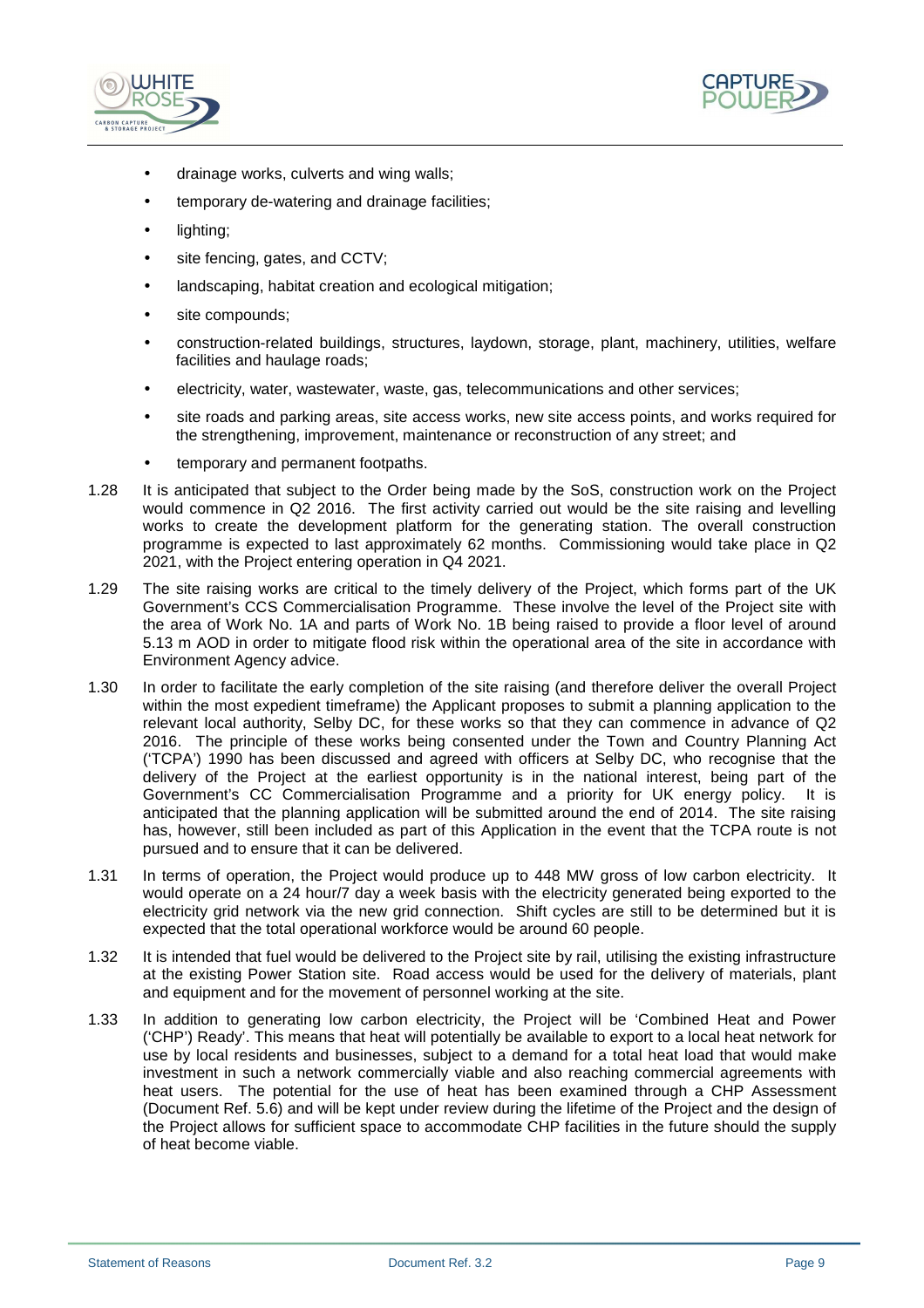



- 1.34 It has been necessary to retain flexibility in the design of the Project in view of the fact that the technology has not previously been constructed on a commercial scale within the UK and as the 'Front End Engineering Design' ('FEED') studies are still being undertaken. This will also allow the Applicant to respond to changing economic circumstances and technological advances in advance of the Project receiving consent.
- 1.35 In order to ensure a robust assessment of the likely significant environmental effects of the Project, as required by 'The Infrastructure Planning (Environmental Impact Assessment) Regulations 2009' ('EIA Regulations'), the EIA undertaken by the Applicant has assessed the components of the Project that cannot be fixed at this stage by applying the principles of the 'Rochdale Envelope'. This has involved assessing maximum ('worst case') dimensions and design parameters for the Project as part of the EIA. The approach taken to assessing the environmental effects of the Project while allowing for sufficient design flexibility is explained in more detail at Volume I, Chapter 3 of the ES 'EIA Process and EIA Methodology' (Document Ref. 6.2).
- 1.36 The flexibility sought is secured by article 3 of the draft Order (Document Ref. 2.1) and (by incorporation) the Works Plans (Document Ref. 4.3), and requirement 4 (in Schedule 2 to the Order) secures the vertical limits of deviation and other building dimensions. The lateral limits will provide for flexibility in terms of the location of the main components of the project, including flexibility in terms of the exact location and alignment of the infrastructure connections (such as fuel, electrical cable and water connections). The vertical limits will provide for a degree of flexibility in relation to the heights and finished floor levels of the main buildings and structures, subject to the maximum heights defined for the purposes of the EIA not being exceeded.
- 1.37 The draft Order seeks powers of compulsory acquisition of interests and rights in land (including new rights) within the Order Limits. The provisions relating to compulsory acquisition are set out at articles 20 - 34 of the draft Order. Information on the interests and rights that exist in relation to the land within the Order Limits is provided by the Book of Reference (Document Ref. 3.1). The explanation of the Applicant's ability to fund compensation payable following use of the compulsory acquisition powers is provided in the Funding Statement (Document Ref. 3.3).
- 1.38 The draft Order also contains at number of 'requirements' (similar to planning conditions) at Schedule 2 that, amongst other matters, are intended to control the detailed design of the Project in addition to its construction and operation to ensure that it complies with the EIA carried out and does not result in unacceptable impacts. The requirements have been drafted in such a way as to allow the site raising works to proceed in advance of the submission of the details to discharge a number of the 'pre-commencement' requirements (e.g. the detailed design of buildings - the details of which it would not be necessary to discharge in advance of site raising works). This would allow the site raising works to proceed (in the event that the TCPA route is not pursued) in advance of the other works, which, as already stated above, is critical to the delivery of the Project in a timely manner given its importance to demonstrating CCS technology on a commercial scale. The drafting of the requirements does, however, still require the undertaker to submit details relating to the site raising for approval before those can commence.
- 1.39 The Applicant has consulted extensively on the Project since early 2012. This has included a stage of non-statutory (informal) consultation, followed by two stages of statutory consultation of the local community in accordance with Section 47 of the 2008 Act, in addition to consultation of prescribed persons, relevant local authorities and statutory undertakers and affected and potentially affected landownership interests and persons pursuant to Section 42, as well as wider publicity in accordance with Section 48. The consultation undertaken and how responses received to the consultation have been taken into account is documented within the Consultation Report (Document Ref. 5.1).

# THE PURPOSE AND STRUCTURE OF THIS DOCUMENT

- 1.40 Where compulsory acquisition powers are being sought (as here), the Applicant is required by Regulation 5(2)(h) of the Infrastructure Planning (Applications: Prescribed Forms and Procedure) Regulations 2009 to submit a Statement of Reasons with its application.
- 1.41 The Statement of Reasons should be read alongside the following documents: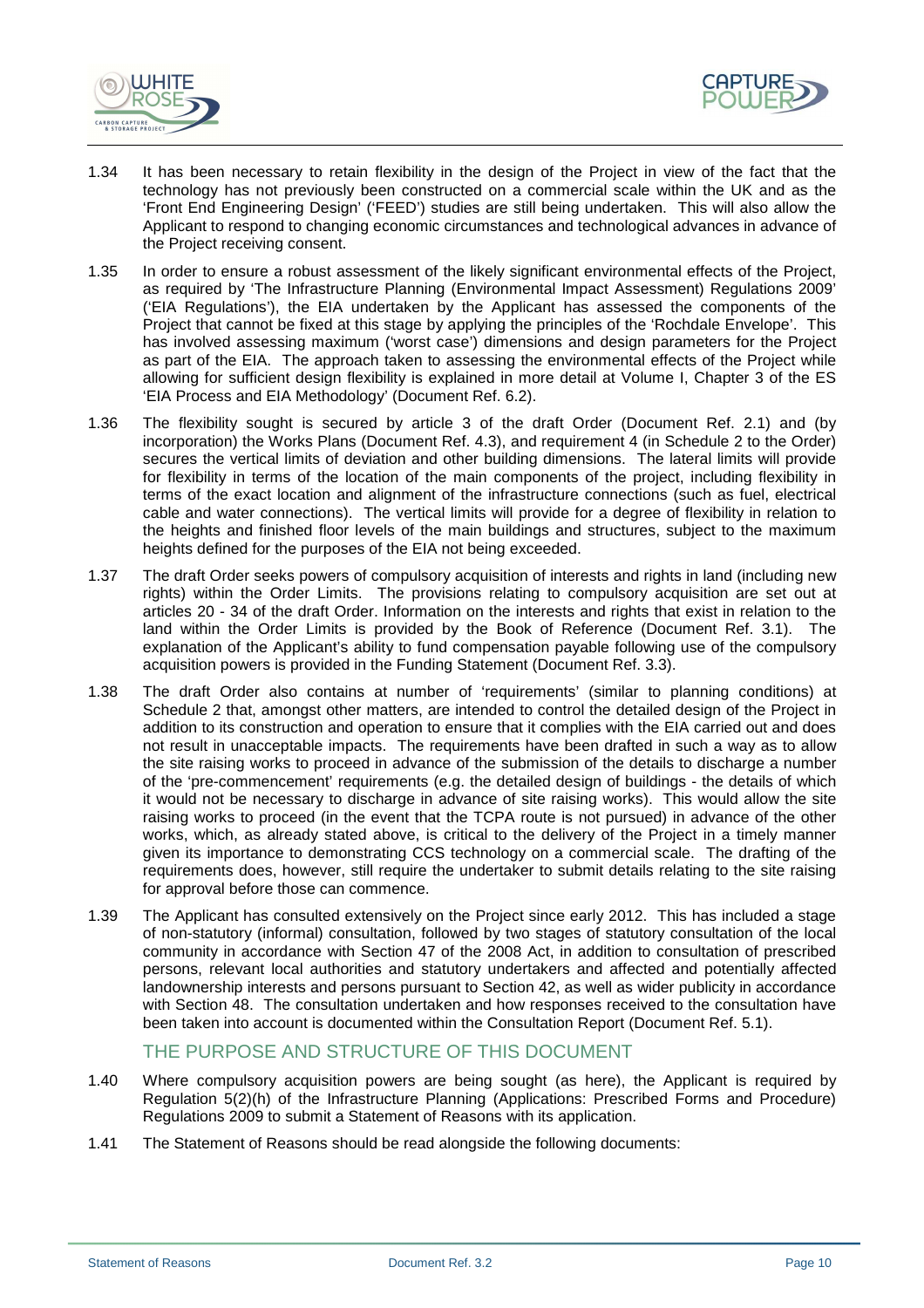



- The Funding Statement (Document 3.3), which confirms the Applicant's ability to fund the construction, operation and maintenance of the Project and the provisions contained within the draft Order;
- The Land Plan (Document 4.2) which shows the land over which powers of compulsory acquisition (for land and rights) are sought and which are required temporarily for construction;
- The Book of Reference (Document 3.1), which schedules all owners, lessees, tenants and occupiers and those with other interests in the land within the Project site and those who may be entitled to make relevant claims;
- The Draft Development Consent Order (Document 2.1) that includes the consents, authorisations and powers that are being sought by the Applicant in respect of the Project; and
- The Explanatory Memorandum (Document 2.2) that explains the purpose and affect of the Draft Development Consent Order.
- 1.42 The Statement is structured as follows:
	- Section 0 provides a summary of the Statement;
	- Section 1.0 provides an introduction to the Statement;
	- Section 2.0 describes the Project;
	- Section 3.0 describes the Order land;
	- Section 4.0 summarises supporting policy;
	- Section 5.0 summarises the legislative powers of compulsory acquisition;
	- Section 6.0 provides the justification for the use of compulsory acquisition powers;
	- Section 7.0 refers to any special considerations;
	- Section 8.0 considers the Human Rights Act 1998;
	- Section 9.0 summarises other powers sought by the draft Order;
	- Section 10.0 summarises other consents and licences required;
	- Section 11.0 provides the conclusions to the Statement; and
	- Section 12.0 provides further information, such as who affected persons should contact.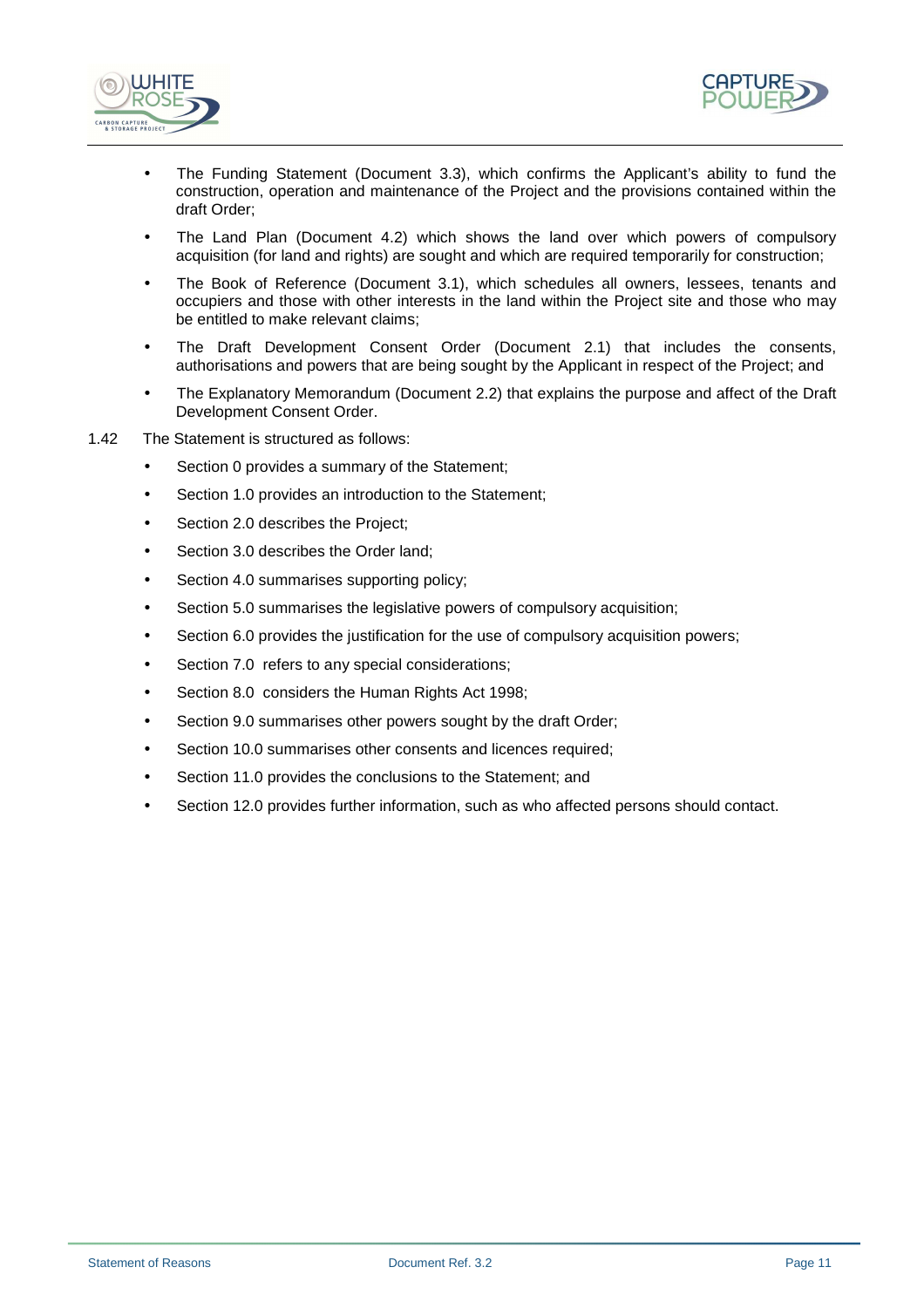



# **2.0 THE PROJECT**

- 2.1 The Project is described above in general terms in section 2 this section sets out the main components of the Project (also known as the 'authorised development' in the draft Order (Document Ref. 3.1)) in accordance with how the Project is set out in the Order.
- 2.2 The order in which these components have been set out follows the description of the Project provided at Schedule 1 to the draft Order. Tables 2.1 and 2.2 below include the corresponding Work Nos. as shown on the Works Plans (Document Ref. 4.3) and also differentiate between the parts of the Project which are part of the NSIP (the generating station) itself (Table 2.1), and the 'Associated Development' which is required for the construction of the NSIP but is not part of it (Table 2.2).

| Work No. 1  |                                                                                                                                                                                                                                                                                                                                                                                                                       |  |  |  |
|-------------|-----------------------------------------------------------------------------------------------------------------------------------------------------------------------------------------------------------------------------------------------------------------------------------------------------------------------------------------------------------------------------------------------------------------------|--|--|--|
| Work No.1A  | Work No. 1A includes the buildings and works required for the generating station,<br>including:                                                                                                                                                                                                                                                                                                                       |  |  |  |
|             | An oxy-fuel boiler, steam turbine generator and other power block<br>$\bullet$<br>components;                                                                                                                                                                                                                                                                                                                         |  |  |  |
|             | Air separation units;<br>$\bullet$                                                                                                                                                                                                                                                                                                                                                                                    |  |  |  |
|             | A flue gas cleaning system within the plant;<br>$\bullet$                                                                                                                                                                                                                                                                                                                                                             |  |  |  |
|             | A gas processing unit;<br>$\bullet$                                                                                                                                                                                                                                                                                                                                                                                   |  |  |  |
|             | A stack;<br>$\bullet$                                                                                                                                                                                                                                                                                                                                                                                                 |  |  |  |
|             | Connections between the relevant parts of the generating station and the<br>$\bullet$<br>infrastructure corridors (Work Nos. 2, 4 and 5);                                                                                                                                                                                                                                                                             |  |  |  |
|             | Administration, welfare, workshop, visitor centre and other supporting buildings<br>$\bullet$<br>and infrastructure;                                                                                                                                                                                                                                                                                                  |  |  |  |
|             | Various supporting and ancillary infrastructure and development;<br>$\bullet$                                                                                                                                                                                                                                                                                                                                         |  |  |  |
|             | Site raising and earthworks; and<br>$\bullet$                                                                                                                                                                                                                                                                                                                                                                         |  |  |  |
|             | A connection to National Grid Carbon Limited's ('NGCL') CO2 pipeline.<br>$\bullet$                                                                                                                                                                                                                                                                                                                                    |  |  |  |
| Work No. 1B | Work No. 1B comprises the laydown and construction areas which are to be used<br>during the construction and commissioning of the Project for laydown, storage,<br>construction offices and buildings and related activities. The Work No. 1B sites<br>are to be used temporarily.                                                                                                                                    |  |  |  |
| Work No. 2  | Work No. 2 is an infrastructure corridor to the west and south west of Work No. 1A,<br>and comprises development permitting the transport of fuel (coal and biomass),<br>limestone, gypsum and ash to or from the generating station, all of which are<br>required to operate the generating station or which need to be removed from the<br>generating station.                                                      |  |  |  |
| Work No. 3  | Work No. 3 is part of an area known as 'Barlow Mound' which is the ash storage<br>area for the existing Power Station. Ash generated from the Project will also be<br>stored at Barlow Mound, and as per the existing arrangements, may also be sold<br>into the construction market.                                                                                                                                 |  |  |  |
| Work No. 4  | Work No. 4 is the infrastructure corridor for the electrical connection, to allow the<br>export of electricity generated to the National Transmission System. The<br>connection route will be primarily underground cable, with potential overground<br>sections where required for operational or safety reasons.                                                                                                    |  |  |  |
|             | There are three options for the grid connection: firstly to an existing overhead<br>132kV line in the area to the south of Work No. 1A, secondly an underground<br>connection to the 400kV sub-station located to the east of the existing Power<br>Station site (adjacent to New Road) or thirdly an underground connection to the<br>132kV sub-station located to the south-east of the existing Power Station site |  |  |  |

**Table 2.1: Those parts of the Project that are part of the NSIP itself**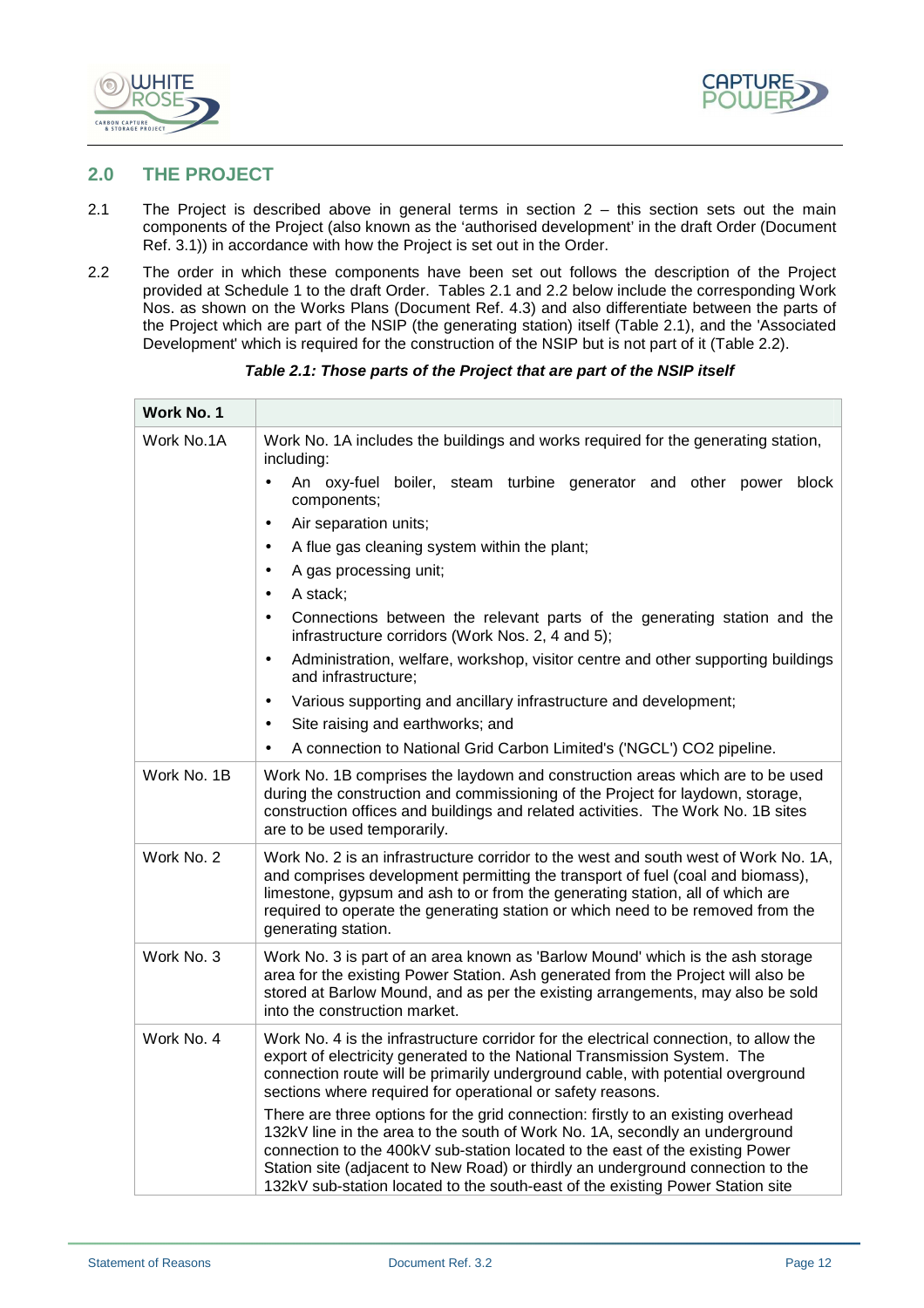



| Work No. 1 |                                                                                                                                                                                                                                                            |
|------------|------------------------------------------------------------------------------------------------------------------------------------------------------------------------------------------------------------------------------------------------------------|
|            | (again adjacent to New Road). The first part of the grid connection route is the<br>same for either sub-station option, with a longer route required (along New Road)<br>if the connection is to be made to the 132kv sub-station, which is further south. |
|            | As set out in the Grid Connection Statement (Document 5.2) the Order provides<br>for flexibility as to whether the generating station is connected to the National<br>Transmission System via these three options.                                         |
| Work No. 5 | Work No. 5 is an infrastructure corridor comprising the development to enable<br>cooling water, potable water and sewerage connections between the Project and<br>current infrastructure at the existing Drax power station.                               |
| Work No. 7 | Work No. 7 comprises the underground diversion of an existing 11kV electric line<br>which currently runs through the laydown area (Work No. 1B) which is to the east<br>of New Road and south of Pear Tree Avenue.                                         |
| Work No. 8 | Work No. 8 comprises development within the areas of the two existing (400kV)<br>and 132kV) sub-stations (only one of which may be needed), to allow for the<br>connection of Work No. 4 to the National Transmission System.                              |
|            |                                                                                                                                                                                                                                                            |

- 2.3 In relation to the grid connection options, the Applicant has considered DCLG's 'Guidance on the pre-application process' (January 2013), which includes a section considering the inclusion of options in a draft order (paragraph 83 onwards). The draft Order (Document Ref. 2.1) includes provisions allowing the grid connection (Work No. 4) to be one of the three options, all of which are local to the Project site and all of which involve land within or adjacent to the existing Power Station site and the sub-stations alongside it. The implementation of the different options would not mean that the Project became a 'different project', and post-construction there will be very little if any discernible difference to those viewing the Project site, particularly as the cable for the electrical connection will be underground for the majority of its route and wherever possible. The connection options all terminate at significant existing infrastructure.
- 2.4 The environmental impacts of the three options have been considered within the Environmental Statement (Document Ref.  $6.1 - 6.4$ ), and the land required (or rights over it) for all three options are included in the Land Plans (Document Ref. 4.2) and Book of Reference (Document Ref. 3.1).
- 2.5 The table in the Schedule to this Statement (which sets out what each plot of land is needed for) indicates which grid connection option is relevant to which plots. These match the extent of Work No. 4 on the Work Plans (Document Ref. 4.3), and the two sub–stations are both included within Work No. 8.
- 2.6 As the Applicant has not yet received its grid connection offer (although has discussed it and has submitted the application), it is appropriate for the draft Order to allow for the three options noted above. A grid connection offer is expected in December 2014, following which the Applicant will provide an update to the Secretary of State.
- 2.7 The Associated Development that is connected to and necessary to support the Project comprises of the following:

| Work No.   |                                                                                                                                                                                                                                                                                                                                                                                |
|------------|--------------------------------------------------------------------------------------------------------------------------------------------------------------------------------------------------------------------------------------------------------------------------------------------------------------------------------------------------------------------------------|
| Work No. 6 | Work No. 6 is at the site of the existing jetty on the River Ouse, to the east of the<br>generating station site. The development proposed is hardstanding areas adjacent<br>to the existing jetty, which can be used for unloading and storage of equipment or<br>materials required for the construction of the Project. Work No. 6 is a temporary<br>development site only. |

#### **Table 2.2: The Associated Development**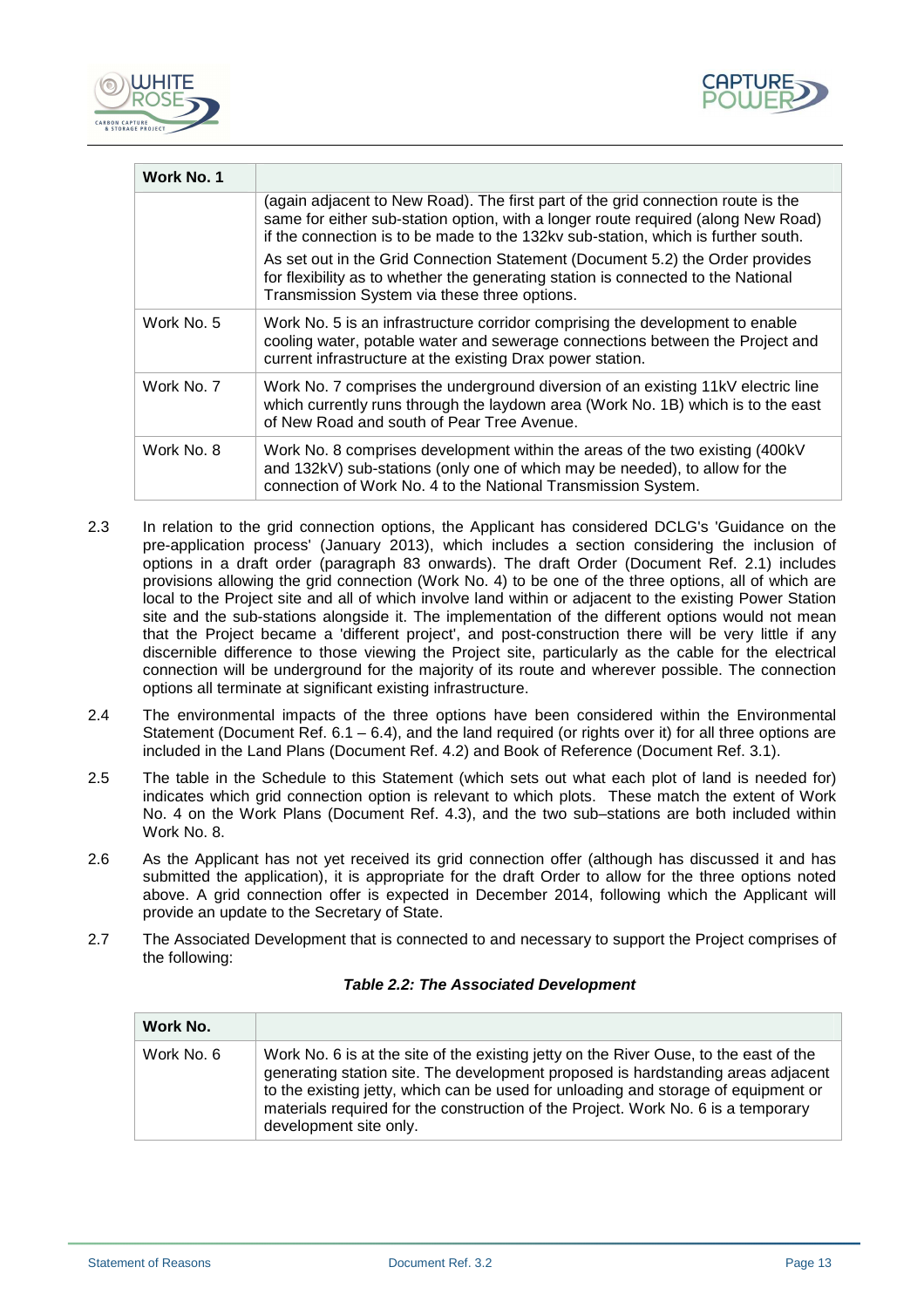



# **3.0 THE ORDER LAND AND OWNERSHIP**

3.1 This Section provides a brief description of the Order land, including its location and the surrounding context. A more detailed description of the Order land is provided within the Environmental Statement (Chapter 5, Volume 1, Document Ref. 6.2).

#### SITE LOCATION

3.2 The Project site i.e. the land that lies within the Order Limits (and also known as the 'Order land'), comprises land within, adjacent and close to the boundary of the existing Drax Power Station, located near Selby, North Yorkshire. All parts of the Project site are within the administrative areas of Selby District Council and North Yorkshire County Council.

#### THE PROJECT SITE (THE ORDER LAND)

- 3.3 The Project site extends to around 116 Ha, comprising approximately:
	- 29 ha for Work No 1A (the generating station site);
	- 48 ha for other areas of permanent development (Work Nos. 2, 3, 4, 5, 7 and 8); and
	- 39 ha for temporary use during construction (Work Nos. 1B and 6).
- 3.4 The extent of the Project site is shown on the Works Plans (Document Ref. 4.3), which shows the area within which each Work may be constructed. The area over which powers of compulsory acquisition and powers to use areas temporarily for construction or maintenance are sought (considered further below), are shown on the Land Plans (Document Ref. 4.2).
- 3.5 Further information on the Project site can be found in Chapter 4 of the Environmental Statement (Document Ref. 6.2).

#### THE OWNERSHIP OF THE ORDER LAND

- 3.6 The Book of Reference (Document Ref. 3.1) identifies those persons with an interest in the Order land or who may be affected by the Project. As required by the APFP Regulations, the Book of Reference is split into five parts:
	- Part 1 Persons within Category 1 and 2 a person is within Category 1 if the applicant, after making diligent inquiry, knows that the person is an owner, lessee, tenant or occupier of the land. A person is within Category 2 if the Applicant, after making diligent inquiry, knows that the person has an interest in the land, has the power to sell and convey the land, or to release the land;
	- Part 2 Persons within Category 3 a person is within Category 3 if the applicant thinks that, if the Order were to be made and fully implemented, the person would or might be entitled to make a "relevant claim" as a result of (a) the implementation of the Order; (b) the Order having been implemented; or (c) use of the land once the Order has been implemented. A "relevant claim" means a claim under section 10 of the Compulsory Purchase Act 1965, part 1 of the Land Compensation Act 1973 or section 152(3) of the 2008 Act;
	- Part 3 Existing Rights the names of all those entitled to enjoy easements or other private rights over land which it is proposed shall be extinguished, suspended or interfered with;
	- Part 4 Crown Land specifies the owner of any Crown interest in the land which is proposed to be used for the purposes of the order for which the application is being made;
	- Part 5 special category land specifies land the acquisition of which is
		- subject to special parliamentary procedure;
		- special category land (forming part of a common or open space, National Trust land or fuel or field garden allotment); or
		- replacement land.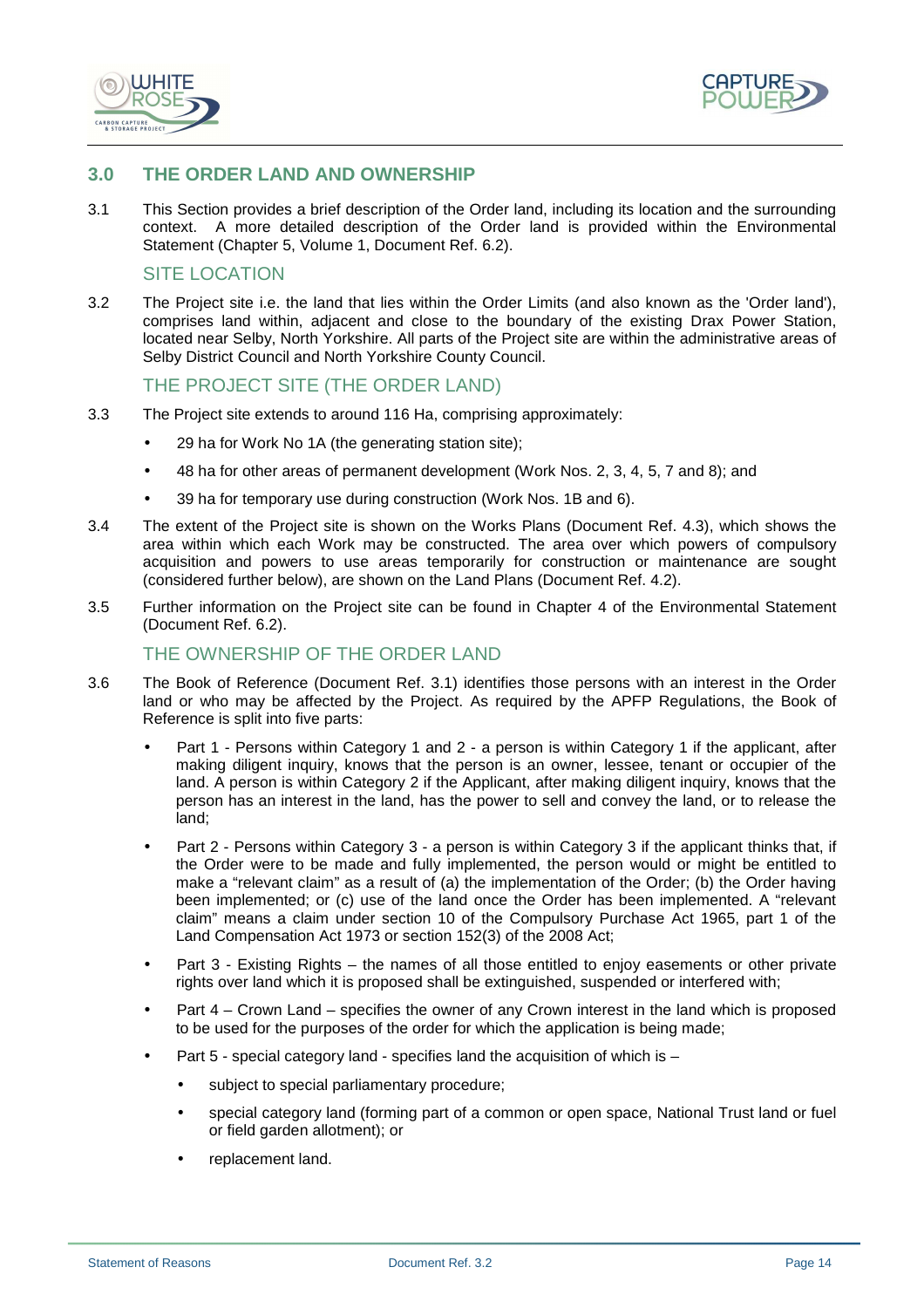



- 3.7 Part 5 of the Book of Reference does not contain any entries since there are no parcels of land within the Order Land which are within the categories in Part 5.
- 3.8 The majority of the land required for the Project and included within the Order Limits is within the control of Drax Power Limited, the owner and operator of the existing Drax Power Station. Drax Power Limited is part of Drax Group Plc, which also owns Drax CCS Limited, one of the three shareholders of Capture Power Limited (the Applicant).
- 3.9 The freehold of the Order Land which is owned by Drax Power Limited is not therefore within the control of the Applicant, but there is an indirect commercial relationship between the freehold owner and the Applicant.
- 3.10 In order to allow the Project to be constructed and operated, the Applicant intends to enter into an agreement with Drax Power Limited under which the latter commits to grant a lease to the Applicant, which will encompass all stages of the Project (construction, operation maintenance and decommissioning) and which will also provide all the land and rights required for the Project (such as is within Drax Power Limited's control).
- 3.11 The agreement to secure the grant of the lease between Drax Power Limited and the Applicant has not yet been entered into and in order to ensure that the Project can be delivered the Order and Book of Reference therefore provide for the compulsory acquisition of the land and rights required for the Project.
- 3.12 The freehold land that is outside Drax Power Limited's control within the Order Land encompasses:
	- Work Nos. 1B and 4 areas of highway that are included within the Order Land to allow works to be carried out. Drax Power Limited may be the owner of parts of the highway subsoil (as owner of adjoining land), but the subsoil is unregistered and Drax Power Limited is not the adjoining owner in all cases, and therefore parts of this land (subsoil) are or may be outside Drax Power Limited's ownership;
	- Work No. 6 Drax Power Limited owns part of the existing jetty on the River Ouse and all of the adjoining land area which is included within the Order Limits. The part of the jetty and Order Limits which are below the mean high water mark are owned by the Crown; and
	- Work No. 8 National Grid Electricity Transmission plc owns the 400kV and 132kV sub-stations.
- 3.13 There are also tenants, lessees or occupiers on areas of the Order Land, including agricultural occupiers, industrial occupiers whose activities are generally linked to the existing Power Station, statutory undertakers and an Internal Drainage Board.
- 3.14 In addition, rights, restrictions, easements and other matters existing in the Order Land or recorded against the title are required to be extinguished or (in the case of land required temporarily for the Project) suspended. These matters are listed in Parts 2 and 3 of the Book of Reference (Document Ref. 3.1), along with information on who has the benefit of them. There are a number of such matters affecting the Order Land which, if not acquired by the Applicant by agreement or extinguished / suspended by the Order, could affect the implementation, construction, maintenance or operation of the Project. The types of rights which exist in the Order Land include:
	- Rights of way;
	- Rights to lay pipes, services, apparatus etc, and to access parts of the Order Land to do so or for maintenance; and
	- Restrictions on activities which are noxious or offensive.
- 3.15 Due to the nature of the title documentation, many of these rights and restrictions are recorded as subsisting against very large parts of the Drax Power Limited's freehold title. There are therefore very few plots (as shown on the Land Plans, Document Ref. 4.2) in which no such rights or restrictions exist.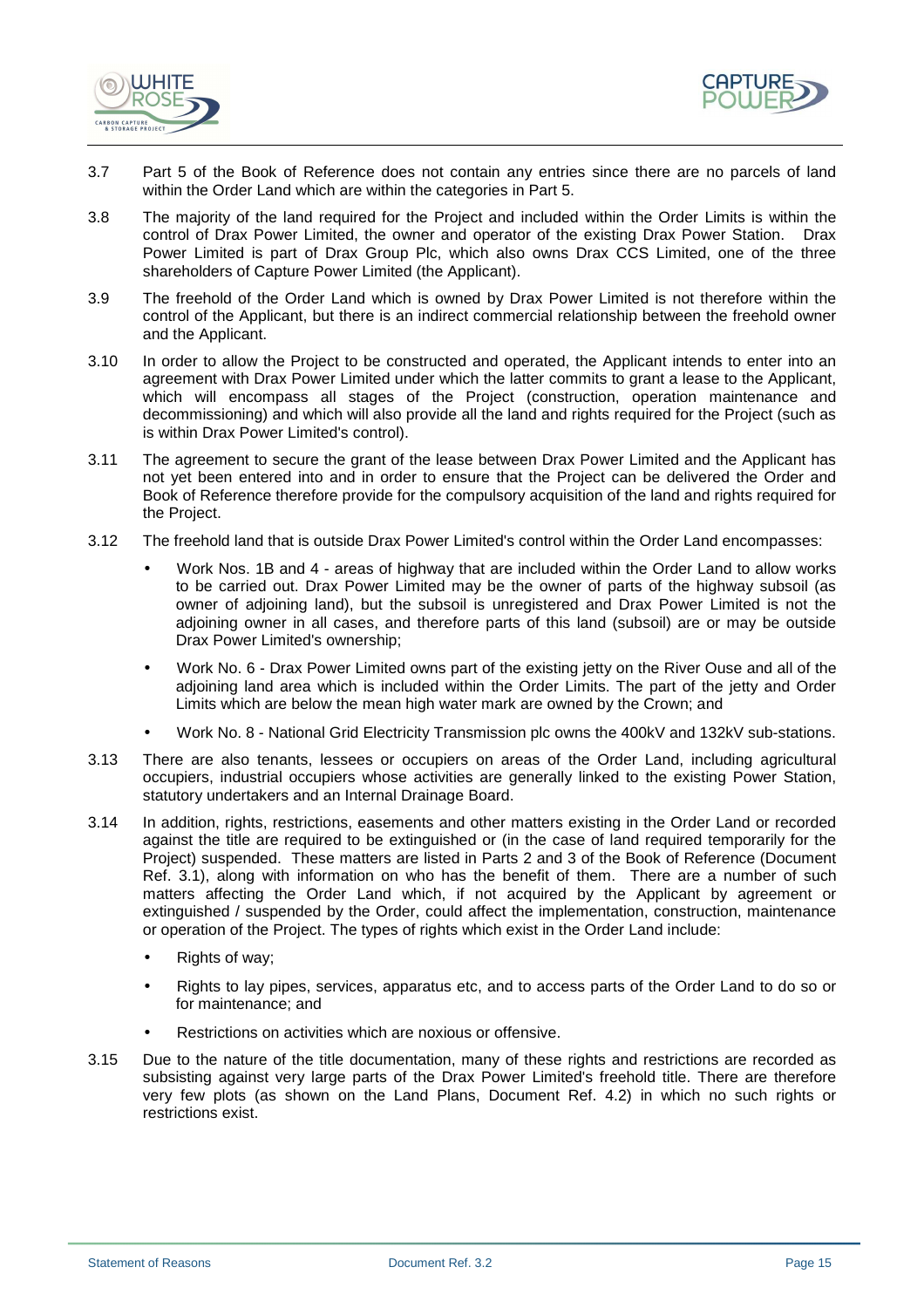



# **4.0 POLICY SUPPORT FOR THE PROJECT**

4.1 This Section sets out the planning policy support that exists for the Project at national and local level. A detailed review of relevant planning policy and guidance is provided within the Planning Statement (Document Ref. 5.4), which includes an assessment of how the Project accords with relevant policy. The main policy and guidance in support of the Project is summarised below.

# LEGISLATIVE CONTEXT

- 4.2 The 2008 Act introduced a new system for examining and determining applications for NSIPs, which are those projects set out at Section 14 of the 2008 Act and which meet or exceed set thresholds or criteria set out in Sections 15 to 30.
- 4.3 The Project falls under the definition of a 'generating station' within Section 14(1)(a) of the 2008 Act, and as it is onshore, in England and will have a generating capacity of above 50 MW (the relevant threshold set out at Section 15(2)), it is a NSIP.
- 4.4 Before a NSIP can proceed, an application for a DCO must be submitted to the Secretary of State ('SoS'). The Planning Inspectorate ('PINS') is responsible for examining the application and making a recommendation to the relevant SoS who then makes the decision as to whether a DCO should be made authorising the construction and operation of the NSIP. The DCO removes the need to apply for a number of consents (e.g. planning permission) and can also include a range of other consents and licences subject to the prior agreement of the relevant consenting body.
- 4.5 The policy framework for examining and determining DCO applications is provided by National Policy Statements ('NPS'). Section 5 of the 2008 Act allows the SoS to designate NPSs setting out national policy in relation to the types of NSIPs listed at Section 14 of the Act.
- 4.6 Section 104 of the 2008 Act requires the SoS to determine applications for NSIPs in accordance with the relevant NPSs unless this would:
	- Lead to the UK being in breach of its international obligations;
	- Be in breach of any statutory duty that applies to the SoS;
	- Be unlawful:
	- Result in the adverse impacts of the development outweighing the benefits; or
	- Be contrary to regulations about how decisions are to be taken.
- 4.7 In making decisions on NSIPs, Section 105 of the 2008 Act also states that the SoS must have regard to any local impact report submitted by a relevant local authority, any relevant matters prescribed in regulations and any other matters that the SoS thinks are both 'important and relevant'.
- 4.8 In July 2011 the SoS for Energy and Climate Change designated a number of NPSs relating to nationally significant energy infrastructure. These include an overarching energy NPS, which sets out the Government's policy for the delivery of nationally significant major energy infrastructure and five technology-specific NPSs.
- 4.9 The NPSs that are considered to be of most relevance to the Project are as follows:
	- Overarching National Policy Statement for Energy (EN-1); and
	- The NPS for Fossil Fuel Electricity Generating Infrastructure (EN-2).
- 4.10 The NPS for Electricity Networks Infrastructure (EN-5) is also potentially relevant, as the Project includes a new connection to the National Transmission System.
- 4.11 As stated above, in addition to the relevant NPSs, the SoS must have regard to any other matters that the SoS thinks are both 'important and relevant'. The National Planning Policy Framework ('NPPF'), which sets out the Government's general planning policies for England (paragraph 3 of the NPPF) states that while it does not contain specific policies for NSIPs, such 'important and relevant matters' may include the NPPF itself.
- 4.12 It is considered that such matters can also include local development plan documents.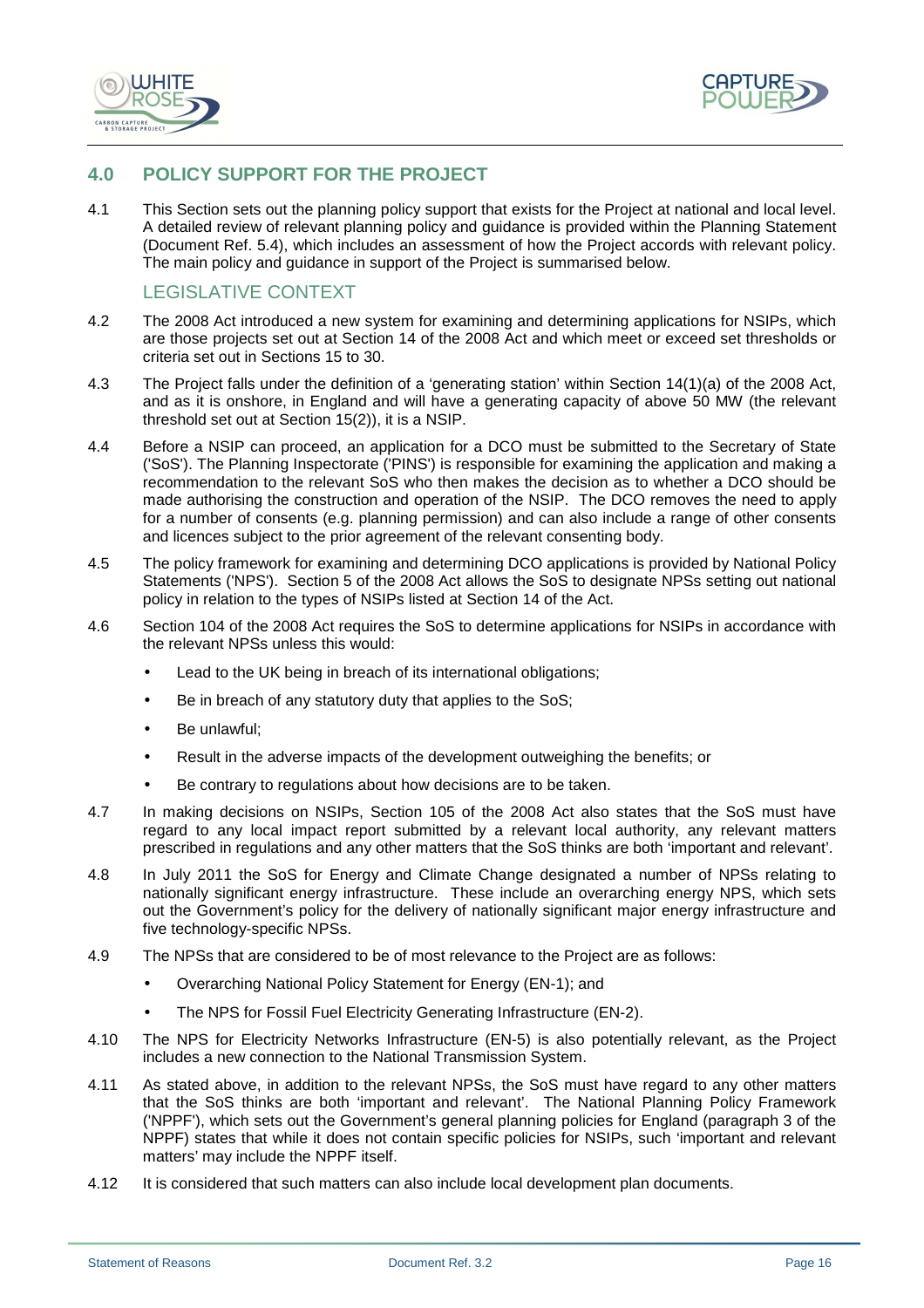



# NATIONAL PLANNING POLICY

## Overarching National Policy Statement for Energy (EN-1)

- 4.13 Part 3 of EN-1 'The need for new nationally significant energy infrastructure' defines and sets out the 'need' that exists for nationally significant energy infrastructure.
- 4.14 Paragraph 3.1.1 states that the UK needs all the types of energy infrastructure covered by the NPS in order to achieve energy security at the same time as dramatically reducing greenhouse gas emissions. Paragraph 3.1.2 goes on to state that it is for industry to propose new energy infrastructure and that the Government does not consider it appropriate for planning policy to set targets for or limits on different technologies.
- 4.15 Notably, paragraph 3.1.3 stresses that the SoS should assess applications for DCOs for the types of infrastructure covered by the energy NPSs on the basis that the Government has demonstrated that there is a need for those types of infrastructure and that the scale and urgency of that need is as described for each of them. Paragraph 3.1.4 continues that the SoS should give substantial weight to the contribution that development would make toward satisfying this need when considering applications under the 2008 Act.
- 4.16 Section 3.3 specifically deals with the need for new nationally significant electricity infrastructure such as the Project. It sets a number of key reasons why the Government believes that there is an urgent need for new electricity generating infrastructure, including:
	- meeting energy security and carbon reduction objectives the need to ensure sufficient electricity generating capacity to meet maximum peak demand with a safety margin of spare capacity to accommodate unexpectedly high demand and mitigate risks such as unexpected plant closures and extreme weather events;
	- a diverse mix of all types of power generation to reduce reliance on any one type of generation or one source of fuel or power enhancing energy security;
	- the need to replace closing electricity generating capacity at least 22GW of existing electricity generating capacity will need to be replaced in the coming years, particularly to 2020, as a result of tightening environmental regulation and aging power stations; in addition to this about 10GW of nuclear generating capacity is expected to close over the next 20 years;
	- the need for more electricity capacity to support increased supply from renewables decarbonisation of electricity generation is reliant on a dramatic increase in the amount of renewables, however, some renewable sources (such as wind, solar and tidal) are intermittent and cannot be adjusted to meet demand. As a result, the more renewable generating capacity we have, the more generation capacity we will require overall to provide back up at times when the availability of intermittent renewable sources is low; and
	- future increases in electricity demand even with major improvements in overall energy efficiency, it is expected that demand for electricity is likely to increase, as significant sectors of energy demand (such as industry, heating and transport) switch from being powered by fossil fuels to using electricity. As a result of this, total electricity consumption could double by 2050 and, depending upon the choice of how electricity is supplied; total capacity may need to be more than doubled to be robust to all weather conditions.
- 4.17 The Project will make an important contribution toward all of the above and the urgent need that exists for new electricity infrastructure.
- 4.18 Following on from paragraph 3.1.3, paragraphs 3.3.15 3.3.24 deal with the urgency of the need for new electricity generating capacity. Paragraph 3.3.15 states that in order to secure energy supplies that enable the UK to meet its carbon reduction obligations to 2050, there is an urgent need for new (and particularly low carbon) energy infrastructure to be brought forward as soon as possible, and certainly in the next 10-15 years, given the crucial role of electricity as the UK decarbonises its energy sector.
- 4.19 Section 3.6 of Part 3 'The role of fossil fuel electricity generation' confirms that fossil fuels will continue to play an important role in the UK's energy mix during the transition to a low carbon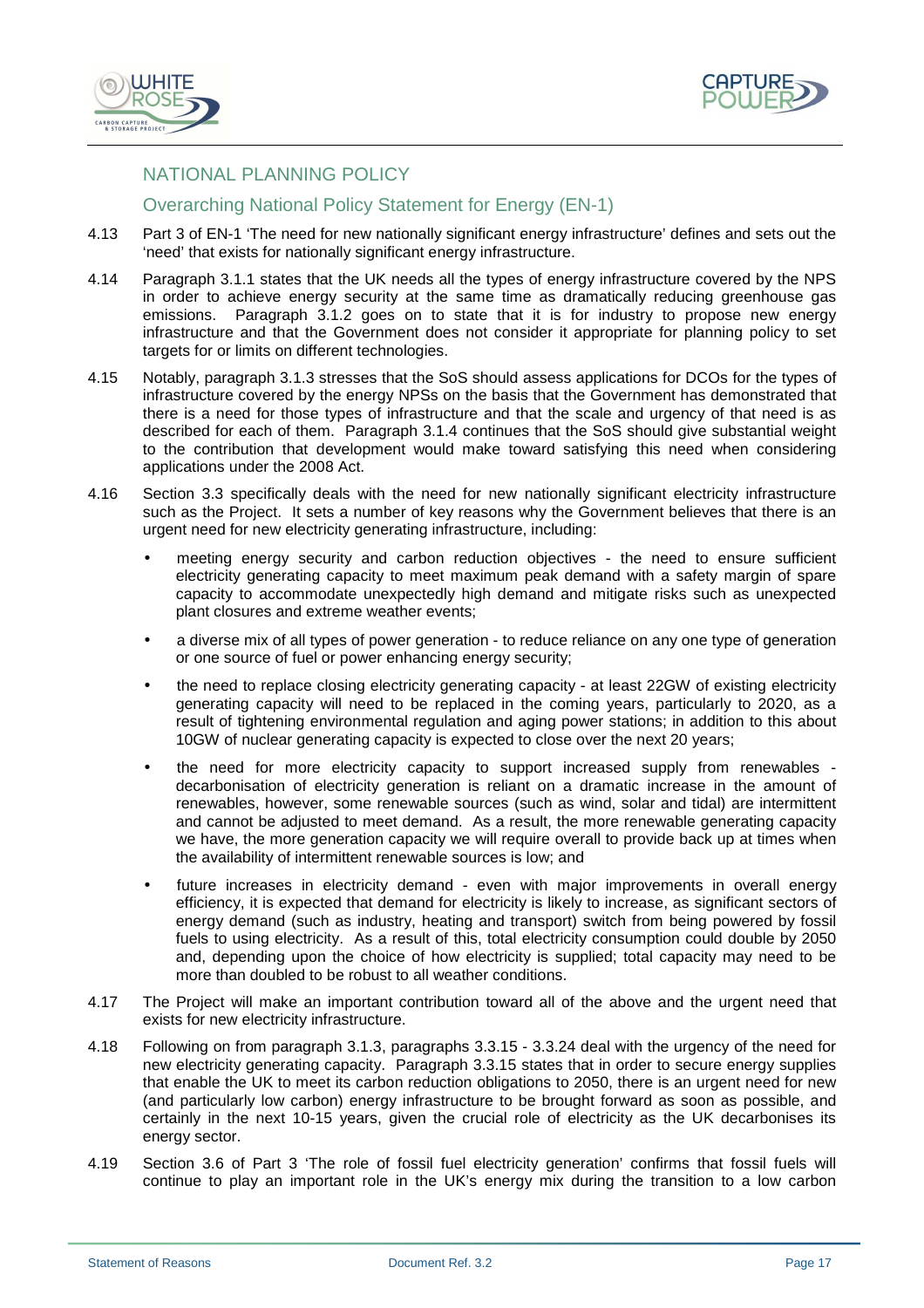



economy, and they must be constructed and operated in line with increasingly demanding climate change goals.

- 4.20 Paragraph 3.6.2 identifies the role that fossil fuel generating stations have in contributing to security of energy supply by using fuel from a variety of suppliers and operating flexibly. It goes on to highlight that coal is available from numerous sources, including the UK's own reserves, and that most operators will already have alternative suppliers depending on prevailing market conditions, helping to give stability to the UK's generating capacity.
- 4.21 Paragraph 3.6.3 states that some of the new conventional generating capacity needed is likely to come from new fossil fuel generating capacity in order to maintain security of supply, and to provide flexible back-up for intermittent renewable energy from wind. Paragraph 3.6.4 recognises that it is necessary to reduce carbon emissions, particularly from coal-fired generating stations and identifies Carbon Capture and Storage (CCS) as a means of achieving a reduction in carbon emissions whilst maintaining security of supply.
- 4.22 Paragraph 3.6.5 confirms the Government's support for developing CCS, including supporting commercial scale demonstration projects at UK power stations. The Project is one of two that is being supported by the Government that will demonstrate CCS technology on a commercial scale. These 'demonstration projects' are identified as a priority for UK energy policy, therefore the SoS should take account of the importance the Government places on demonstrating CCS and the potential deployment of the technology beyond the demonstration stage, in considering applications for consent of CCS projects and associated infrastructure.
- 4.23 Paragraph 3.6.6 places conditions on the consenting of new fossil fuelled power stations, requiring all commercial scale (at or over 300MW) combustion power stations to be constructed 'Carbon Capture Ready' ('CCR') and new coal-fired power stations to demonstrate CCS on at least 300MW of the proposed generating capacity. The Project will generate up to 448MW gross of electricity and includes CCS technology. The  $CO<sub>2</sub>$  captured from the combustion process will be transported via the National Grid Carbon Limited (NGCL) pipeline for permanent storage under the North Sea. The Project will therefore not only demonstrate CCS on a commercial scale but also support the NGCL project, which is itself important for the region.
- 4.24 As such, the clear need that exists for new fossil fuel generating capacity, such as that proposed by the Applicant, is not open to debate or interpretation in planning policy terms.

#### National Policy Statement for Fossil Fuel Electricity Generating Infrastructure (EN-2)

- 4.25 The 'National Policy Statement for Fossil Fuel Electricity Generating Infrastructure' (EN-2) is one of the suite of technology specific NPSs that sit under EN-1, and deals specifically with nationally significant fossil fuel electricity generating stations, including coal-fired power stations such as that proposed.
- 4.26 EN-2 reiterates the need and urgency for new energy infrastructure to be consented and built with the objective of contributing to secure, diverse and affordable energy supplies and supporting the Government's policies on sustainable development, in particular by mitigating and adapting to climate change through a reduction in  $CO<sub>2</sub>$  emissions from energy production.
- 4.27 Part 2 of EN-2 provides a list of factors that will influence site selection by developers of fossil fuel generating stations, such as land use, transport infrastructure, water resources and grid connection. Factors from EN-2 that have been taken into account in selecting the Site for the Project and which therefore provide strong support for the location, include:
	- Paragraph 2.2.2 notes that fossil fuel generating stations require large land footprints and that developers will require suitably sized sites. In this respect, a company with whom the Applicant has a commercial relationship controls the majority of the land required for the Project, and the Applicant has included appropriate provisions within the draft Order to acquire the necessary interests and rights in land. The Project site includes land within and adjacent to the existing Drax Power Station;
	- Paragraph 2.2.5 states new fossil fuel generating stations need to be accessible for the delivery and removal of construction materials, fuel, waste and equipment and for employees, while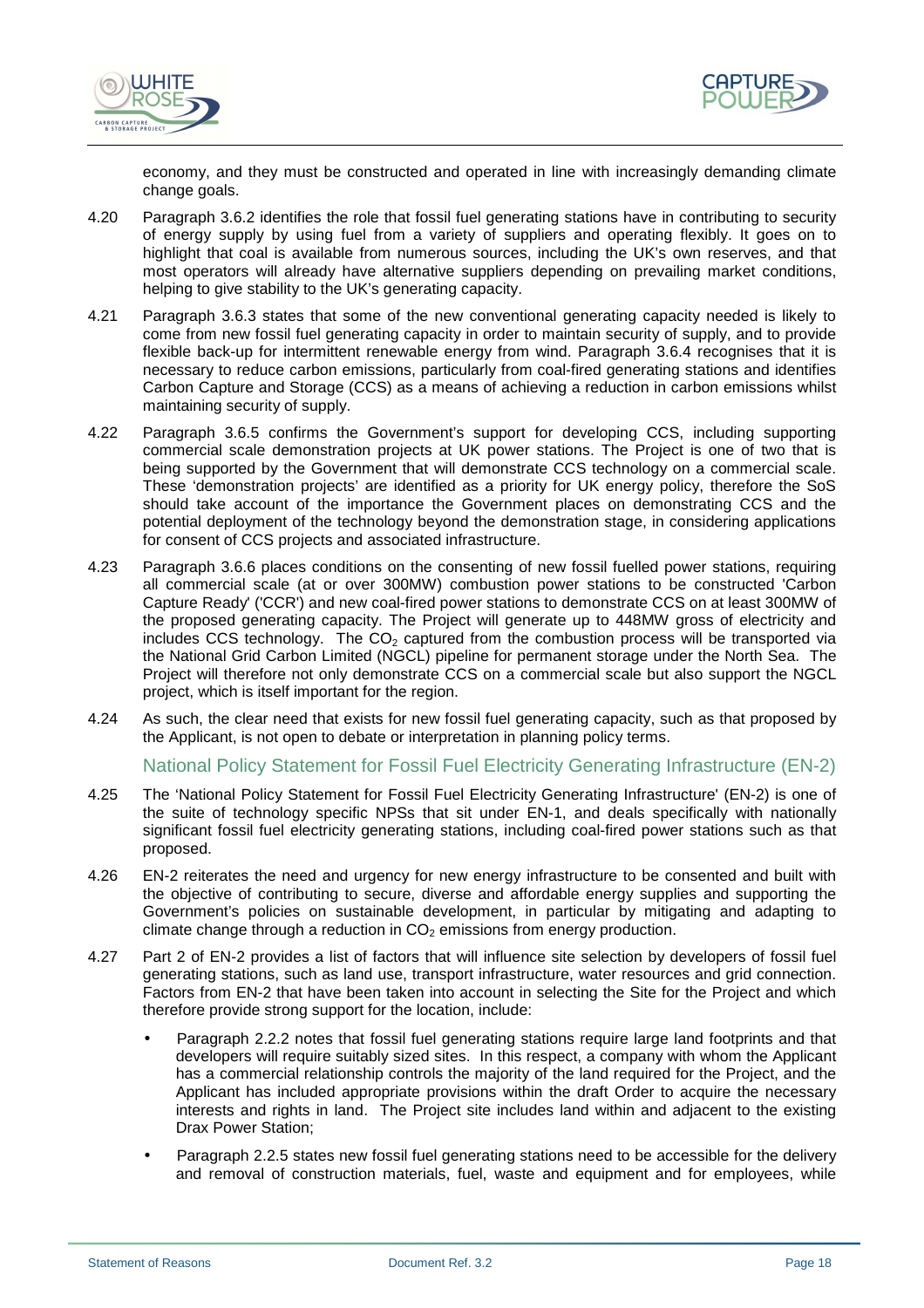



paragraph 2.2.6 notes that the Government supports the multi-modal transportation of materials by water or rail where possible. The Project site will benefit from excellent existing road and rail links associated with the existing Power Station site and it is intended that fuel deliveries will take place by rail. There is also the potential to make use of water transport during the construction phase for the delivery of construction materials and large items of plant;

- Paragraphs 2.2.7 2.2.9 note that generating stations, in particular coal-fired stations, have very high water demands, which means that preferred site locations are likely to be coastal or alongside large rivers to extract sufficient water. In this respect, the Project site is located close to the River Ouse, a source of cooling water for the existing Power Station, and will be able to utilise both the existing Power Station infrastructure and its water abstraction licence; and
- Paragraph 2.2.11 notes that applicants will have usually assured themselves that a viable connection to the grid exists in selection of the site. With regard to this, the Application is accompanied by a Grid Connection Statement (Document 5.2), which includes information on how the Project will be connected to the electricity grid and the status of discussions with the grid operator, National Grid Electricity Transmission plc.
- 4.28 Section 2.3 of EN-2 sets Government policy criteria for fossil fuel generating stations, including in relation to Combined Heat and Power ('CHP'), CCR, CCS, climate change adaptation and consideration of 'good design' for energy infrastructure.
- 4.29 The Application is accompanied by a CHP Assessment (Document Ref. 5.6) and a CCR/CCS Assessment (Document Ref. 5.7) that demonstrate that the Project will be 'CHP Ready' and that it will also satisfy relevant CCR/CCS criteria. The Project has been developed to both mitigate and adapt to the effects of climate change, and the Design and Access Statement (Document Ref. 5.5) sets out how the Project has had regard to 'good design'.

#### The National Planning Policy Framework (NPPF)

- 4.30 The National Planning Policy Framework (NPPF) was adopted in March 2012. It sets out the Government's planning policies for England and can be considered both 'important and relevant' to decisions on NSIPs.
- 4.31 Central to the NPPF is 'a presumption in favour of sustainable development'. This is highlighted at Paragraph 14. For decision taking, this means approving applications that accord with the development plan without delay.
- 4.32 Paragraph 17 sets out a number of core land-use planning principles that should underpin decisiontaking. Those of particular relevance to the Project include:
	- to practically drive and support sustainable economic development to deliver the infrastructure that the country needs; and
	- supporting the transition to a low carbon future in a changing climate.
- 4.33 The Project accords with the above principles, as it would provide much needed energy infrastructure essential to the security and diversity of energy supply in the UK; and, through the generation of low carbon electricity it would support the transition to a low carbon future.
- 4.34 Part 10 of the NPPF 'Meeting the challenge of climate change, flooding and coastal change' focuses upon adapting to and mitigating the effects of climate change. Paragraph 93 highlights the important role that planning plays in helping shape places to secure radical reductions in greenhouse gas emissions, minimising vulnerability and providing resilience to the impacts of climate change, and supporting the delivery of renewable and low carbon energy. This is seen as central to the economic, social and environmental dimensions of sustainable development.
- 4.35 As confirmed above, the Project will make an important contribution toward meeting the challenge of climate change by generating and increasing the use and supply of low carbon electricity.

## LOCAL PLANNING POLICY

4.36 In addition to the national planning policy support that exists for the Project, there is also local policy support.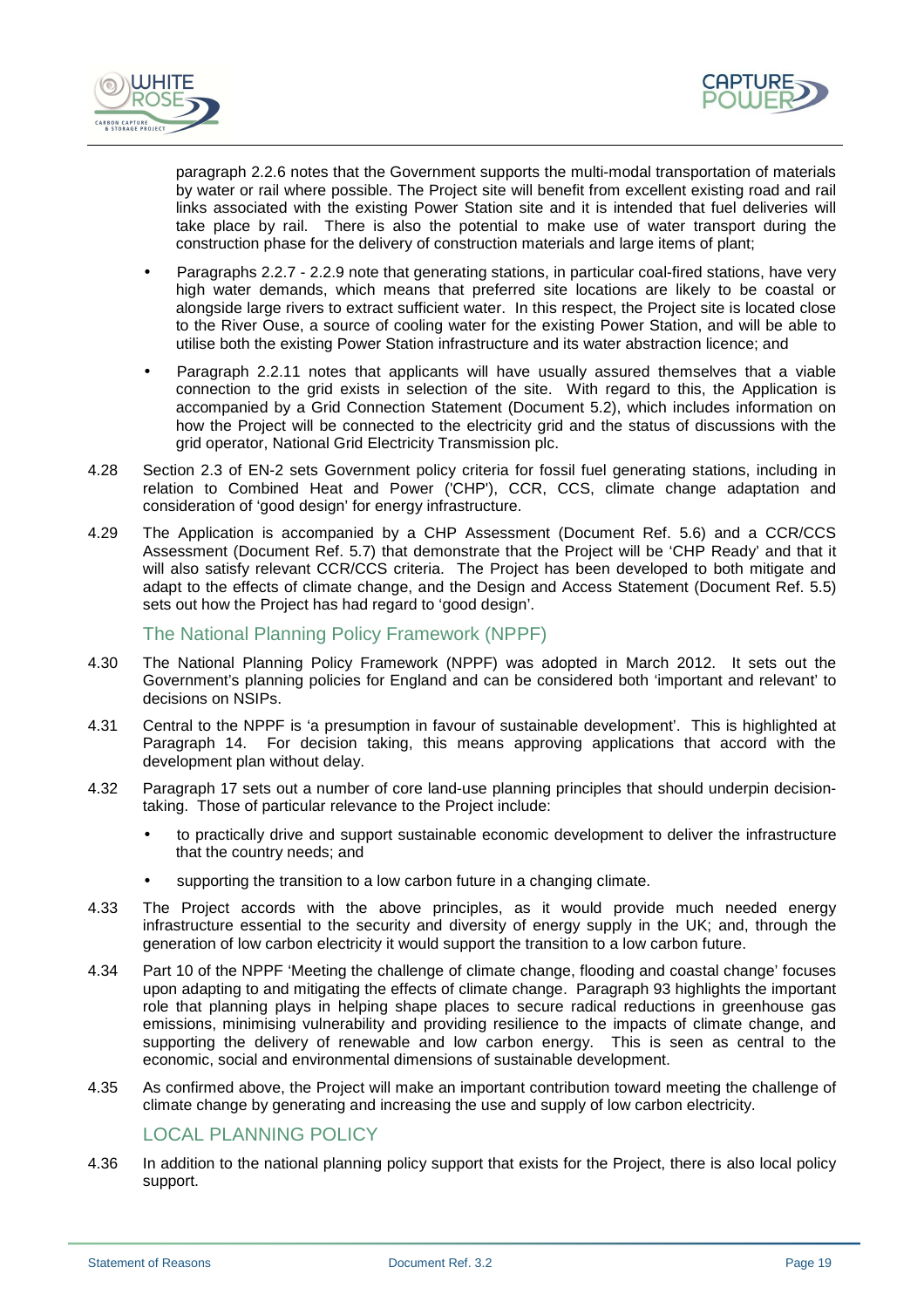



- 4.37 The Selby District Core Strategy (October 2013), at paragraph 7.22, recognises the contribution that the existing fossil fuel power stations in the District have in providing energy as part of a diverse and secure energy mix, in addition to their economic role supporting jobs and services. As such, the Core Strategy acknowledges that a key issue for Selby will be the Government's aim to reduce carbon emissions through the promotion of 'clean coal technologies'. The Project, part of the Government's CCS Commercialisation Programme, would further the promotion of clean coal electricity generating capacity in the District.
- 4.38 Paragraph 7.23 states that clean coal technologies/CCS will be generally supported in line with national policy, where appropriate, alongside other lower carbon schemes and environmental improvement schemes at the District's power stations.
- 4.39 Policy SP17 'Low-Carbon and Renewable Energy' states that schemes for energy development may use the full range of available technology, including clean coal energy generation and CCS technologies and improvements at existing fossil fuel energy generating plants to reduce carbon emissions, within the national energy strategy for a balanced mix of energy sources to meet demands.
- 4.40 Section 6 'Promoting Economic Prosperity' of the Selby District Core Strategy considers in its strategy for rural areas that the energy sector will continue to be important to the economy of the District. Paragraph 6.32 identifies Drax Power Station as a major employer, which contributes to national energy infrastructure as well as the local economy. It also identifies the potential for future development of renewable and local carbon energy at the site, acknowledging the advantage of an existing direct connection to the National Transmission System. The Core Strategy recognises that "there is a need for further investment in energy infrastructure in line with national policy as a prominent contributor to economic policy", and that supporting the energy sector will assist in reinvigorating, expanding, and modernising the District's economy.
- 4.41 Paragraph 6.33 identifies the employment and economic opportunities associated with a shift to a low carbon economy, noting that local businesses are increasingly becoming associated with the low carbon sector, including both renewable energy production as well as training and skills. Given the high employment dependency on manufacturing and energy sector jobs, the District potentially has an appropriately skilled workforce in these sectors. The Core Strategy sets out that there is "therefore an opportunity to promote further growth of the low carbon sector".
- 4.42 The Project would therefore clearly support the local development plan strategy, not only by contributing the development of the energy sector and low carbon energy generation technologies in the District, but also in terms of employment and investment in the area.

#### PLANNING BENEFITS

- 4.43 The Project will deliver a number of very clear planning benefits that can be summarised as follows:
	- EN-1 and EN-2 confirm that there is an urgent need for new electricity generating capacity in the UK, particularly low carbon and renewable forms of energy, including generating stations fitted with CCS to enhance security and diversity of supply, support the transition to a low carbon economy and enable the Government to meet its climate change commitments. The Project responds to this need in a timely manner, delivering up to 448 MWe gross of low carbon electricity generating capacity;
	- The Project will support the Government's CCS Commercialisation Programme, by demonstrating clean coal/CCS technology on a commercial scale. It will also support the NGCL CO<sub>2</sub> pipeline project;
	- As the UK moves toward a low carbon economy in line with Government policy and becomes less reliant on fossil fuels, a greater proportion of energy supply will be from renewable sources. Much of this renewable energy will be from onshore and offshore wind, which is intermittent in nature. It will therefore be important to have a range of generating capacity in order to meet demand during periods when the contribution made from intermittent sources of renewable energy is less. The Project would provide reliable low carbon generation, adding further resilience to UK energy supplies, helping to ensure that businesses and homes continue to benefit from reliable energy supplies;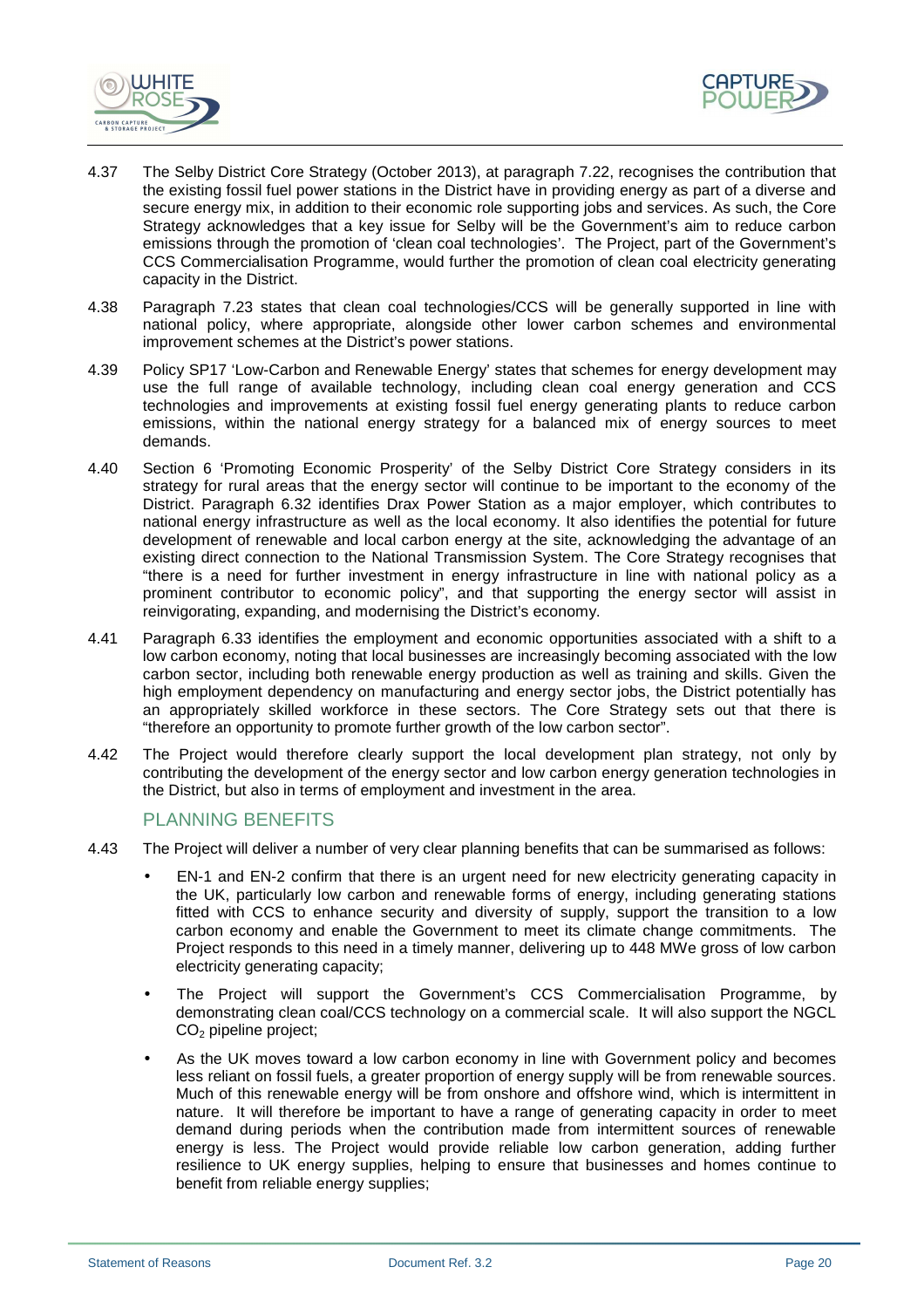



- The use of CCS in the generation of electricity will deliver very substantial carbon savings, making a positive contribution toward the Government's ambitious and legally binding climate change commitment of a reducing greenhouse gas emissions by 80% (compared to 1990 levels) by 2050. The substantial savings that will result are outlined in the Greenhouse Gas Assessment (Environmental Statement Volume 3, Section M, Document Ref. 6.4.6);
- The Project has been designed to be 'CHP Ready', meaning that should a viable heat demand be identified in the future for excess heat and steam the main process area for the generating station will be able to accommodate the necessary CHP facilities to satisfy that demand. A CHP facility at the Project site would deliver further carbon savings thereby contributing to climate change objectives;
- It is intended that fuel deliveries will be made by rail, supporting Government policy on transport and according with policy set out in EN-1 and EN-2, which encourage transportation of materials by water or rail;
- The Project will have substantial benefits in terms of both employment during construction and operation, and expenditure in the local and wider economy. During the construction phase of approximately 67 months (including commissioning), it is predicted that up to 3,000 workplace opportunities could be created. The construction phase is expected to generate substantial additional business for the local economy. Once operational, it is anticipated that up to 60 full time jobs will be created; and
- The Project accords with, and would assist in delivering the development plan strategy for Selby, helping to achieve targets for low carbon energy generation and employment.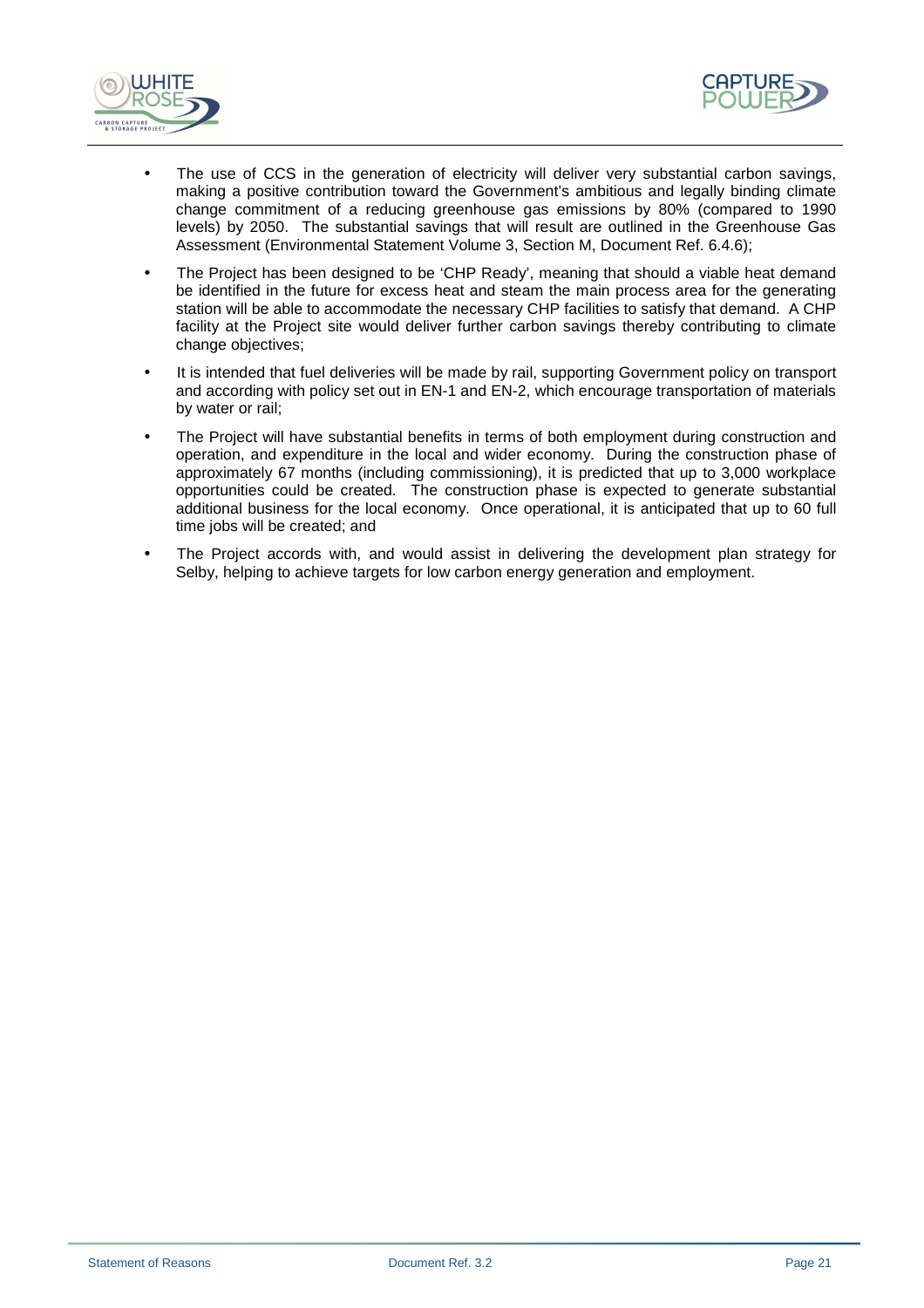



# **5.0 COMPULSORY ACQUISITION POWERS AND GUIDANCE**

## SECTION 120

- 5.1 Section 120 of the 2008 Act prescribes those matters which may be provided for in an order granting development consent. Sections 120(3) and 120(4) state that an order may make provision relating to, or to matters ancillary to, the development for which consent is granted. The matters in respect of which provision may be made include (but are expressly not limited to) the matters listed in Schedule 5 to the 2008 Act, for example:
	- The acquisition of land and rights over land, compulsorily or by agreement;
	- The creation, suspension or extinguishment of, or interference with, interests in or rights over land, compulsorily or by agreement; and
	- The payment of compensation.

#### SECTION 122

- 5.2 Section 122 of the 2008 Act provides that an order granting development consent may include provision authorising compulsory acquisition of land, only if the decision maker in respect of the application is satisfied that:
	- The land is required for the development;
	- The land is required to facilitate or is incidental to the development; or
	- The land is replacement land for commons, open spaces, etc (Section 122(2)).
- 5.3 Section 122(3) states it is also necessary for the decision-maker to be satisfied that there is a compelling case in the public interest for the inclusion of powers of compulsory acquisition in the order.

#### SECTION 123

- 5.4 Section 123(1) of the 2008 Act provides that an order granting development consent may only include provision authorising compulsory acquisition of land if one of the conditions in sections 123(2) to 123(4) are met.
- 5.5 The condition in section 123(2) is that the "application for the order included a request for compulsory acquisition of the land to be authorised". The Application includes such a request – the draft Order (Document 2.1) includes powers of compulsory acquisition, and the requisite documents are included with the Application (the Land Plan (Document 4.2), the Book of Reference (Document 3.1), the Funding Statement (Document 3.3) and this Statement of Reasons).
- 5.6 Section 123(1) is therefore satisfied.

#### **GUIDANCE**

- 5.7 The Department for Communities and Local Government (DCLG) issued a document called 'Guidance related to procedures for the compulsory acquisition of land' (September 2013), which considers compulsory acquisition in the context of NSIPs ('the CA Guidance').
- 5.8 The CA Guidance states (see paragraph 11):
	- In the case of land required for a project to which the development consent relates, the promoter must be able to demonstrate that the land is needed and the decision maker must be satisfied that the land to be acquired is no more than is reasonably required for the purposes of the development; and
	- In the case of land required to facilitate or land incidental to the proposed development, the land to be taken should be no more than is reasonably necessary for the facilitating or incidental purpose and must be proportionate.
- 5.9 The CA Guidance indicates that for the Section 122(3) condition the decision maker must be satisfied that there is a compelling case in the public interest for the land to be acquired compulsorily.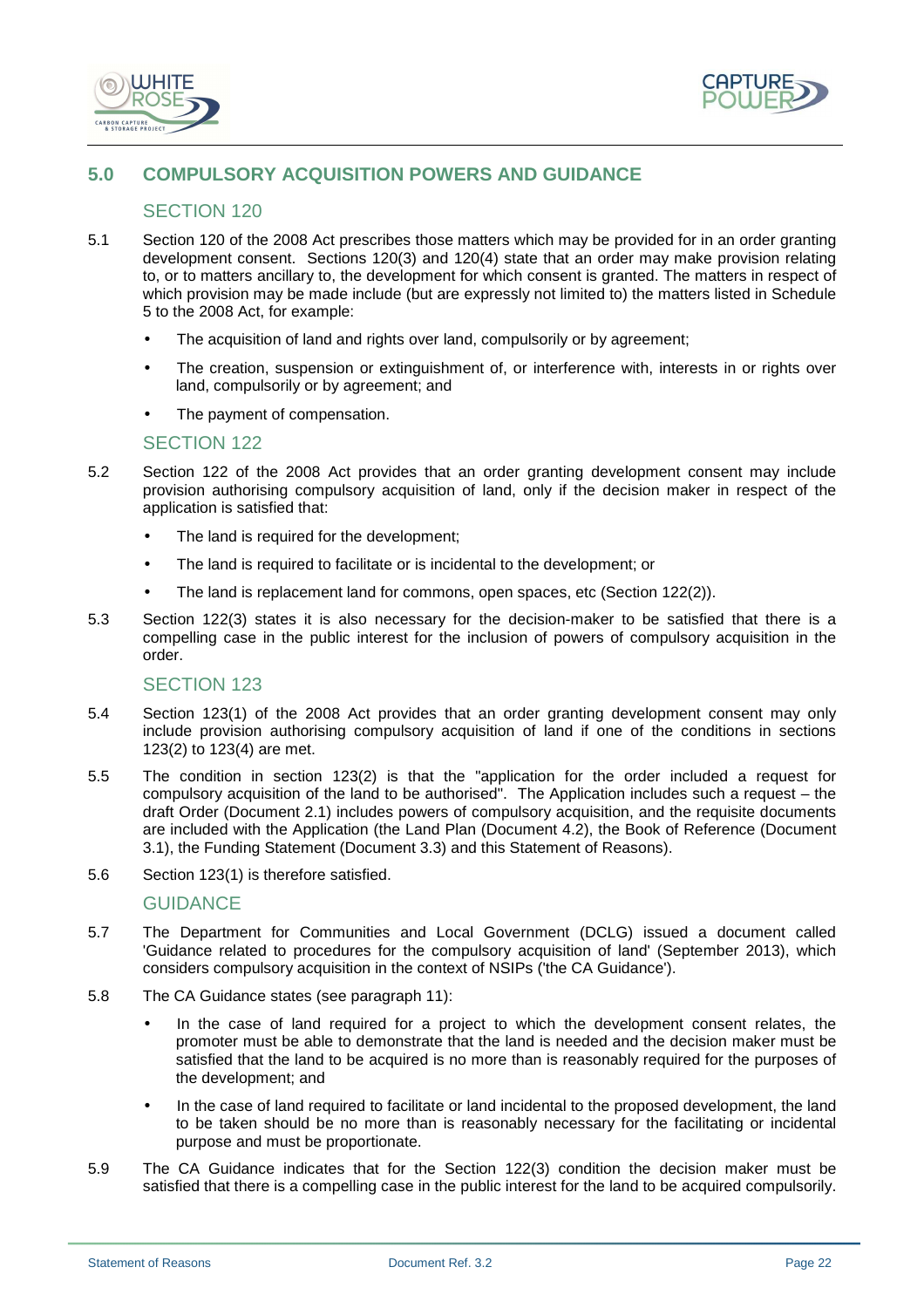



The public benefits derived from the compulsory acquisition must outweigh the private loss that would be suffered by those whose land is proposed to be acquired.

- 5.10 Paragraphs 8 to 10 of the CA Guidance provide a number of general considerations that the promoter must demonstrate to the satisfaction of the decision maker:
	- All reasonable alternatives to compulsory acquisition (including modifications to the scheme) have been explored;
	- The proposed interference with the rights of those with an interest in the land is for a legitimate purpose and that it is necessary and proportionate;
	- The promoter has a clear idea of how they intend to use the land which it is proposed to acquire;
	- There is a reasonable prospect of the requisite funds for acquisition becoming available;
	- The compulsory purchase of land meets the two conditions in Section 122;
	- The purposes for which an order authorises the compulsory acquisition of land are legitimate and sufficient to justify interfering with the human rights of those with an interest in the land affected.
- 5.11 The Applicant considers that all of these points are satisfied in relation to the Project they are considered in the following sections of this Statement of Reasons.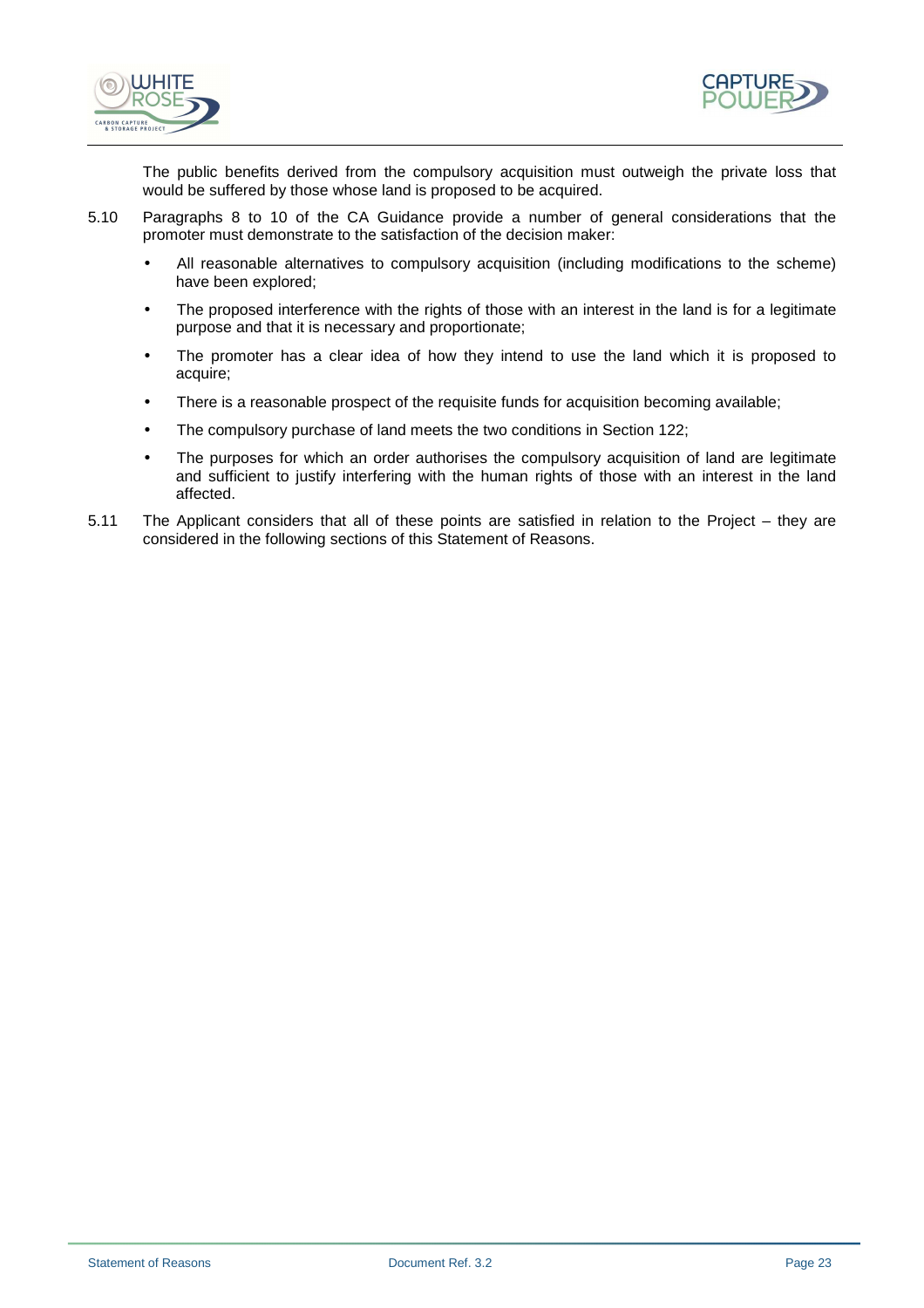



# **6.0 JUSTIFICATION FOR THE USE OF POWERS OF COMPULSORY ACQUISITION**

- 6.1 This Section sets out the factors that the Applicant relies on to demonstrate that the conditions in Section 122 of the 2008 Act and the CA Guidance are satisfied.
- 6.2 Throughout this Section, and building on the comments in the preceding Sections, the Applicant can demonstrate a compelling case in the public interest for the expropriation powers being sought in the Order.

# REQUIREMENT FOR THE ORDER LAND (SECTION 122(2) AND (3))

- 6.3 All of the Order Land, shown on the Land Plan (Document Ref 4.2), is required either for the purposes of the Project, or to facilitate it or for purposes incidental thereto. In order to deliver the Project, the Applicant is seeking powers to acquire a combination of freehold ownership, permanent rights over land and rights to use land temporarily.
- 6.4 The Applicant has taken a proportionate approach to the proposed acquisition, mindful of the impact of the expropriation on affected owners, tenants and other parties.
- 6.5 The nature of the land interests required for the Project are summarised in the following section, along with an indication on the status of negotiations with the relevant owners. Schedule 1 to this Statement sets out for each plot shown on the Land Plans: their current use, the Work No. to which they relate, and the proposed use of it as part of the Project.

#### Freehold Acquisition

6.6 Freehold acquisition is sought through article 20 in the draft Order (Document Ref 2.1), and through the operation of other provisions only applies in respect of the area in which Work No. 1A – the generating station and its associated infrastructure – is to be constructed and operated. This land is shown coloured pink on the Land Plans (Document Ref 4.2). Freehold acquisition is necessary and proportionate as the generating station and other infrastructure are permanent structures which require control of the land.

|  | Table 6.1: Work No. in respect of which freehold acquisition is sought |  |
|--|------------------------------------------------------------------------|--|
|--|------------------------------------------------------------------------|--|

| Work No. | <b>Reasons for Acquisition</b>                                                                        | <b>Status of Negotiations</b>                                 |
|----------|-------------------------------------------------------------------------------------------------------|---------------------------------------------------------------|
| 1Α       | Construction, operation and<br>maintenance of generating station and<br>its associated infrastructure | Commercial discussions commenced to<br>develop heads of terms |

#### Acquisition of Permanent Rights

- 6.7 Permanent rights are sought through the Order in respect of the Work Nos. set out in Table 6.2 below.
- 6.8 The purposes for which new rights are sought under article 23 of the Order are summarised in Table 6.2. Schedule 8 to the Order states which plots new rights are sought over, and this land is shown coloured blue on the Land Plans (Document Ref 4.2) along with the plot numbers.

#### **Table 6.2: Work Nos. in respect of which permanent rights over land are sought**

| Work No. | <b>Reasons for Acquisition</b>                                                                                                                 | <b>Status of Negotiations</b>                                 |
|----------|------------------------------------------------------------------------------------------------------------------------------------------------|---------------------------------------------------------------|
|          | Rights to install, use, maintain, replace etc<br>handling and transport facilities in relation to<br>coal, biomass, limestone, gypsum and ash. | Commercial discussions commenced to<br>develop heads of terms |
|          | Right to deposit, store and remove ash and<br>to carry out ancillary earthworks.                                                               | Commercial discussions commenced to<br>develop heads of terms |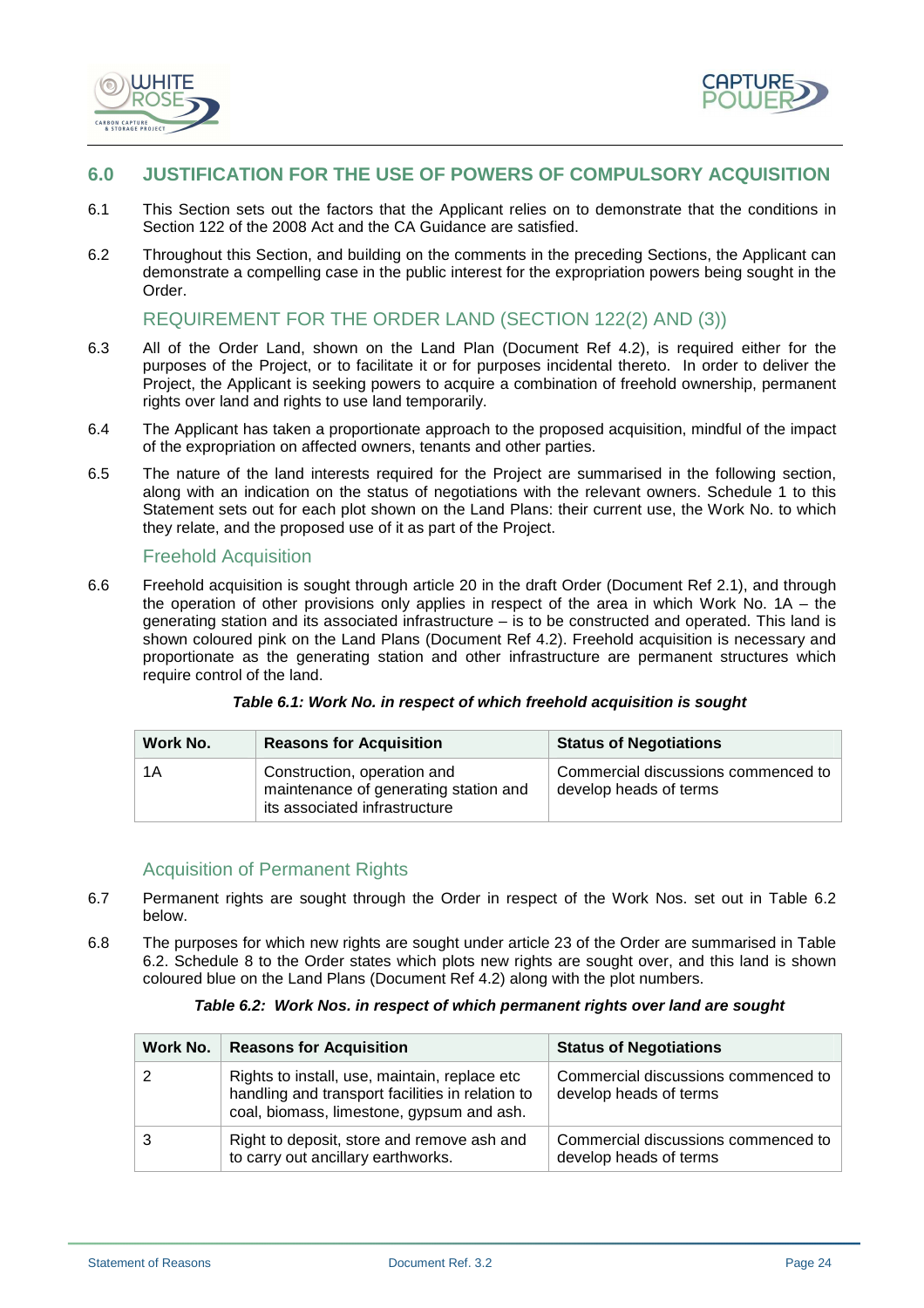



| Work No. | <b>Reasons for Acquisition</b>                                                                                                                                                                               | <b>Status of Negotiations</b>                                 |
|----------|--------------------------------------------------------------------------------------------------------------------------------------------------------------------------------------------------------------|---------------------------------------------------------------|
| 4        | Rights to install, use, maintain, replace etc<br>electrical cables and other apparatus, and to<br>prevent works or uses of land which may<br>interfere with the cables or apparatus.                         | Commercial discussions commenced to<br>develop heads of terms |
| 5        | Rights to install, use, maintain, replace etc<br>water and sewerage connections and other<br>apparatus, and to prevent works or uses of<br>land which may interfere with the<br>connections or apparatus.    | Commercial discussions commenced to<br>develop heads of terms |
| 7        | Rights to install, use, maintain, replace etc<br>11kV underground electrical cable and<br>associated apparatus, and to prevent works<br>or uses of land which may interfere with the<br>cables or apparatus. | Commercial discussions commenced to<br>develop heads of terms |
| 8        | Rights to install, use, maintain, replace<br>infrastructure to connect the electrical cable<br>(Work No. 4) to the sub-station.                                                                              | Commercial discussions commenced to<br>develop heads of terms |
| N/A      | Right of way                                                                                                                                                                                                 | Commercial discussions commenced to<br>develop heads of terms |
| N/A      | Right of way in the event of emergency                                                                                                                                                                       | Commercial discussions commenced to<br>develop heads of terms |

## Temporary Rights or Occupation

- 6.9 The temporary use of land is required in order to facilitate the construction and maintenance of the Project. The purposes for which new rights are sought under article 23 of the Order are summarised in Table 6.3. Articles 30 and 31 in the draft Order respectively authorise temporary use of land for carrying out the Project, and to maintain it.
- 6.10 Article 30 is limited to the land referred to in Schedule 10 to the draft Order (the 'Schedule 10 land') and to other areas within the Order Land where article 30 permits temporary use prior to any compulsory acquisition (of land or rights). The Schedule 10 land is shown coloured yellow on the Land Plans.
- 6.11 The undertaker must give up possession of the Schedule 10 land within three years of the date that the commissioning of the generating station is completed (unless the owner agrees to a longer period). The same period applies to land which has been accessed pursuant to article 30 and which is not Schedule 10 land, except that the undertaker may remain in possession of that land if it has the right to do so under another power in the Order (i.e. the compulsory acquisition powers).

#### **Table 6.3 - Work Nos. in respect of which temporary powers to use land during construction are sought**

| Work No. | <b>Reasons for Acquisition</b>                                                                        | <b>Status of Negotiations</b>                                 |
|----------|-------------------------------------------------------------------------------------------------------|---------------------------------------------------------------|
| 1Β       | Site raising (in part), and construction<br>laydown, storage and related facilities<br>and operations | Commercial discussions commenced to<br>develop heads of terms |

6.12 Article 31 permits the temporary use of land within the Order Limits for the purpose of maintaining the Project, and the undertaker may only remain in possession for so long as is reasonably necessary to undertake the maintenance of the Project.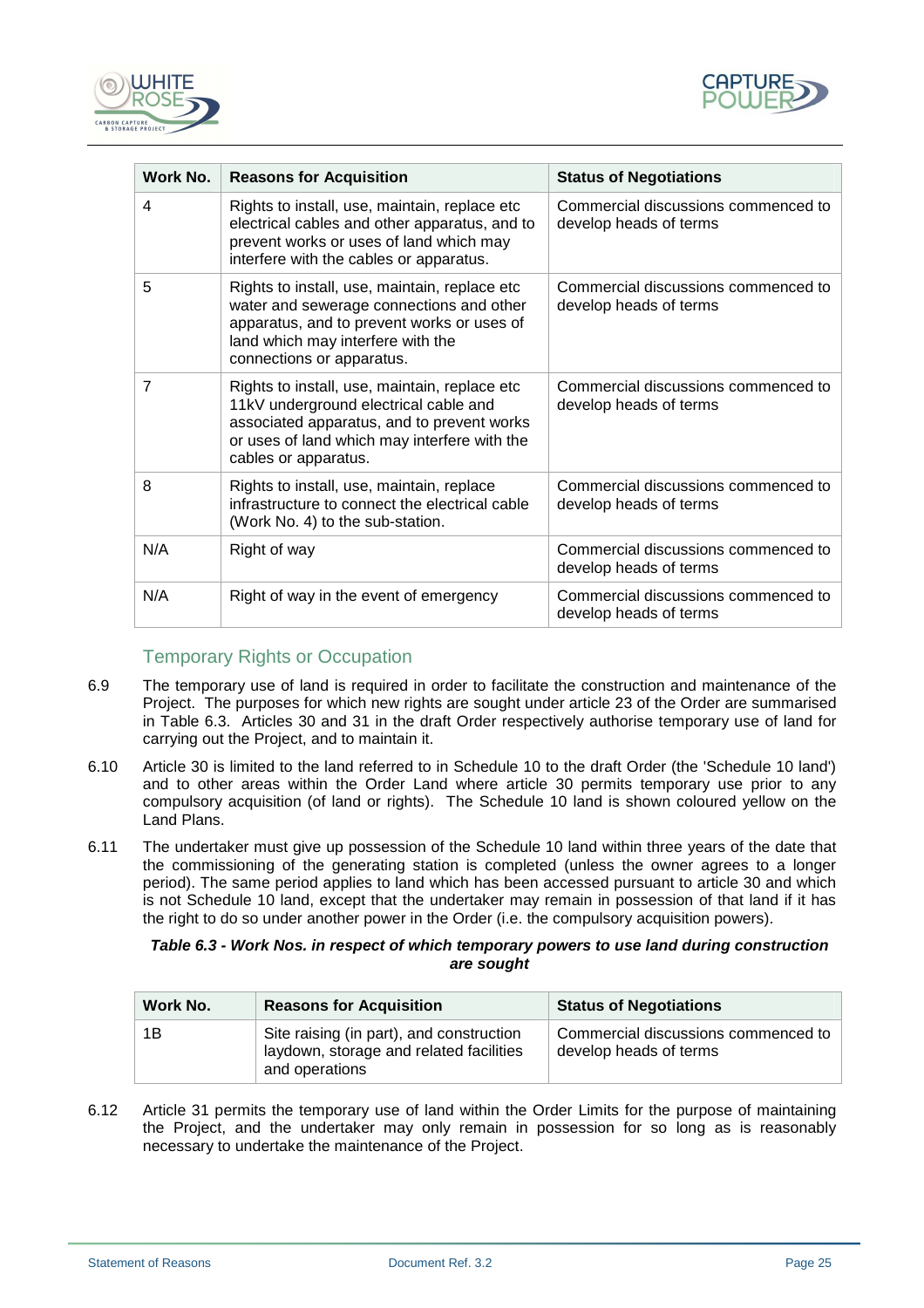



# NEGOTIATIONS WITH AFFECTED PARTIES

- 6.13 The Applicant will continue to seek to acquire land, rights and interests by agreement where possible on appropriate commercial terms. Seeking compulsory acquisition powers whilst, in parallel negotiations to acquire interests continue, is in accordance with both general practice and paragraph 25 of the CA Guidance.
- 6.14 The interests in land affected are described in the Book of Reference (Document Ref. 3.1) and Land Plan (Document Ref. 4.2). The plot numbers indicated on the Land Plan are cross-referred to the Book of Reference.
- 6.15 It should be noted that land has been included in the Book of Reference even where it is within the control of a company (Drax Power Limited) with whom the Applicant has a link. Whilst the Applicant is seeking a lease of, and the necessary rights over, the Order Land from Drax Power Limited (so far as it is able to grant them), the inclusion of the whole Project site within the powers of compulsory acquisition / temporary use is to ensure that the land and rights will be available for the Project and to provides certainty of delivery (itself important considering the benefits of the Project, as noted above in section 5).
- 6.16 This approach also ensures that in case of 'minor interests' (such as easements, rights of way, restrictive covenants or similar interests) that cannot or have not previously been negotiated away, there are powers available to override those interests. In such circumstances a relevant claim may be made and the Applicant will pay any compensation due. As a result of the application of the Applicant's statutory powers the beneficiary of an interest will be entitled only to a right to compensation and not to prevent the scheme from proceeding, thus ensuring that the Project can be delivered.
- 6.17 Where agreement is reached with the relevant person and that agreement can be relied upon at the time the Applicant requires entry on to the Order land, the Applicant will not exercise any powers of compulsory acquisition against that party.

# HIGHWAYS SUBSOIL

- 6.18 For all highways subsoil, the interest of the presumed owners have been scheduled in the Book of Reference. As the presumption could be rebutted by information which the Applicant has not been able to find through its diligent enquiry, it cannot be certain who has an interest in the highway, the plots have also been treated as being in potential unknown ownership.
- 6.19 The Applicant may also seek to rely on its powers contained in articles 26 and 29 of the Order:
	- Article 26 (acquisition of subsoil only) allows the Applicant to acquire the land under the subsoil only (or rights there), and not to acquire any further interest in that land;
	- Article 29 (rights under or over streets) allows the Applicant to use the land under or over streets for the purposes of the Project. This power could be used, for instance, in relation to Work No. 4 (the electrical connection) to the extent that it crosses or is within streets. If any persons can prove that they own the street subsoil, they have a right to compensation if they suffer loss because the value of their property has reduced.

#### LAND IN UNKNOWN OWNERSHIP

6.20 There are some plots identified in the Book of Reference where it has not been possible to identify ownership or a person who has the benefit of a right or restriction in the Order Land. Accordingly notices of the consultation which was carried out pursuant to Section 42 of the 2008 Act were posted on the Project site. The notices posted in cases of unknown ownership are described in more detail in the Consultation Report (Document Ref. 5.1). No responses were received.

## NEED FOR POWER TO OVERRIDE RIGHTS AND EASEMENTS

6.21 A number of rights and restrictions in the Order Land have been identified and are scheduled in Parts 2 and 3 of the Book of Reference (Document Ref. 3.1). A number of these are or may be inconsistent with the construction, operation and / or maintenance of the Project, and the beneficiaries of some of these rights may have a relevant claim (which would lead to the payment of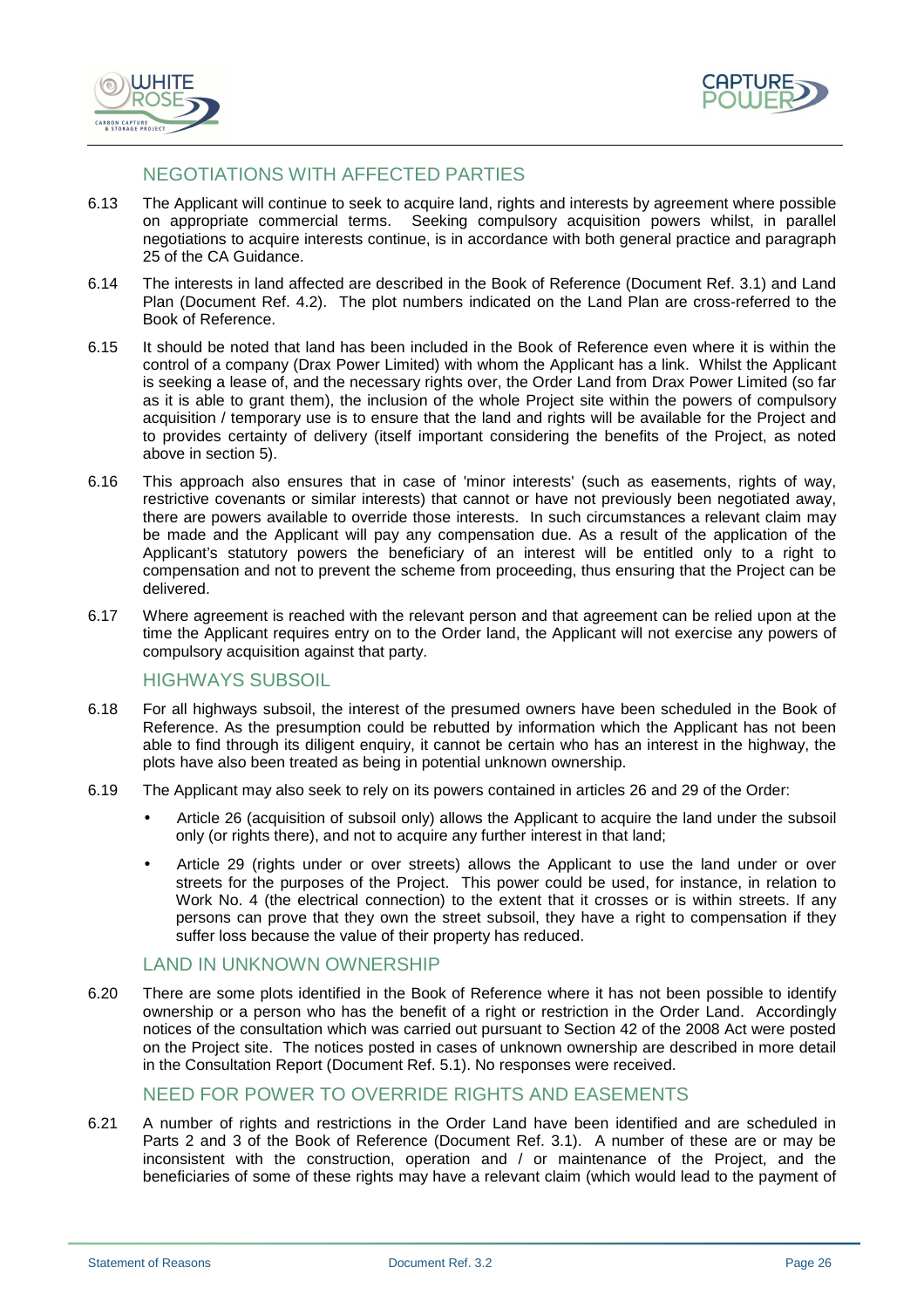



compensation). It is therefore necessary to include those interests within the Order Land as lands for which compulsory acquisition powers are available so as to convert such rights to a right to seek compensation in accordance with the statutory compulsory purchase compensation code. Powers to extinguish private rights are contained in article 24 of the Order.

- 6.22 The Applicant believes it is both necessary and appropriate for the Order to include provisions allowing for the overriding and/or extinguishment of rights and covenants over the Order Land. Without such a power the implementation or operation of the Project could be prevented.
- 6.23 There is overwhelming public interest in the development of modern and sustainable power generating stations meeting the Government's energy security requirements. Compensation for any loss that can be demonstrated will be available in accordance with the statutory compensation code. Further, the Applicant will consider each affected right and where possible seek to agree to a limited interference with the relevant rights if possible and as is necessary for the Project to be constructed and retained. If agreement can be reached then powers in article 24 (private rights) would not be exercised in respect of the relevant right / beneficiary.

# ALTERNATIVES TO COMPULSORY ACQUISITION

- 6.24 The Order Land is primarily within the freehold ownership of Drax Power Limited. The Applicant does not have control over the Order Land, although it is seeking a lease and associated rights from Drax Power Limited. The Order therefore seeks acquisition of the necessary land and rights, which is the minimum necessary in order to implement and operate the Project. Although it does not yet have control, the Project site was partly chosen as it is largely in the control of the corporate group of one the Applicant's shareholders.
- 6.25 The location of the Project site adjacent to the existing Power Station site is ideal as (for example) it provides ready access to the national grid to export power and it can capitalise on shared infrastructure with the existing Power Station, including good road access, delivery of fuel and other raw materials by rail and shared water supplies and effluent control systems. A standalone project elsewhere would have a notably larger footprint while being less economically viable to develop. The selection of the Project Site is set out in more detail in Chapter 4 of the Environmental Statement (Volume 1, Document Ref. 6.2).
- 6.26 The Applicant continues to seek agreements with each of the identified and required interests in Part 1 of the Book of Reference. In each case the Applicant has chosen to secure land or rights in a way that minimises disruption to the relevant owners.
- 6.27 Negotiations will continue, but the Applicant believes compulsory acquisition powers are justified to ensure that the Project can be developed within a reasonably commercial timescale. The land scheduled in the Book of Reference is necessary, proportionate and appropriate; there are no other suitable alternatives.

# AVAILABILITY OF FUNDS FOR COMPENSATION

6.28 Details of the proposed funding for the implementation of the Project (including funding the acquisition of land) are contained in the Funding Statement (Document Ref. 3.3). It is clear from the Funding Statement that the undertaker has or will secure the necessary funds to carry out the Project, and in particular to fund compensation that is due under the terms of the Order.

## COMPELLING CASE IN THE PUBLIC INTEREST (SECTION 122(3))

- 6.29 The Applicant considers that for the policy reasons given in Section 5 above, all of the reasons given in the Statement and the proportionate approach to compulsory acquisition in this Section that a compelling case in the public interest for powers of compulsory acquisition exists.
- 6.30 In particular, the Applicant has demonstrated above and in Schedule 1 to this Statement that it has a clear purpose for each of the plots in the Book of Reference (Document Ref. 3.1) and that there is a clear and real need for the Project within each plot.
- 6.31 The Applicant is mindful of the impacts on owners and others with an interest in the land, and is seeking through the exercise of temporary and permanent powers to minimise the impact on affected parties whilst ensuring the Project can be constructed as swiftly and expeditiously as practicable.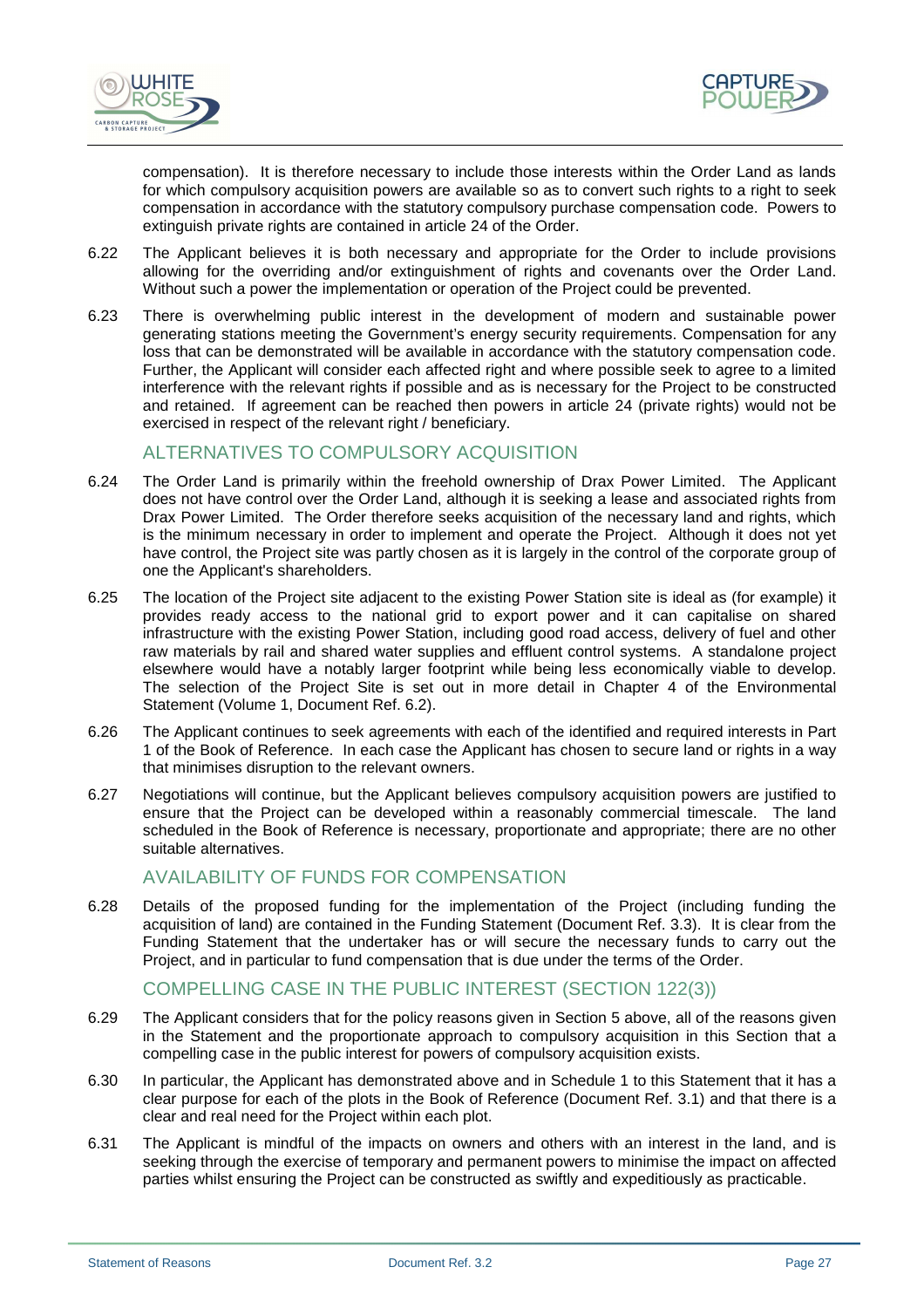



- 6.32 The Project will contribute to the national need for generation of electricity. The case for this is made out in government policy as outlined in Section 5 above and detailed in the Planning Statement (Document Ref 5.4). The Applicant is seeking to negotiate the acquisition of interests where possible and is seeking compulsory acquisition and temporary use powers to ensure that the Project can be brought forward in a reasonable and commercial time frame.
- 6.33 On this basis, the Applicant considers that there is a compelling case in the public interest for the Order to be made, with the inclusion of powers of compulsory acquisition.
- 6.34 In summary the Applicant considers the Project to be:
	- In accordance with NPS EN-1, EN-2 and EN-5;
	- Required to meet a pressing national need for electricity generating capacity; and
	- Entirely necessary and proportionate to the extent that interference with third party land or private rights is required.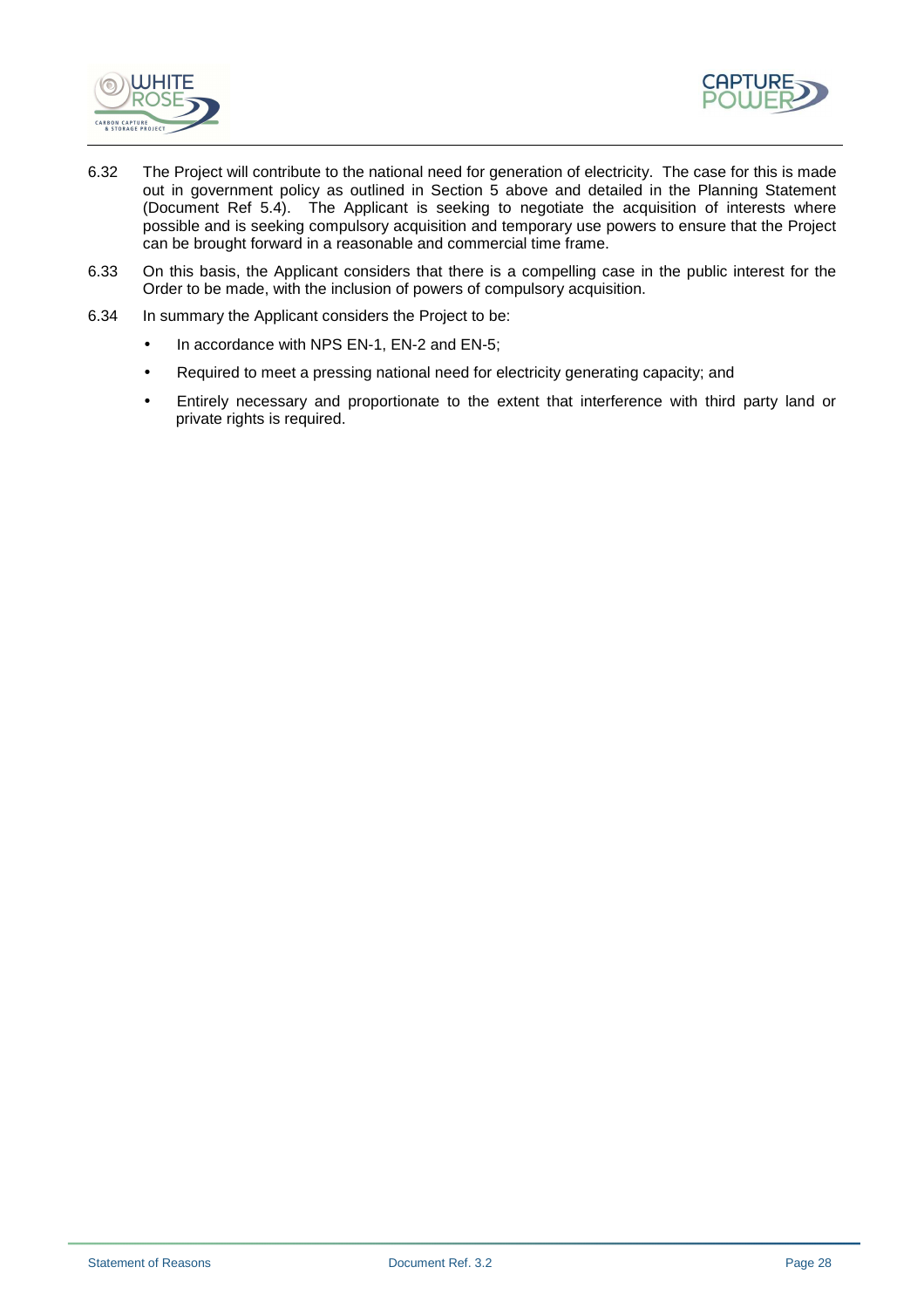



# **7.0 SPECIAL CONSIDERATIONS AFFECTING THE ORDER LAND**

# SPECIAL CATEGORY LAND – CROWN LAND

- 7.1 Section 135 of the 2008 Act provides protection for Crown land against compulsory acquisition.
- 7.2 Part of Work No. 6 (the existing jetty on the River Ouse) is Crown land part of the jetty, bank and bed of the River Ouse are Crown land, the details of which are set out in Part 4 of the Book of Reference (Document 3.1) and as shown with red hatching on Sheet 4 of the Land Plans (Document 4.2).
- 7.3 There is no proposal or intention to acquire (compulsorily or otherwise) any Crown interest in land. Only powers to use the land comprised in Work No. 6 temporarily for construction purposes are included in the Order (Document Ref 2.1). This is similar to the purposes which Drax Power Limited uses the jetty for the purposes of the existing Power Station, and in relation to which it has the benefit of a deed of easement dated 6 February 1968 granted by the Crown.
- 7.4 The Applicant does not consider that there is any impediment to using the jetty in the way intended for the Project, and The Crown Estate confirmed in its response to the statutory consultation, following clarification that no works were proposed, that it had no comments on the consultation.

#### SPECIAL CATEGORY LAND

- 7.5 No open space or National Trust land, or commons or allotments are affected by the Project. STATUTORY UNDERTAKERS' LAND
- 7.6 Statutory undertakers' operational land may be the subject of special procedures under the 2008 Act. Section 127
- 7.7 Section 127 of the 2008 Act applies to statutory undertakers' land held for the purposes of the undertaking if that statutory undertaker has made a representation to the Secretary of State about the proposed development consent order before the completion of examination of the DCO application.
- 7.8 If that representation has not been withdrawn, and if that decision-maker is satisfied the land is used for the purposes of the carrying out of the statutory undertaking, then:
	- The compulsory acquisition of statutory undertakers' land may only be included in a DCO if the SoS is satisfied that:
		- The land can be purchased and not replaced without serious detriment to the carrying on of the undertaking; or
		- If purchased, it can be replaced with other land belonging to, or available for acquisition by, the undertaking without serious detriment to the carrying on of the undertaking; and
	- The compulsory acquisition of rights over statutory undertakers' land may only be included for acquisition in a DCO if the SoS is satisfied that:
		- The rights can be purchased without any serious detriment to the carrying on of the undertaking; or
		- Any consequential detriment to the carrying on of the undertaking can be made good by the undertaker by the use of other land belonging to or available for acquisition by the undertaker.

#### Acquisition of Statutory Undertaker Land or Rights Over Statutory Undertaker Land

7.9 The draft Order (Document Ref. 2.1) does not seek to acquire 'outright' any land which is owned by a statutory undertaker. The following interactions between statutory undertakers' land / rights and the compulsory acquisition / temporary use powers in the draft Order do however exist: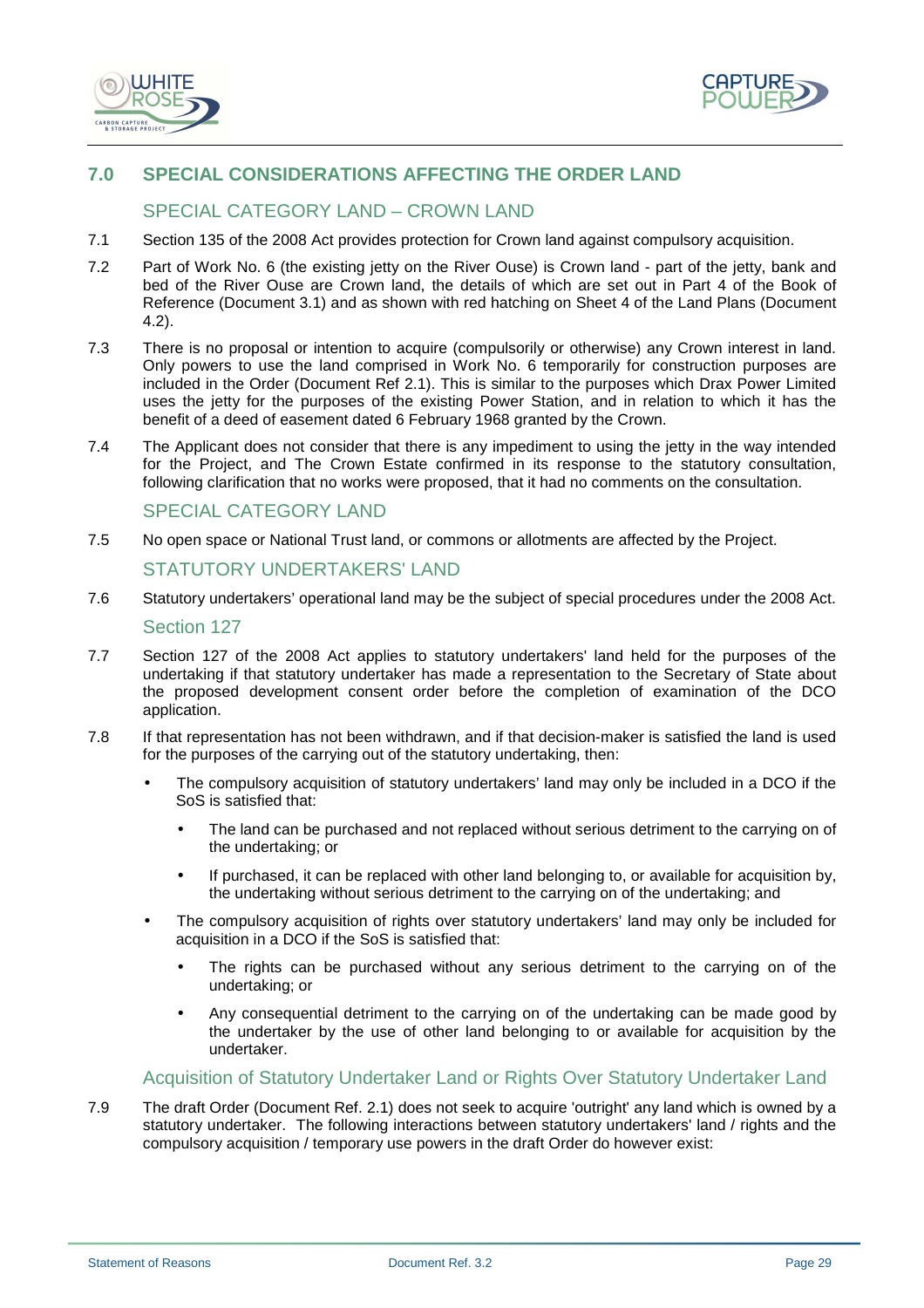



- Statutory undertakers, including Drax Power Limited, National Grid Electricity Transmission plc, Yorkshire Water Services Limited, Northern Powergrid (Yorkshire) plc, RWE Npower Group plc, E.ON UK plc and EDF Energy plc have apparatus in, rights over or an interest in the land over which powers to compulsory acquire the land are sought (plots 15 and 16 on the Land Plans (Document Ref. 4.2));
- Statutory undertakers own or have interests and / or apparatus in land over which permanent rights are sought:
- Statutory undertakers own or have interests and / or apparatus in land over which temporary powers to use the land are sought;
- 7.10 The Applicant is seeking to negotiate to acquire the necessary interests for the Project from each relevant statutory undertaker by private treaty. However, it has not been possible to reach agreement prior to the making of the Application with all interests affected, although the Applicant will continue to progress private treaty negotiations in tandem with the compulsory acquisition process with a view to concluding an agreement as soon as possible.
- 7.11 In the absence of private treaty agreement, it is necessary to include these interests in the Order to ensure that all the land and rights required to deliver the Project can be assembled within the necessary timeframe. It remains the Applicant's preference and intention to acquire the rights over land by agreement.
- 7.12 The existing and new rights that the Applicant seeks to acquire, taking account of the protective provisions for statutory undertakers (included at Schedule 12 to the draft Order (Document Ref. 2.1)), will not be of serious detriment to the relevant statutory undertakings and therefore, the Applicant does not consider it necessary to replace the land required for the Project.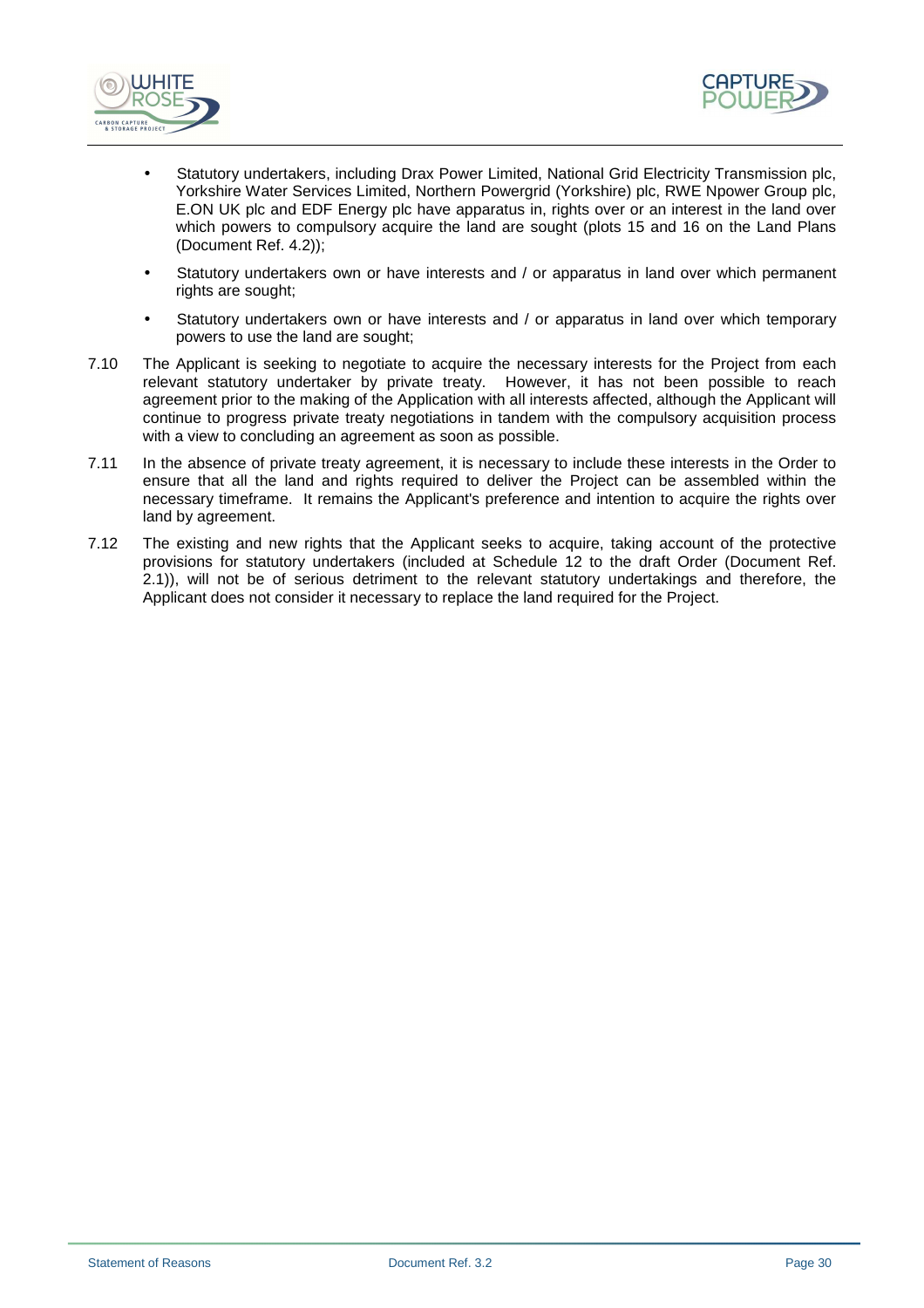



## **8.0 THE HUMAN RIGHTS ACT 1998**

- 8.1 The European Convention on Human Rights (the 'Convention') was incorporated into domestic law by the Human Rights Act 1998. The Convention contains Articles aimed to protect the rights of the individual (referred to as Convention Rights).
- 8.2 The provisions of particular relevance to the determination as to whether the Order should include compulsory acquisition powers are set out below.

#### ARTICLE 1 OF THE FIRST PROTOCOL TO THE CONVENTION

8.3 This protects the right of everyone to the peaceful enjoyment of possessions. No one can be deprived of possessions except in the public interest and subject to the relevant national and international laws and principles.

#### ARTICLE 6 TO THE CONVENTION

8.4 This entitles those affected by powers sought for the Project to a fair, public hearing.

#### ARTICLE 8 TO THE CONVENTION

- 8.5 This protects private and family life, home and correspondence. No public authority can interfere with these interests except if it is in accordance with the law and is necessary in the interest of national security, public safety or the economic well-being of the country.
- 8.6 The decision maker, as a public body, is under a duty to consider whether the exercise of its powers engages Convention Rights. The approach to be taken to give effect to rights under the Convention is reflected in the advice in the CA Guidance.
- 8.7 The Order (Document 2.1) has the potential to infringe the human rights of persons who hold interests in the Order Land. Such infringement can be authorised by law provided the appropriate statutory procedures for making the Order are followed and a compelling case in the public interest is made out for the compulsory acquisition and the interference with the Convention Right is proportionate. On the basis of decisions of the courts, the test of proportionality is satisfied if the Order strikes a fair balance between the public benefit sought and the interference with the rights in question.
- 8.8 The Applicant has weighed the potential infringement of Convention Rights in consequence of the inclusion of compulsory powers within the Order with the potential public benefits if the Order is made.
- 8.9 The Applicant considers that there would be significant public benefit arising from the grant of development consent. That benefit is only likely to be realised if the Order includes powers of compulsory acquisition. The significant public benefits on balance outweigh the effects upon persons who own property (including rights etc) within the Order Land.
- 8.10 The potential effects of the Project are assessed and presented in the Environmental Statement (Document Ref. 6.1 to 6.4). The majority of land contained within the Order is within the control of a company which is a group company of one of the Applicant's shareholders. Third party rights may be affected but the Project has been designed to minimise effects to the surrounding area.
- 8.11 Those affected by compulsory acquisition may claim compensation in accordance with the statutory compensation code. The Applicant has the resources to provide such compensation. This is documented in the Funding Statement (Document Ref. 3.3).
- 8.12 In accordance with Part 5 of the 2008 Act, the Applicant has consulted persons set out in the categories contained in Section 44 of the 2008 Act, which includes owners of and those with interests in the Order Land, and those who may be able to make claims either under Section 10 of the Compulsory Purchase Act 1965, Part 1 of the Land Compensation Act 1973 or section 152(3) of the 2008 Act. Everyone with an interest in the Project site is able to make representations to the Examining Authority. Representations can be made in response to any notice given under Section 56 of the 2008 Act (notifying persons of accepted application). Therefore the requirements of Article 6 are met.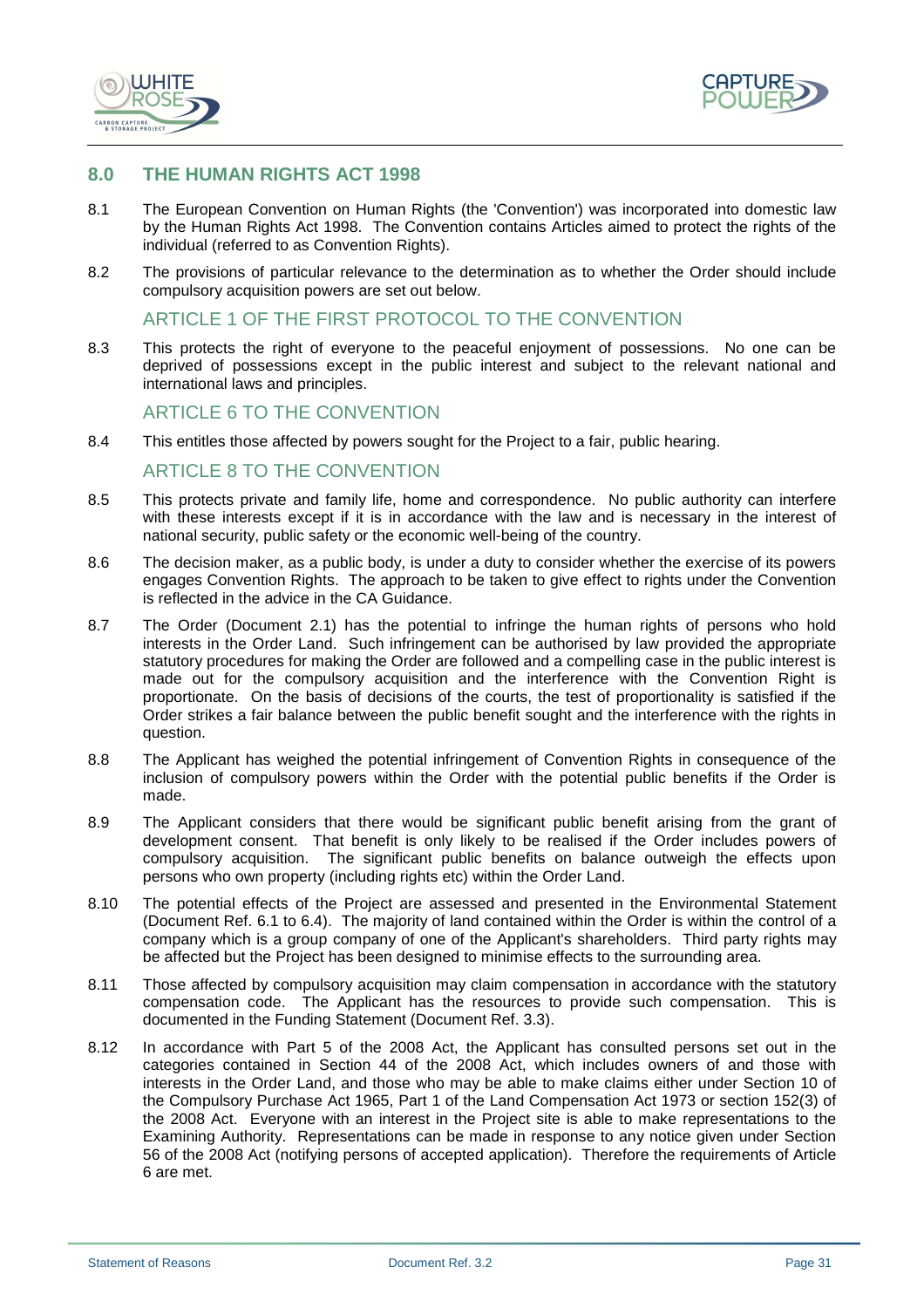



- 8.13 Should the Order be made, a person aggrieved may also challenge the Order in the High Court if they consider that the grounds for doing so are made out pursuant to Section 118 of the 2008 Act. Affected persons have the right to apply to the Upper Tribunal (Lands Chamber), if compensation is disputed.
- 8.14 The requirements of compensation being payable for the acquisition of any interest are met. Therefore Article 1 of the First Protocol is not contravened.
- 8.15 For the above reasons, the Applicant considers that the inclusion of powers of compulsory acquisition in the Order would not constitute any unlawful interference with Convention Rights and further that it would be appropriate and proportionate to make the Order, including powers of compulsory acquisition.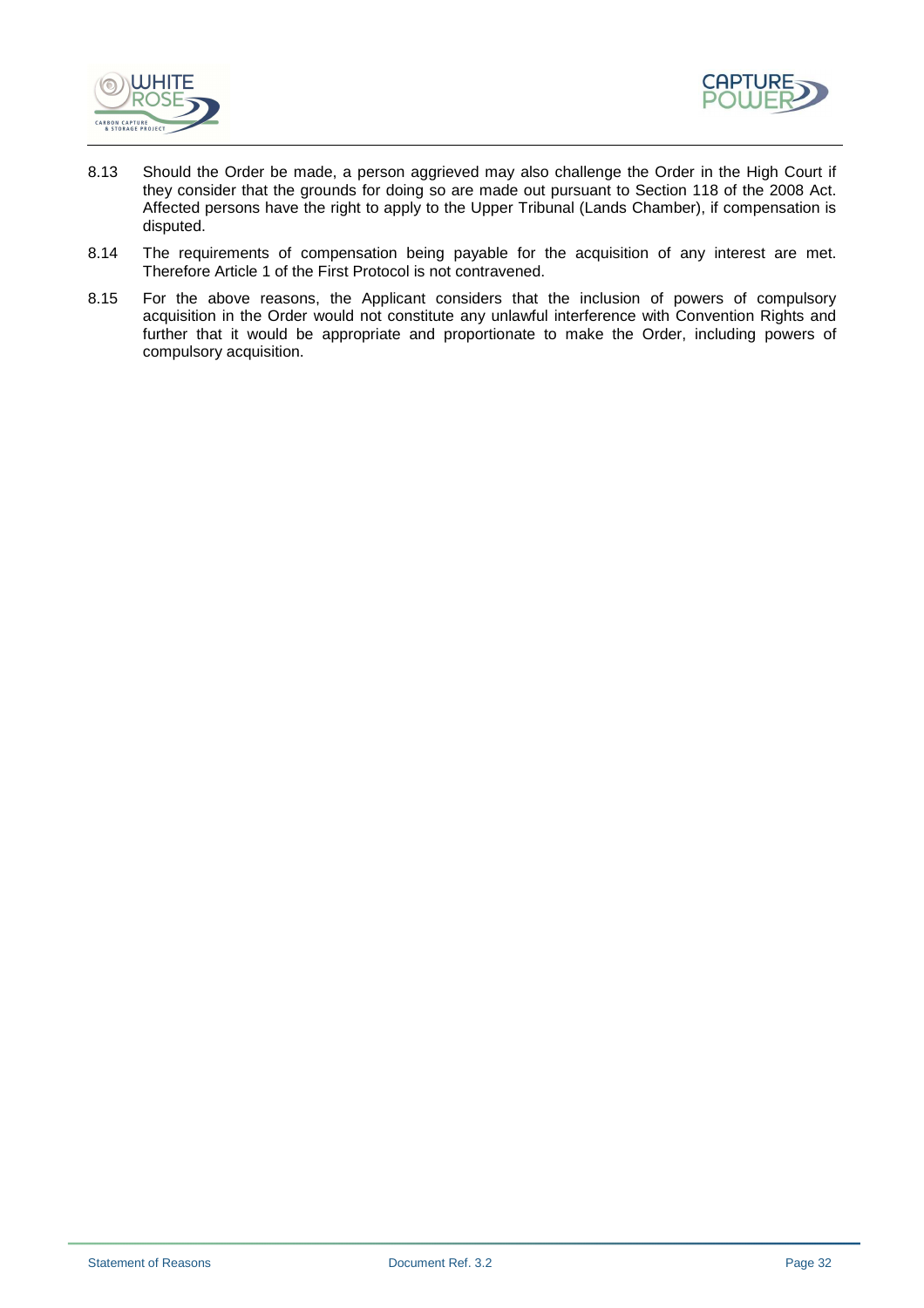



# **9.0 OTHER POWERS IN THE ORDER**

- 9.1 Regulation 5(2)(h) of the APFP Regulations requires a Statement of Reasons for seeking an Order to authorise 'the compulsory acquisition of land or an interest in or right over land'. The question whether such powers should be granted raises questions of need and justification, proportionality, interference with property rights and interests, compensation and access to judicial process.
- 9.2 The precise wording of Regulation 5(2)(h) does not on the face of it extend beyond the outright acquisition of land or interests in or rights over land. This, however, does not capture other compulsory powers sought in the Order which similarly relate to land and will or may interfere with property rights and interests.
- 9.3 The powers to use land temporarily for construction or maintenance (articles 30 and 31 in the draft Order, Document Ref 2.1) have been considered above, alongside the powers of compulsory acquisition.
- 9.4 The other powers included in the Order are set out below.

# ARTICLE 9 (STREET WORKS)

- 9.5 Article 9 would allow the Applicant to carry out certain works in specified streets.
- 9.6 The exercise of article 9 could potentially interfere with private rights. The right in question could be suspended, extinguished or otherwise interfered with. A person suffering loss from this would be entitled to compensation. The amount of compensation, if not agreed, would be determined in the same way as compensation for outright acquisition.

## ARTICLES 11 AND 13 (CONSTRUCTION AND MAINTENANCE OF NEW OR ALTERED MEANS OF ACCESS / ACCESS TO WORKS)

9.7 Articles 11 and 13 would allow the Applicant to form, lay out or improve existing means of access and with approval of the planning authority form, lay out and improve other means of access as is required for the Project.

## ARTICLE 14 (PUBLIC RIGHTS OF WAY)

- 9.8 Article 14 would enable the Applicant to permanently or temporarily close, alter or divert footpaths.
- 9.9 The exercise of article 14 could potentially interfere with private rights i.e. rights vested in a person rather than the public at large. In that event the right in question would be suspended or extinguished. A person suffering loss due to such suspension or extinguishment would be entitled to compensation. The amount of compensation, if not agreed, would be determined in the same way as compensation for outright acquisition.

## ARTICLE 16 (DISCHARGE OF WATER)

9.10 Article 16 allows the Applicant to use any watercourse or any public sewer or drain for the drainage of water in connection with the carrying out or maintenance of the Project and for that purpose may lay down, take up and alter pipes and may, on any land within the Order limits, make openings into, and connections with, the watercourse, public sewer or drain.

## ARTICLE 17 (PROTECTIVE WORK TO BUILDINGS)

9.11 Article 17 would enable the Applicant to carry out protective work to buildings within the Order limits. A person suffering loss or damage from the protective works is entitled to compensation, as is a person whose building suffers damage as a result of ineffective protective works pursuant to article 17.

# ARTICLE 18 (AUTHORITY TO SURVEY AND INVESTIGATE LAND)

9.12 Article 18 would enable the Applicant to enter onto any land shown within the Order limits to survey and investigate the land. A person suffering loss due to such interference would be entitled to compensation. The amount of compensation, if not agreed, would be determined in the same way as compensation for outright acquisition.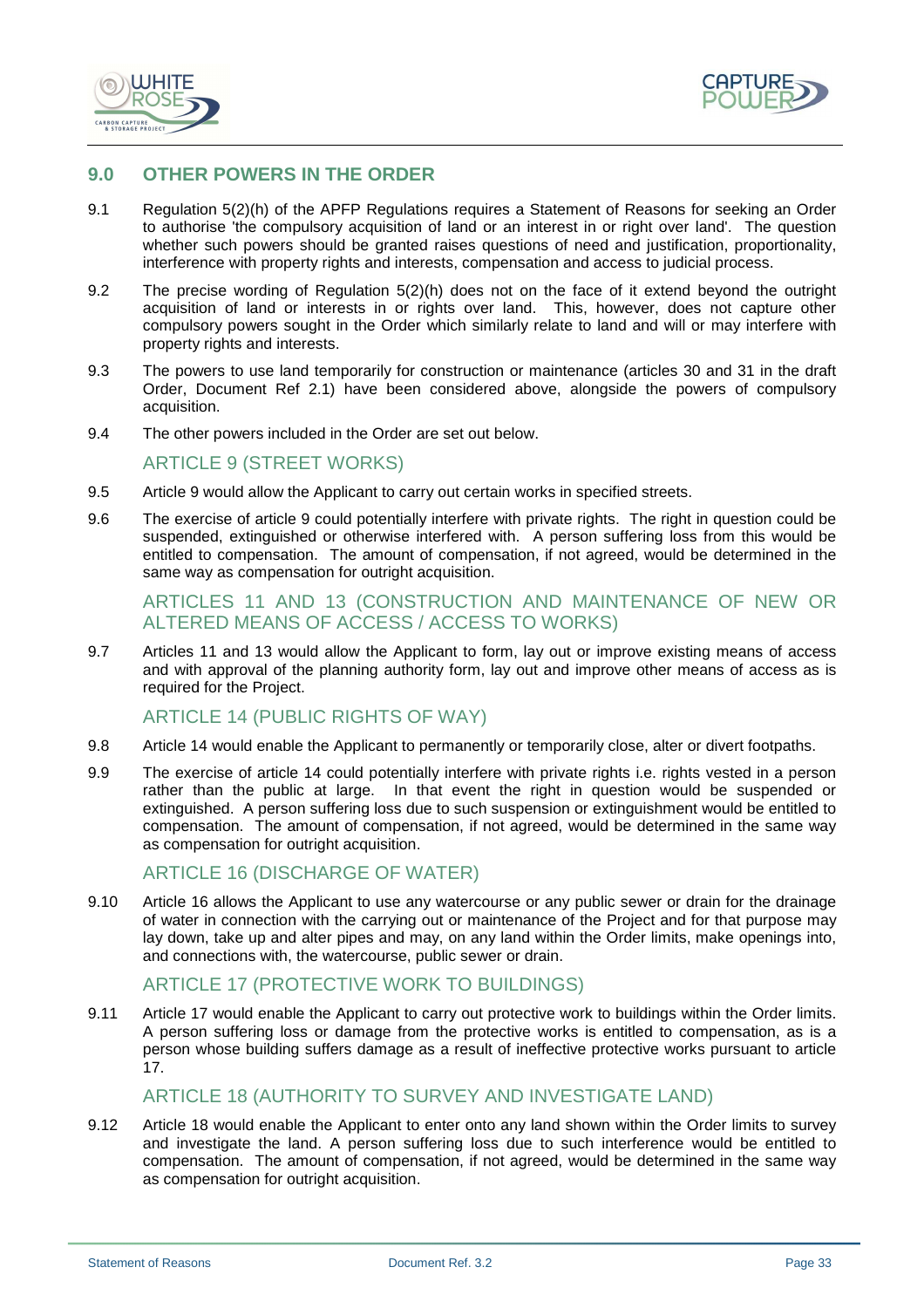



# ARTICLE 24 (PRIVATE RIGHTS)

9.13 Article 24 provides for the extinguishment or suspension of private rights over land subject to compulsory acquisition. The exercise of those powers amounts to an interference with property rights. A person suffering loss due to such interference would be entitled to compensation. The amount of compensation, if not agreed, would be determined in the same way as compensation for outright acquisition.

#### ARTICLE 29 (RIGHTS UNDER OR OVER STREETS)

9.14 Article 29 would enable the Applicant, where required for the construction of the Project, to use the subsoil of, or airspace over, any street. The powers would not extend to a subway or underground building or to cellars or similar structures forming part of a building fronting the street, but could nonetheless interfere with property rights. A person suffering loss due to such interference would be entitled to compensation. The amount of compensation, if not agreed, would be determined in the same way as compensation for outright acquisition.

# ARTICLE 35 (FELLING OR LOPPING OF TREES)

9.15 Article 35 would enable the Applicant to fell or lop any trees or shrubs so as to prevent the trees or shrubs from obstructing or interfering with the construction, maintenance or operation of the Project or which may constitute a danger. A person suffering loss due to such interference would be entitled to compensation. The amount of compensation, if not agreed, would be determined in the same way as compensation for outright acquisition.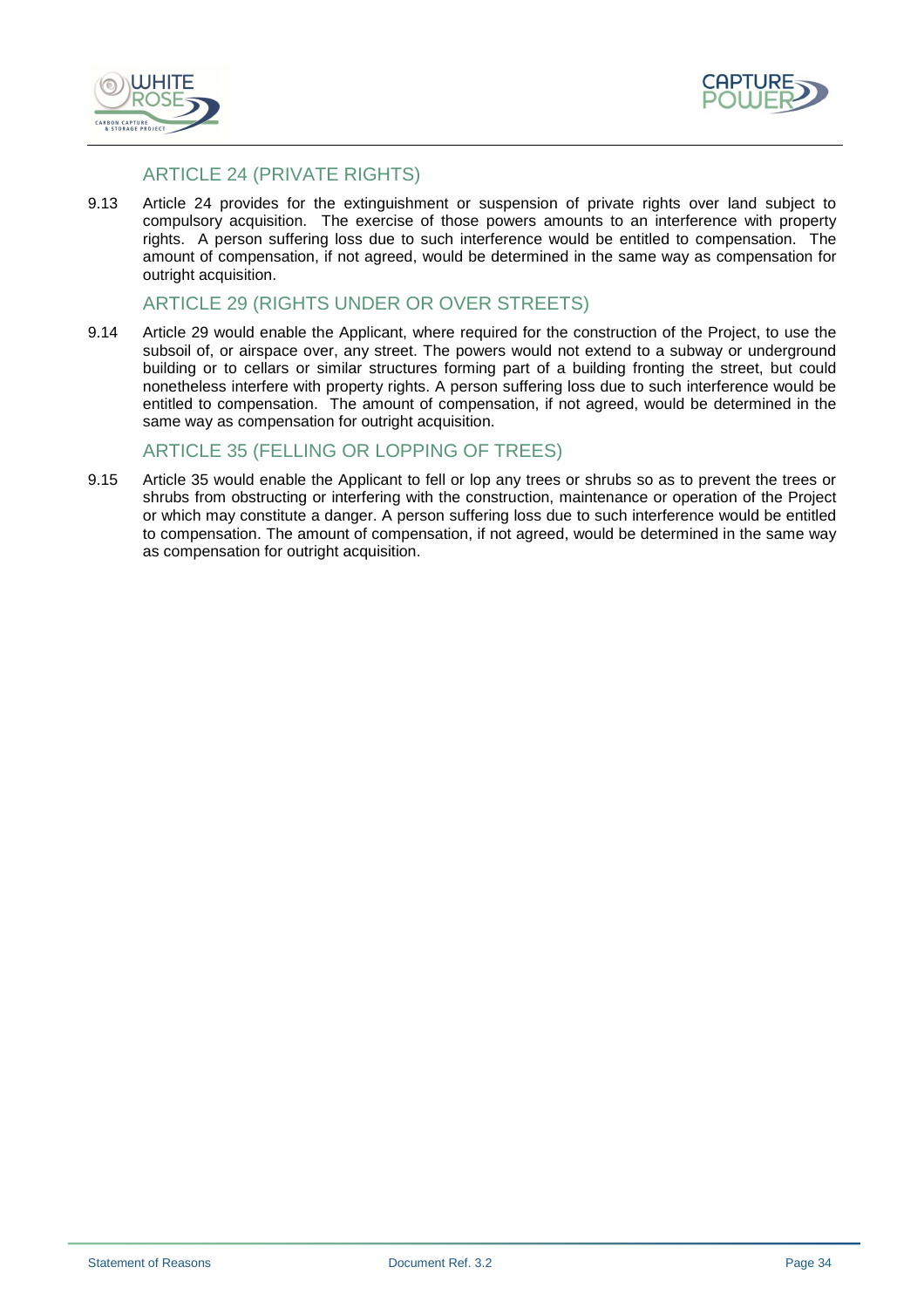



# **10.0 OTHER CONSENTS AND LICENCES**

10.1 Additional consents and licences are required in addition to the Order. These are listed in the document 'Other Consents and Licences' (Document Ref. 5.3). The principal consents required are set out below.

#### ENVIRONMENTAL PERMIT

10.2 A permit will be required for the emissions to air from the Project, which will be sought by way of variation to the permit which applies to the existing Power Station site.

#### LAND DRAINAGE CONSENT

10.3 Consents will be sought, where necessary, following the making of the Order. In addition, consents to alter culverts or drains or watercourses may be required under the Land Drainage Act 1991. Again these will be sought following making of the Order.

#### PROTECTED SPECIES

10.4 A licence may be required from Natural England in relation to badgers present on the Project site. This will be sought after the Order has been made (it can only be sought at that point), but a 'shadow' licence application will be submitted to Natural England to run concurrently with the examination of the Application.

#### GENERATION LICENCE

- 10.5 A generation licence is required from OFGEM, and the application for this is likely to be submitted shortly.
- 10.6 For these consents and the others listed in the 'Other Consents and Licences' document, it is not envisaged that there will be any undue delay nor that there is any reason why consent will not be forthcoming.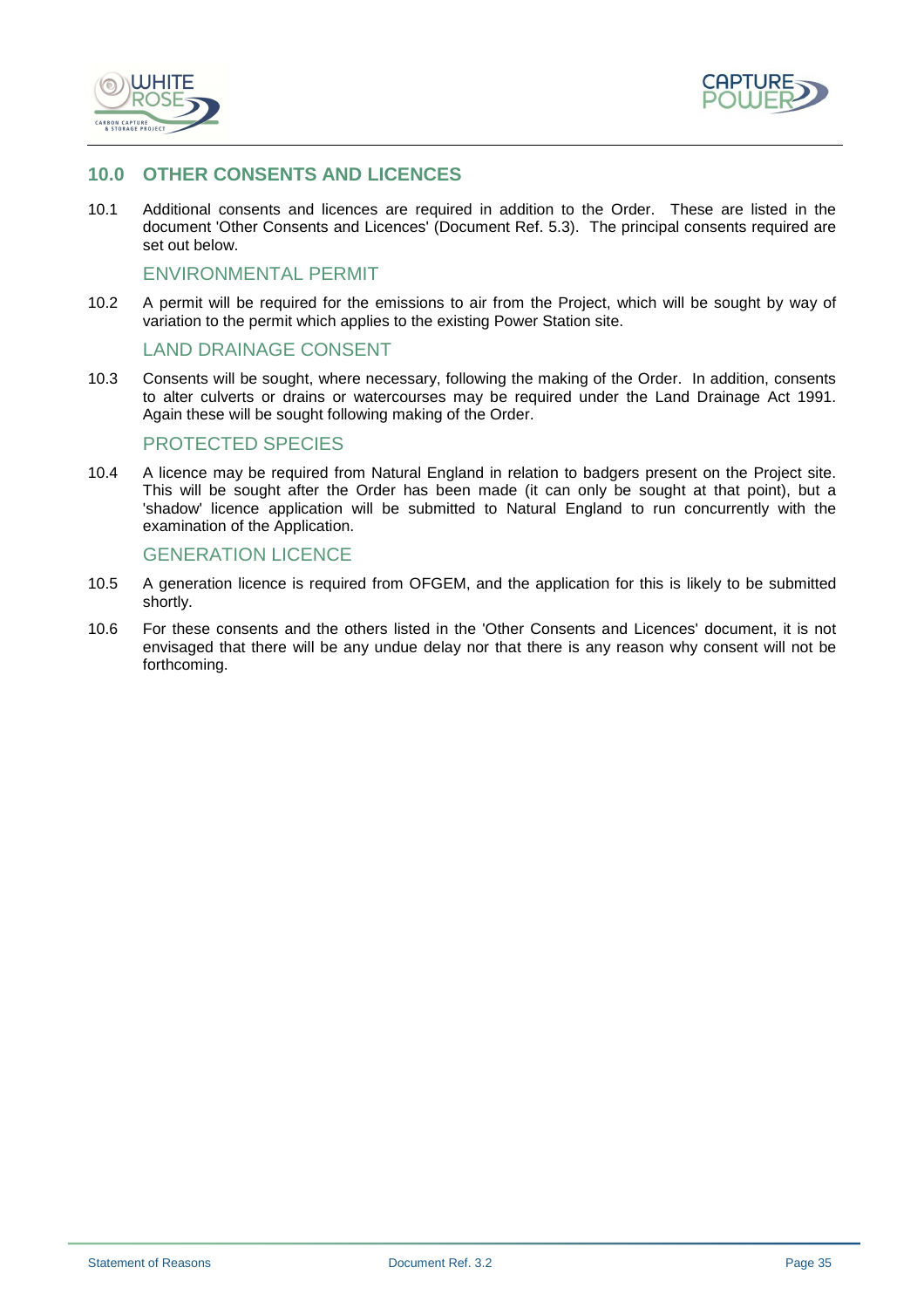



## **11.0 CONCLUSIONS**

- 11.1 The Applicant believes the inclusion of powers of compulsory acquisition in the Order for the purposes of the Project meets the conditions of Section 122 of the 2008 Act and the CA Guidance.
- 11.2 The interests sought are no more than is reasonably required. Other land required to facilitate or land incidental to the Project is no more than is reasonably necessary for that purpose and is proportionate.
- 11.3 The need for the Project and the support for such projects in the relevant NPS demonstrate a compelling case in the public interest for the required interests to be acquired compulsorily.
- 11.4 All reasonable alternatives to compulsory acquisition have been explored. Given the national and local need for and benefits of the Project, and the support for it found in policy, the land identified by the Applicant for the Project is the only land available for those purposes.
- 11.5 The proposed interference with the rights of those with an interest in the Order land is for a legitimate purpose and is necessary and proportionate to that purpose.
- 11.6 The Applicant has set out clear and specific proposals of how the Order land will be used.
- 11.7 The requisite funds are available to meet any costs of land acquisition or amount of compensation payable as a result of the use of powers of compulsory acquisition.
- 11.8 The purpose of powers of compulsory acquisition to be included in the Order justifies interfering with the human rights of those persons with an interest in the land proposed to be acquired.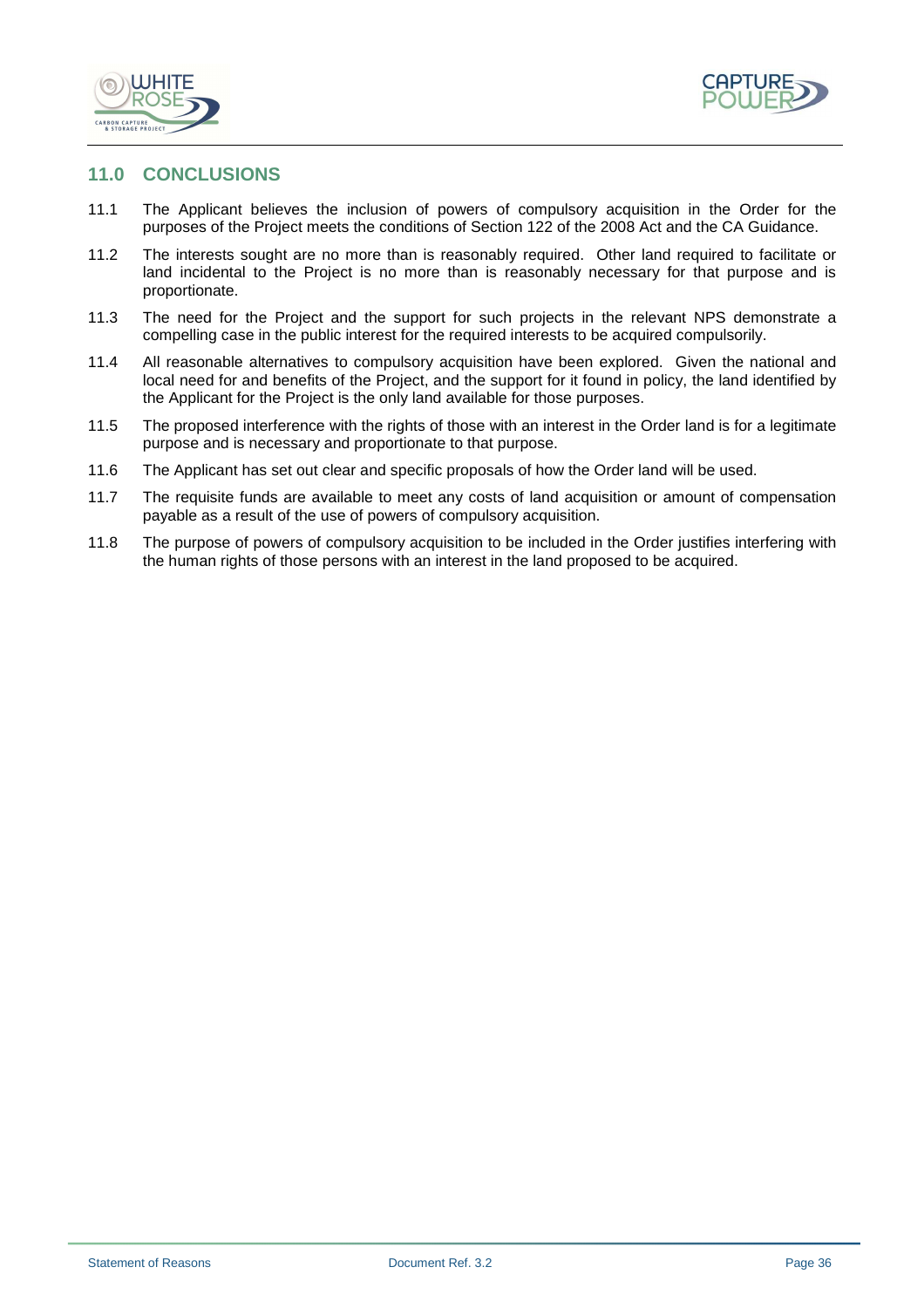



# **12.0 FURTHER INFORMATION**

# FUNDING

- 12.1 As outlined in Section 6.0 of this Statement, the Application is also accompanied by a Funding Statement to explain how the proposed compulsory acquisition for which it seeks authorisation in the Order is proposed to be funded.
- 12.2 For the reasons set out in Section 6.0 and in the Funding Statement, the availability of funding is not an impediment to the implementation of the Project or any part of it.

#### NEGOTIATIONS OF SALE

12.3 Owners and occupiers of land affected by the Project who wish to negotiate a sale or discuss matters of compensation should contact David Davenport of Carter Jonas on 01904 558200.

#### **COMPENSATION**

- 12.4 Provision is made by statute with regard to compensation for the compulsory acquisition of land and the depreciation in value of properties. More information is given in the series of booklets published by the Department for Communities and Local Government entitled 'Compulsory Purchase and Compensation' listed as follows:
	- Booklet No. 1 Compulsory Purchase Procedure
	- Booklet No. 2 Compensation to Business Owners and Occupiers
	- Booklet No. 3 Compensation to Agricultural Owners and Occupiers
	- Booklet No. 4 Compensation for Residential Owners and Occupiers
	- Booklet No. 5 Reducing the Adverse Effects of Public Development: Mitigation Works
- 12.5 The booklets are available to download for free online at: https://www.gov.uk/government/collections/compulsory-purchase-system-guidance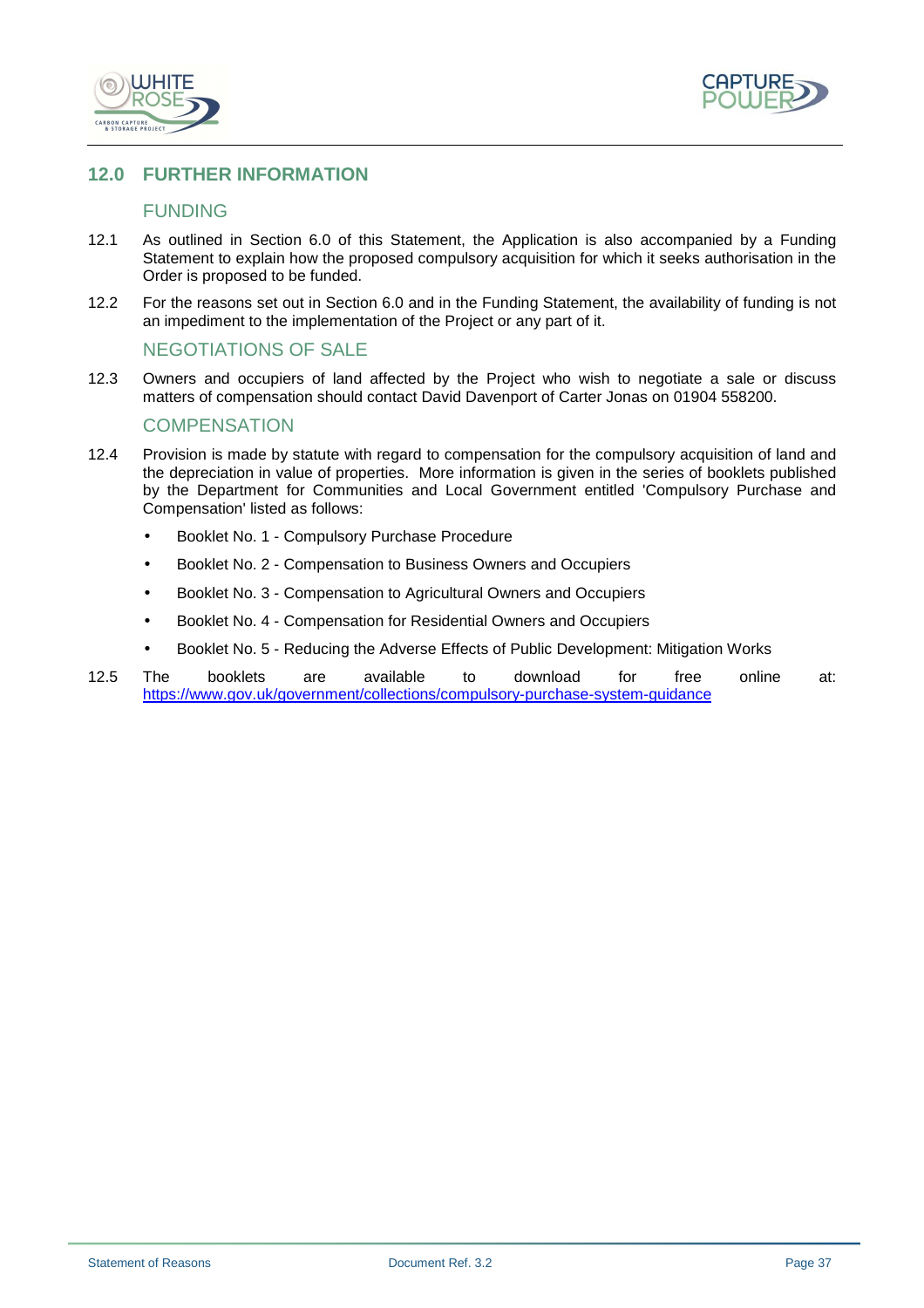



# **APPENDIX 1 – SCHEDULE 1**

| <b>Plot</b>    | <b>Current Use of Land</b>                                                                                                                                                                                                                                                                                                                                                                      | <b>Work</b><br>$No(s)$ . | <b>Proposed Use As Part of Project</b>                                                                                                                                                                                                                              |
|----------------|-------------------------------------------------------------------------------------------------------------------------------------------------------------------------------------------------------------------------------------------------------------------------------------------------------------------------------------------------------------------------------------------------|--------------------------|---------------------------------------------------------------------------------------------------------------------------------------------------------------------------------------------------------------------------------------------------------------------|
| 1              | Grassed land, ash tip (Barlow Mound),<br>woodland, private roads west of New<br>Road at Drax, Selby                                                                                                                                                                                                                                                                                             | 3                        | Transport and storage of ash.                                                                                                                                                                                                                                       |
| $\overline{2}$ | Ash tip (Barlow Mound) and conveyors<br>south west of Hook's Fields at Drax,<br>Selby                                                                                                                                                                                                                                                                                                           | 3                        | Storage of ash.                                                                                                                                                                                                                                                     |
| 3              | Woodland south west of Hook's Field at<br>Drax, Selby                                                                                                                                                                                                                                                                                                                                           | 3                        | Storage of ash.                                                                                                                                                                                                                                                     |
| 4              | Agricultural land south of Hook's Fields<br>at Drax, Selby                                                                                                                                                                                                                                                                                                                                      | 3                        | Storage of ash.                                                                                                                                                                                                                                                     |
| 5              | Grassed land, woodland, open and<br>piped drain (Carr Dyke), open drain<br>(Drain No. 20/10), pond, private roads,<br>storage areas, path, public footpath,<br>bridge carrying public footpath, plant,<br>conveyors, railway, part of cement<br>production works and premises (Drax<br>Power Station) and electricity pylons<br>together with overhead lines west of<br>New Road at Drax, Selby | 2                        | Handling, transportation (including by conveyor)<br>and storage of fuel (ash and biomass),<br>limestone, gypsum and fuel ash handling and<br>transportation and related infrastructure.<br>Emergency access away from main generating<br>station site (Work No. 1A) |
| 6              | Private road (Drax Power Station) at<br>Drax, Selby                                                                                                                                                                                                                                                                                                                                             | 2                        | Handling, transportation (including by conveyor)<br>and storage of fuel (ash and biomass),<br>limestone, gypsum and fuel ash handling and<br>transportation and related infrastructure.                                                                             |
| $\overline{7}$ | Plant, conveyor and premises (Drax<br>Power Station) and piped drain (Carr<br>Dyke) at Drax, Selby                                                                                                                                                                                                                                                                                              | 2                        | Handling, transportation (including by conveyor)<br>and storage of fuel (ash and biomass),<br>limestone, gypsum and fuel ash handling and<br>transportation and related infrastructure.                                                                             |
| 8              | Plant, conveyors and premises (Drax<br>Power Station) and piped drain (Carr<br>Dyke) at Drax, Selby                                                                                                                                                                                                                                                                                             | $\overline{2}$           | Handling, transportation (including by conveyor)<br>and storage of fuel (ash and biomass),<br>limestone, gypsum and fuel ash handling and<br>transportation and related infrastructure.                                                                             |
| 9              | Private roads, storage area, conveyor,<br>plant, railway, tanks, piped drain (Carr<br>and premises (Drax Power<br>Dyke)<br>Station) at Drax, Selby                                                                                                                                                                                                                                              | 2                        | Handling, transportation (including by conveyor)<br>and storage of fuel (ash and biomass),<br>limestone, gypsum and fuel ash handling and<br>transportation and related infrastructure.                                                                             |
| 10             | Private road, railway and premises<br>(Drax Power Station) at Drax, Selby                                                                                                                                                                                                                                                                                                                       | $\overline{2}$           | Handling, transportation (including by conveyor)<br>and storage of fuel (ash and biomass),<br>limestone, gypsum and fuel ash handling and<br>transportation and related infrastructure.                                                                             |
| 11             | Cement production works, conveyor and<br>premises (Drax Power Station) at Drax,<br>Selby                                                                                                                                                                                                                                                                                                        | 2                        | Handling, transportation (including by conveyor)<br>and storage of fuel (ash and biomass),<br>limestone, gypsum and fuel ash handling and<br>transportation and related infrastructure.                                                                             |

# **Plot by Plot Analysis of Current and Proposed Use of Order Land**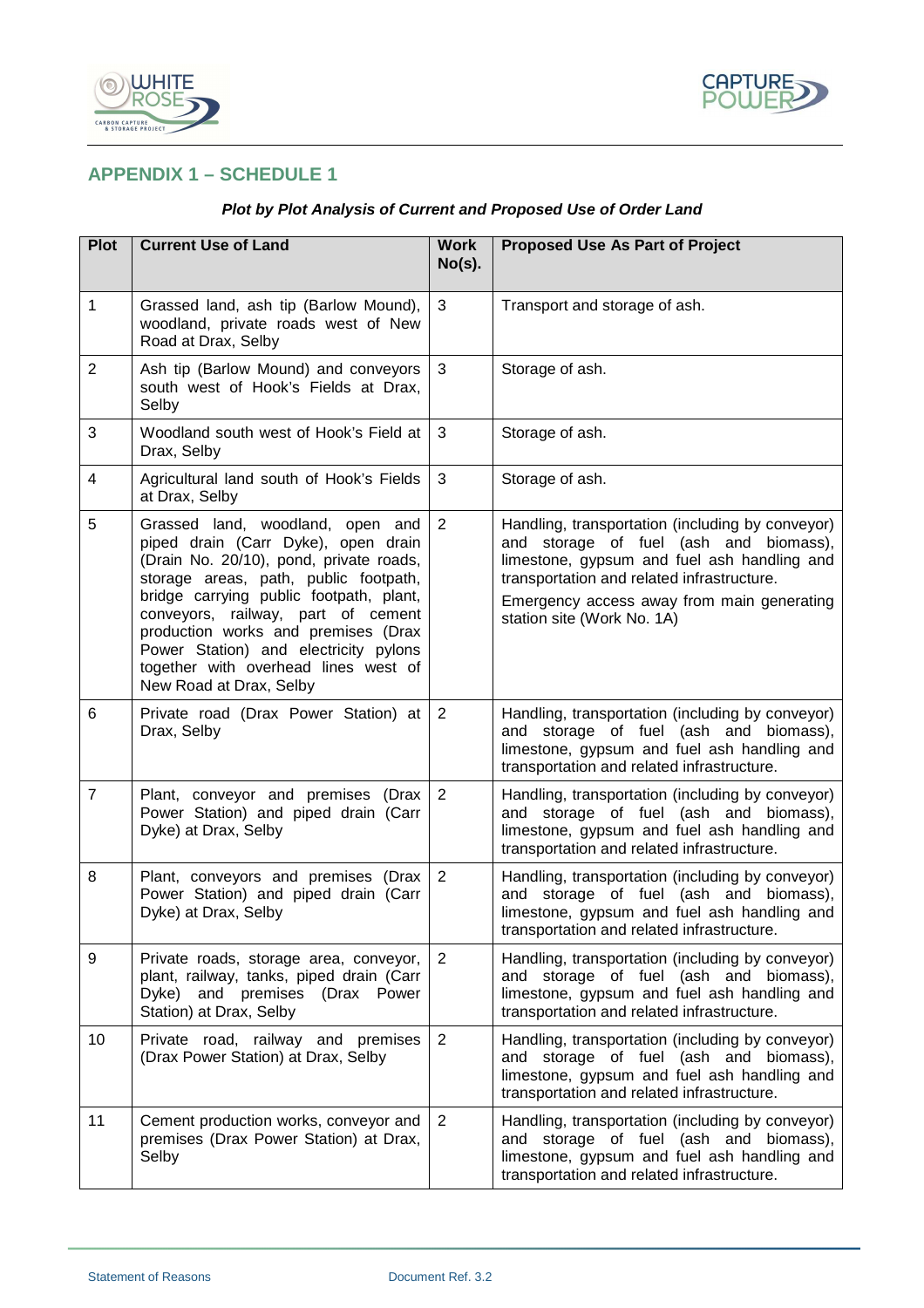



| <b>Plot</b> | <b>Current Use of Land</b>                                                                                                                                                                                                                                                                                        | <b>Work</b><br>$No(s)$ . | <b>Proposed Use As Part of Project</b>                                                                                                                                                                                                                                |
|-------------|-------------------------------------------------------------------------------------------------------------------------------------------------------------------------------------------------------------------------------------------------------------------------------------------------------------------|--------------------------|-----------------------------------------------------------------------------------------------------------------------------------------------------------------------------------------------------------------------------------------------------------------------|
| 12          | Fuel stock area, private road, railway,<br>silos, conveyors, plant and premises<br>(Drax Power Station) at Drax, Selby                                                                                                                                                                                            | 2                        | Handling, transportation (including by conveyor)<br>and storage of fuel (ash and biomass),<br>limestone, gypsum and fuel ash handling and<br>transportation and related infrastructure.                                                                               |
| 13          | Silo,<br>plant, conveyor, railway and<br>premises (Drax Power Station) at Drax,<br>Selby                                                                                                                                                                                                                          | $\overline{2}$           | Handling, transportation (including by conveyor)<br>and storage of fuel (ash and biomass),<br>limestone, gypsum and fuel ash handling and<br>transportation and related infrastructure.                                                                               |
| 14          | Plant and premises<br>(Drax Power<br>Station) at Drax, Selby                                                                                                                                                                                                                                                      | 2                        | Handling, transportation (including by conveyor)<br>and storage of fuel (ash and biomass),<br>limestone, gypsum and fuel ash handling and<br>transportation and related infrastructure.                                                                               |
| 15          | Grassed land, ash tip (Barlow Mound),<br>woodland, open and piped drain (Carr<br>Dyke), private roads, storage areas,<br>path, public footpath, part of cement<br>production works and premises (Drax<br>Power Station) and electricity pylons<br>together with overhead lines west of<br>New Road at Drax, Selby | 1A                       | Operational site of generating station and<br>associated infrastructure, and including all<br>ancillary infrastructure, equipment, buildings,<br>plant and roads as listed at Work No. 1A in<br>Schedule 1 to the Order.                                              |
| 16          | Agricultural land and drain (Carr Dyke)<br>west of New Road at Drax, Selby                                                                                                                                                                                                                                        | 1A                       | Operational site of generating station and<br>associated infrastructure, and including all<br>ancillary infrastructure, equipment, buildings,<br>plant and roads, and connection to the NGCL<br>CO2 pipeline, as listed at Work No. 1A in<br>Schedule 1 to the Order. |
| 17          | Agricultural land, drain (Carr Dyke), and<br>electricity pylons together with overhead<br>lines west of New Road at Drax, Selby                                                                                                                                                                                   | 1B                       | Temporary - laydown and construction area.                                                                                                                                                                                                                            |
| 18          | Agricultural land west of Drax Abbey<br>Farm at Drax, Selby                                                                                                                                                                                                                                                       | 1B                       | Temporary - laydown and construction area.                                                                                                                                                                                                                            |
| 19          | Agricultural land west of Drax Abbey<br>Farm at Drax, Selby                                                                                                                                                                                                                                                       | 1B                       | Temporary - laydown and construction area.                                                                                                                                                                                                                            |
| 20          | Grassed land west of New Road at<br>Drax, Selby                                                                                                                                                                                                                                                                   | 1B                       | Temporary - laydown and construction area.                                                                                                                                                                                                                            |
| 21          | Wooded land and electricity pylon<br>together with overhead lines west of<br>New Road at Drax, Selby                                                                                                                                                                                                              | 1B                       | Temporary - laydown and construction area.                                                                                                                                                                                                                            |
| 22          | Public adopted highway known as New<br>Road, overhead electricity lines and<br>piped drain (Drain No. 20/10) at Drax,<br>Selby                                                                                                                                                                                    | 1B                       | Works to improve New Road, construct /<br>improve accesses.                                                                                                                                                                                                           |
| 23          | Agricultural land, piped and open drain<br>(Drain No.44), public footpath and<br>overhead electricity lines east of New<br>Road and south of Pear Tree Avenue at<br>Drax, Selby                                                                                                                                   | 1B                       | Temporary - laydown and construction area.                                                                                                                                                                                                                            |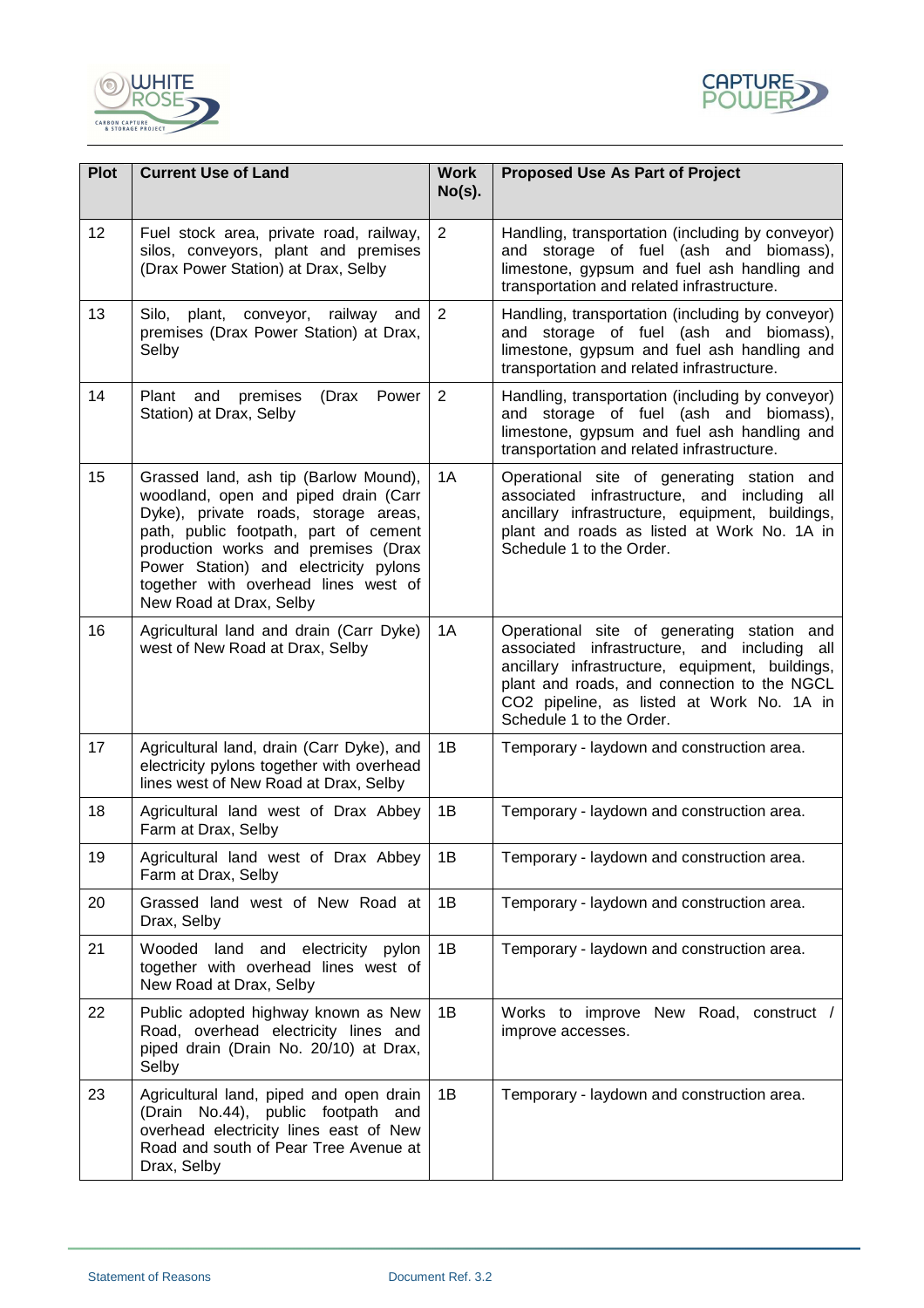



| <b>Plot</b> | <b>Current Use of Land</b>                                                                                                                                                                                                                                      | <b>Work</b><br>$No(s)$ . | <b>Proposed Use As Part of Project</b>                                                                                                                  |
|-------------|-----------------------------------------------------------------------------------------------------------------------------------------------------------------------------------------------------------------------------------------------------------------|--------------------------|---------------------------------------------------------------------------------------------------------------------------------------------------------|
| 24          | Agricultural land, inspection wells, public<br>footpath, piped drain (Drain No.44), and<br>overhead electricity lines situated to the<br>south of Pear Tree Avenue and east of<br>New Road at Drax, Selby                                                       | 1B                       | Temporary - laydown and construction area.                                                                                                              |
| 25          | Agricultural land, wooded land, public<br>footpath, electricity pylon together with<br>overhead lines, open drains (Sand Lane<br>Drain and Drain No. 20/9) and piped<br>drain (Drain No.44) east of New Road<br>and south of Pear Tree Avenue at Drax,<br>Selby | 1B                       | Temporary - laydown and construction area.                                                                                                              |
| 26          | Agricultural land and wooded land east<br>of New Road and south of Pear Tree<br>Avenue at Drax, Selby                                                                                                                                                           | $\overline{7}$           | Diverted 11kV electrical cable.                                                                                                                         |
| 27          | Agricultural land and wooded land east<br>of New Road and south of Pear Tree<br>Avenue at Drax, Selby                                                                                                                                                           | 1B                       | Temporary - laydown and construction area.                                                                                                              |
| 28          | Public adopted highway known as Pear<br>Tree Avenue and piped drain (Sand<br>Lane Drain) at Drax, Selby                                                                                                                                                         | $\overline{7}$           | Diverted 11kV electrical cable.                                                                                                                         |
| 29          | Agricultural land and private road north<br>of Pear Tree Avenue at Drax, Selby                                                                                                                                                                                  | $\overline{7}$           | Diverted 11kV electrical cable.                                                                                                                         |
| 30          | Drain (Sand Lane Drain) north of Pear<br>Tree Avenue at Drax, Selby                                                                                                                                                                                             | $\overline{7}$           | Diverted 11kV electrical cable.                                                                                                                         |
| 31          | Agricultural land north of Pear Tree<br>Avenue at Drax, Selby                                                                                                                                                                                                   | $\overline{7}$           | Diverted 11kV electrical cable.                                                                                                                         |
| 32          | Public adopted highway known as New<br>Road, overhead electricity lines and<br>piped drain (Drain No. 20/10) at Drax,<br>Selby                                                                                                                                  | $\overline{4}$           | Electrical connection to sub-station (for both<br>sub-station connection options).<br>Works to improve New Road, construct /<br>improve accesses.       |
| 33          | Plant, private roads (North Gate and<br>Materials Handling Gate), car parks,<br>grassed areas and premises (Drax<br>Power Station), electricity pylon together<br>with overhead lines at Drax, Selby                                                            | $\overline{4}$           | Electrical connection to sub-station (for both<br>sub-station connection options).<br>Access / egress to main generating station site<br>(Work No. 1A). |
| 34          | Electricity substation, private roads and<br>premises (Drax Power Station) Drax,<br>Selby                                                                                                                                                                       | 8                        | Electrical connection works in sub-station<br>(400kV sub-station connection works).                                                                     |
| 35          | Electricity substation, private roads and<br>Power<br>premises<br>(Drax<br>Station),<br>electricity pylons together with overhead<br>lines at Drax, Selby                                                                                                       | 4                        | Electrical connection to sub-station (for both<br>sub-station connection options).                                                                      |
| 36          | Public adopted highway known as New<br>Road at Drax, Selby                                                                                                                                                                                                      | 4                        | Electrical connection to sub-station (for both<br>sub-station connection options).                                                                      |
| 37          | Public adopted highway known as New                                                                                                                                                                                                                             | 4                        | Electrical connection to sub-station (for 132kV                                                                                                         |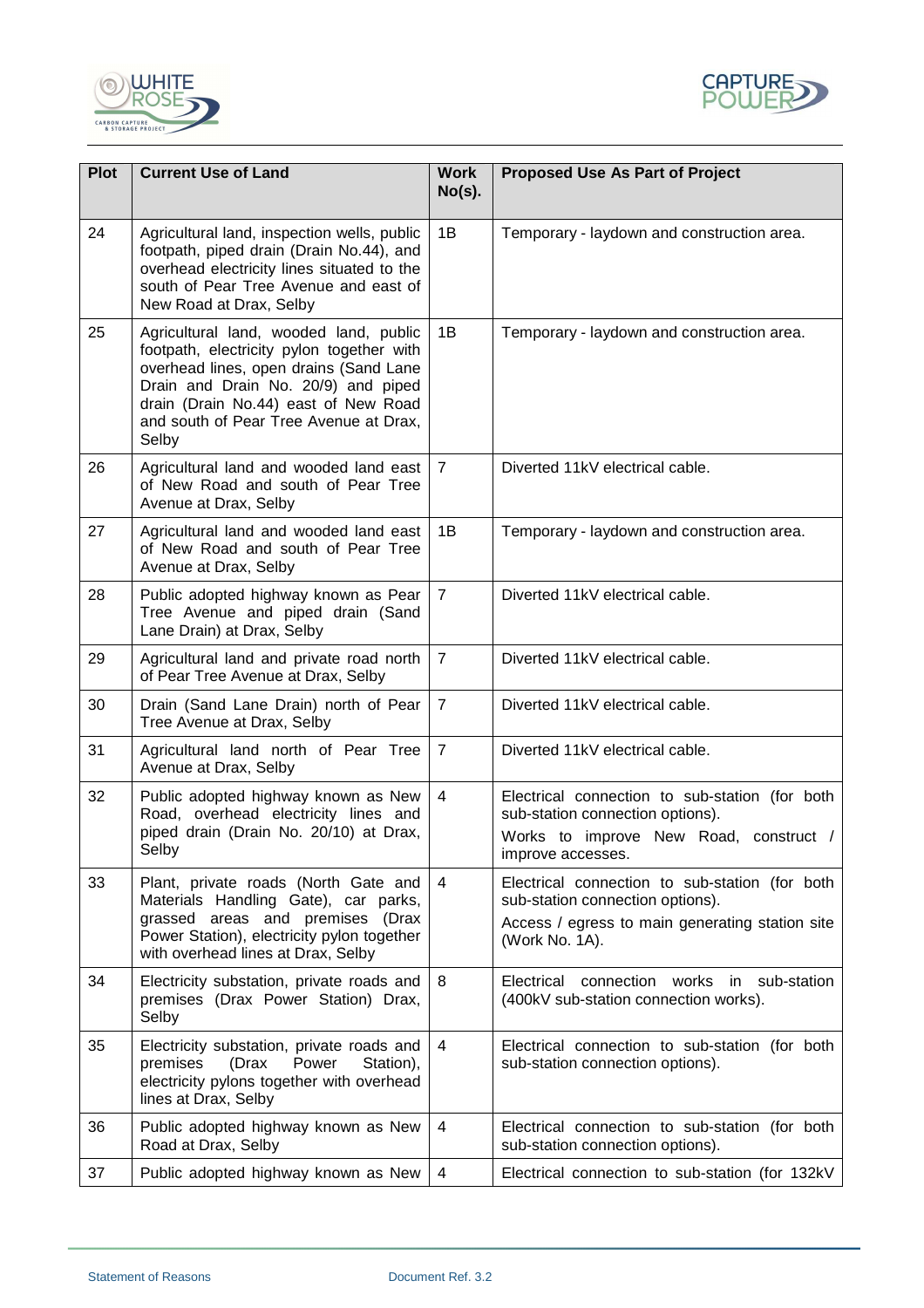



| <b>Plot</b> | <b>Current Use of Land</b>                                                                                                          | <b>Work</b><br>$No(s)$ . | <b>Proposed Use As Part of Project</b>                                                 |
|-------------|-------------------------------------------------------------------------------------------------------------------------------------|--------------------------|----------------------------------------------------------------------------------------|
|             | Road and overhead electricity lines at<br>Drax, Selby                                                                               |                          | sub-station connection option).                                                        |
| 38          | Electricity substation and<br>premises<br>(Drax Power Station) electricity pylons<br>together with overhead lines at Drax,<br>Selby | $\overline{4}$           | Electrical connection to sub-station (for 132kV<br>sub-station connection option).     |
| 39          | Electricity substation and<br>premises<br>(Drax Power Station) Drax, Selby                                                          | 8                        | Electrical connection works<br>in sub-station<br>(132kV sub-station connection works). |
| 40          | Electricity<br>substation,<br>telecommunications mast and premises<br>(Drax Power Station) at Drax, Selby                           | 8                        | Electrical connection works in sub-station<br>(132kV sub-station connection works).    |
| 41          | Grassland and public adopted highway<br>known as New Road (Drax Power<br>Station) at Drax, Selby                                    | 8                        | Electrical connection works<br>in sub-station<br>(132kV sub-station connection works). |
| 42          | Electricity substation and<br>premises<br>(Drax Power Station) at Drax, Selby                                                       | $\overline{4}$           | Electrical connection to sub-station (for 132kV<br>sub-station connection option).     |
| 43          | Grassland and public adopted highway<br>known as New Road (Drax Power<br>Station) at Drax, Selby                                    | $\overline{4}$           | Electrical connection to sub-station (for 132kV<br>sub-station connection option).     |
| 44          | Public adopted highway known as New<br>Road and overhead electricity lines at<br>Drax, Selby                                        | $\overline{4}$           | Electrical connection to sub-station (for 132kV<br>sub-station connection option).     |
| 45          | Grassed land west of New Road at<br>Drax, Selby                                                                                     | 1B                       | Temporary - laydown and construction area.                                             |
| 46          | Grassed land and overhead lines west<br>of New Road at Drax, Selby                                                                  | 4, 5                     | Electrical connection (all options).<br>Water and sewerage connections.                |
| 47          | Grassed land west of New Road at<br>Drax, Selby                                                                                     | 1B                       | Temporary - laydown and construction area.                                             |
| 48          | Ash tip (Barlow Mound), piped drain<br>(Carr Dyke)                                                                                  | 1B                       | Temporary - laydown and construction area.                                             |
| 49          | Ash tip (Barlow Mound)                                                                                                              | 5                        | Sewerage connection.                                                                   |
| 50          | Grassed land, private roads and storage                                                                                             | 5                        | Sewerage connection.                                                                   |
|             | areas west of New Road at Drax, Selby                                                                                               |                          | Access / egress to main generating station site<br>(Work No. 1A).                      |
| 51          | Grassed land, private roads west of New                                                                                             | 5                        | Water and sewerage connections.                                                        |
|             | Road at Drax, Selby                                                                                                                 |                          | Access / egress to main generating station site<br>(Work No. 1A).                      |
| 52          | Grassed land west of New Road at<br>Drax, Selby                                                                                     | 5                        | Water and sewerage connections.                                                        |
| 53          | Grassed land and overhead lines west                                                                                                | 4, 5                     | Electrical connection (all options).                                                   |
|             | of New Road at Drax, Selby                                                                                                          |                          | Water and sewerage connections.                                                        |
| 54          | Grassed land, private roads, storage<br>areas and overhead lines west of New                                                        | 4, 5                     | Electrical connection (for all options).<br>Water and sewerage connections.            |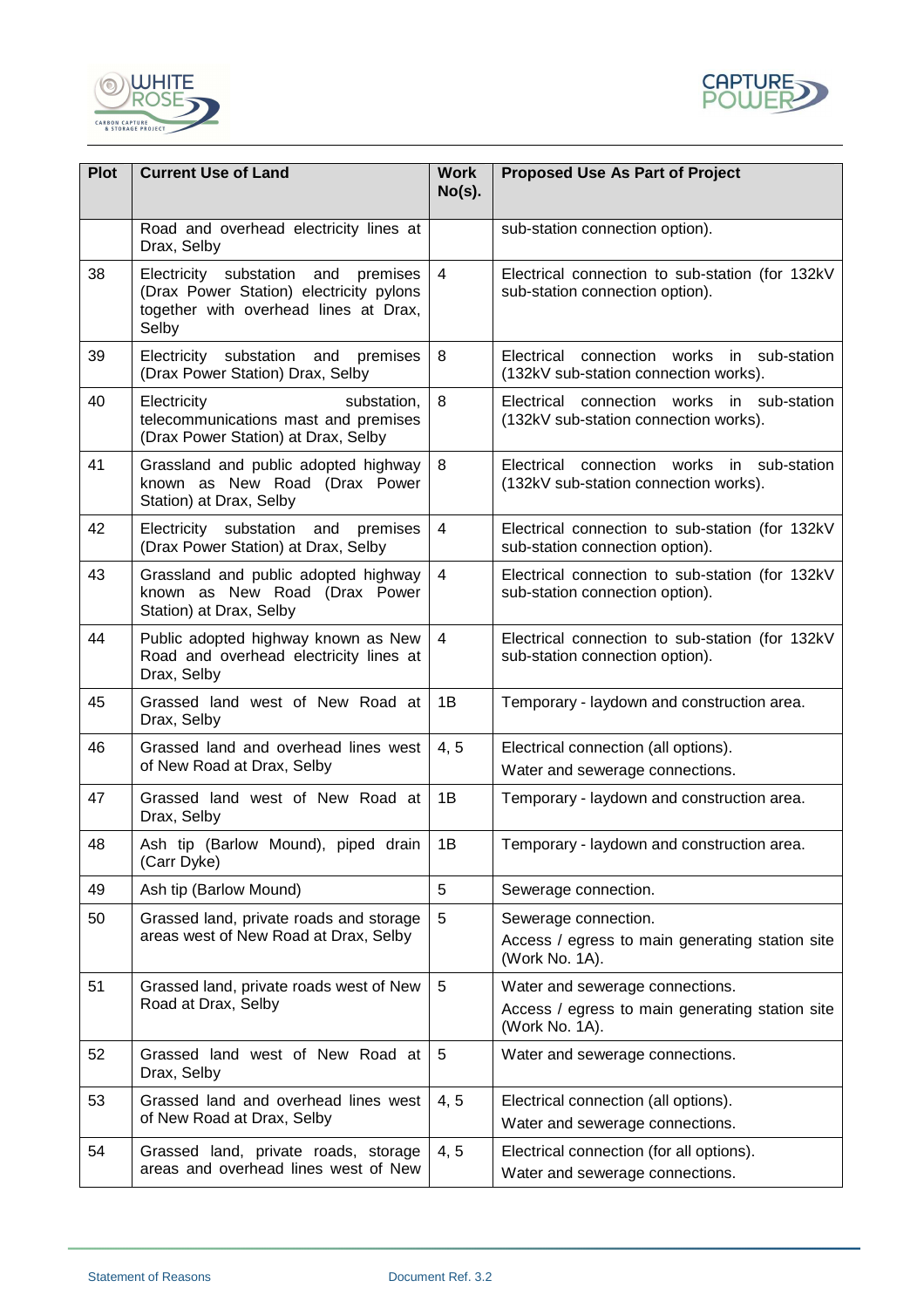



| <b>Plot</b> | <b>Current Use of Land</b>                                                                                                                                | <b>Work</b><br>$No(s)$ . | <b>Proposed Use As Part of Project</b>                                                                                                                                                     |
|-------------|-----------------------------------------------------------------------------------------------------------------------------------------------------------|--------------------------|--------------------------------------------------------------------------------------------------------------------------------------------------------------------------------------------|
|             | Road at Drax, Selby                                                                                                                                       |                          | Access / egress to main generating station site<br>(Work No. 1A).                                                                                                                          |
| 55          | Grassed land west of New Road at<br>Drax, Selby                                                                                                           | 4, 5                     | Electrical connection to sub-station (for both<br>sub-station connection options).<br>Water and sewerage connections.<br>Access / egress to main generating station site<br>(Work No. 1A). |
| 56          | Private roads (Drax Power Station) at<br>Drax, Selby                                                                                                      | 4, 5                     | Electrical connection to sub-station (for both<br>sub-station connection options).<br>Water and sewerage connections.<br>Access / egress to main generating station site<br>(Work No. 1A). |
| 57          | Plant, private roads (North Gate and<br>Materials Handling Gate), grassed areas<br>and premises (Drax Power Station) and<br>overhead lines at Drax, Selby | 5                        | Water connections.                                                                                                                                                                         |
| 58          | Grassed land, woodland and overhead<br>lines west of New Road at Drax, Selby                                                                              | 5                        | Water connections.                                                                                                                                                                         |
| 59          | Grassed land, woodland, pond and<br>overhead lines west of New Road at<br>Drax, Selby                                                                     | 1B                       | Temporary - laydown and construction area.                                                                                                                                                 |
| 60          | Grassed land, woodland, pond and<br>electricity pylons together with overhead<br>lines west of New Road at Drax, Selby                                    | $\overline{4}$           | Electrical connection to existing overhead line<br>(for that option only).                                                                                                                 |
| 61          | Grassed land (Drax Power Station) at<br>Drax, Selby                                                                                                       | 1B                       | Temporary - laydown and construction area.                                                                                                                                                 |
| 62          | Plant, private roads (North Gate and<br>Materials Handling Gate) and premises<br>(Drax Power Station) at Drax, Selby                                      | 1B                       | Temporary - laydown and construction area.                                                                                                                                                 |
| 63          | Plant, private roads (North Gate and<br>Materials Handling Gate) and premises<br>(Drax Power Station) at Drax, Selby                                      | $5\phantom{.0}$          | Water connections.                                                                                                                                                                         |
| 64          | Plant<br>and<br>premises<br>(Drax Power<br>Station) at Drax, Selby                                                                                        | 5                        | Water connections.                                                                                                                                                                         |
| 65          | Plant, private roads (North Gate and<br>Materials Handling Gate) and premises<br>(Drax Power Station) at Drax, Selby                                      | 1B                       | Temporary - laydown and construction area.                                                                                                                                                 |
| 66          | Woodland, grassed area, scrubland,<br>path and private access road east of<br>Redhouse Lane at Drax, Selby                                                | 6                        | Temporary - hardstanding laydown area.                                                                                                                                                     |
| 67          | Bank and bed of River Ouse at Drax,<br>Selby                                                                                                              | 6                        | Temporary - vegetation clearance.                                                                                                                                                          |
| 68          | Compound, pipe and jetty<br>east of<br>Redhouse Lane at Drax, Selby                                                                                       | 6                        | Temporary - hardstanding laydown area.                                                                                                                                                     |